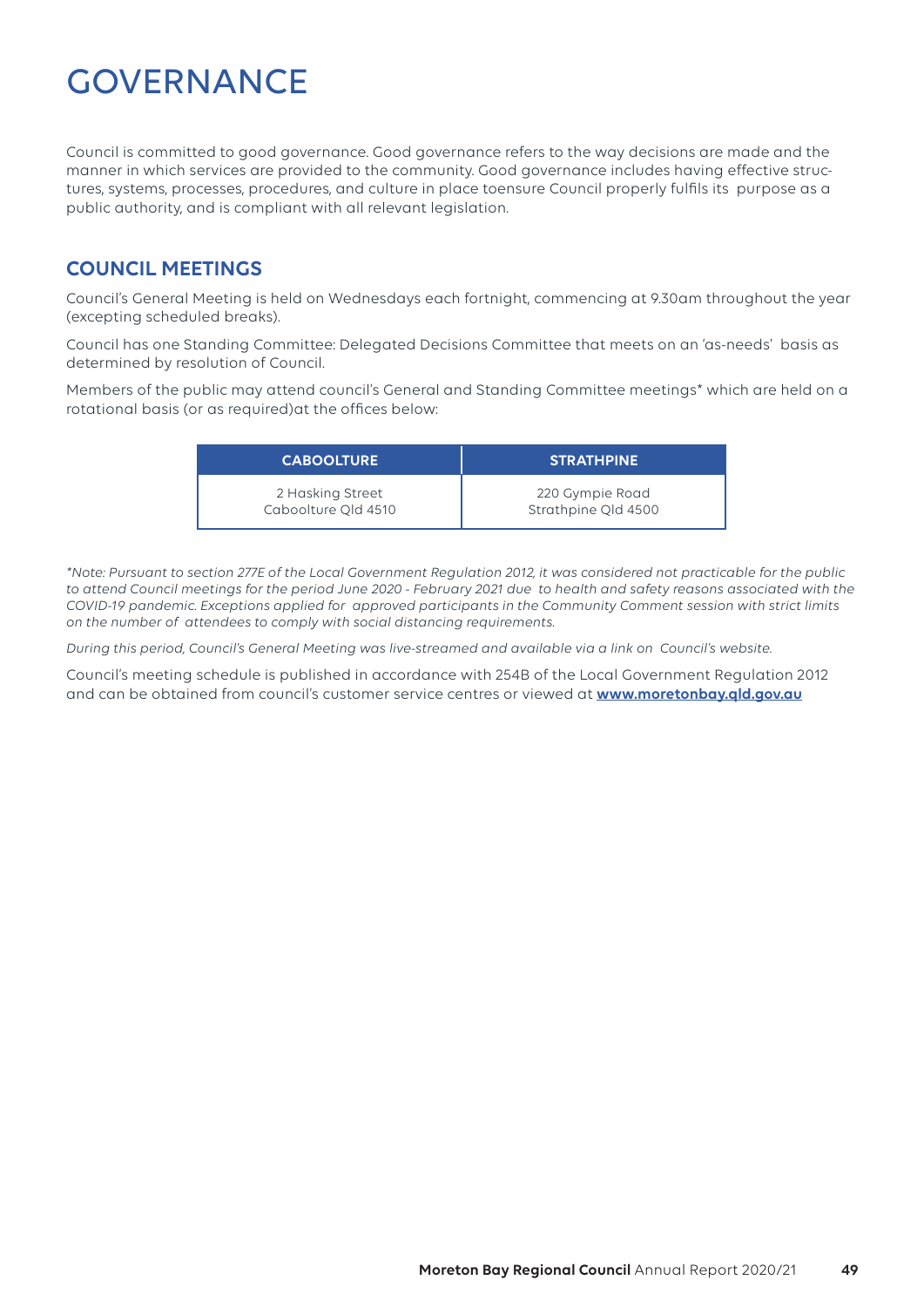## **Attendance by councillors at council & committee meetings**

As required under section 186 (1)(c) of the Local Government Regulation 2012, the table below details the number of local government meetings that each Councillor attended during the financial year ending 30 June 2021.

| <b>COUNCILLOR</b>                     | <b>DIVISION</b> | <b>GENERAL MEETINGS</b><br>(including Special General Meetings) | <b>ADVISORY COMMITTEE MEETINGS</b><br>(Audit Committee*) |
|---------------------------------------|-----------------|-----------------------------------------------------------------|----------------------------------------------------------|
| Mayor Peter Flannery<br>(chairperson) | Mayor           | 19                                                              | N/A                                                      |
| <b>Brooke Savige</b>                  | $\overline{1}$  | 21                                                              | N/A                                                      |
| Mark Booth                            | $\overline{2}$  | 21                                                              | N/A                                                      |
| Adam Hain                             | $\overline{3}$  | 20                                                              | N/A                                                      |
| Jodie Shipway                         | $\overline{4}$  | 22                                                              | 3                                                        |
| Sandra Ruck                           | 5               | 22                                                              | N/A                                                      |
| Karl Winchester                       | 6               | 22                                                              | N/A                                                      |
| Denise Sims (Deputy Mayor)            | $\overline{7}$  | 21                                                              | N/A                                                      |
| Mick Gillam                           | 8               | 19                                                              | N/A                                                      |
| <b>Cath Tonks</b>                     | 9               | 20                                                              | 5                                                        |
| Matt Constance                        | 10              | 21                                                              | 5                                                        |
| Darren Grimwade                       | 11              | 22                                                              | N/A                                                      |
| Tony Latter                           | 12              | 20                                                              | N/A                                                      |
|                                       |                 |                                                                 |                                                          |

#### NOTE:

The number of meetings referred to in the above table relates to Council General Meetings and Advisory Committee (Audit Committee) meetings only, from 1 July 2020 to 30 June 2021. Council's Standing Committee (Delegated Decisions Committee) did not meet during this period.

At times the Mayor and Councillors may be unable to attend these meetings due to attendance at other council-related commitments.

In addition, the Mayor and Councillors attended meetings with council employees, briefing and working group sessions, as well as public meetings and appointments with residents and community organisations.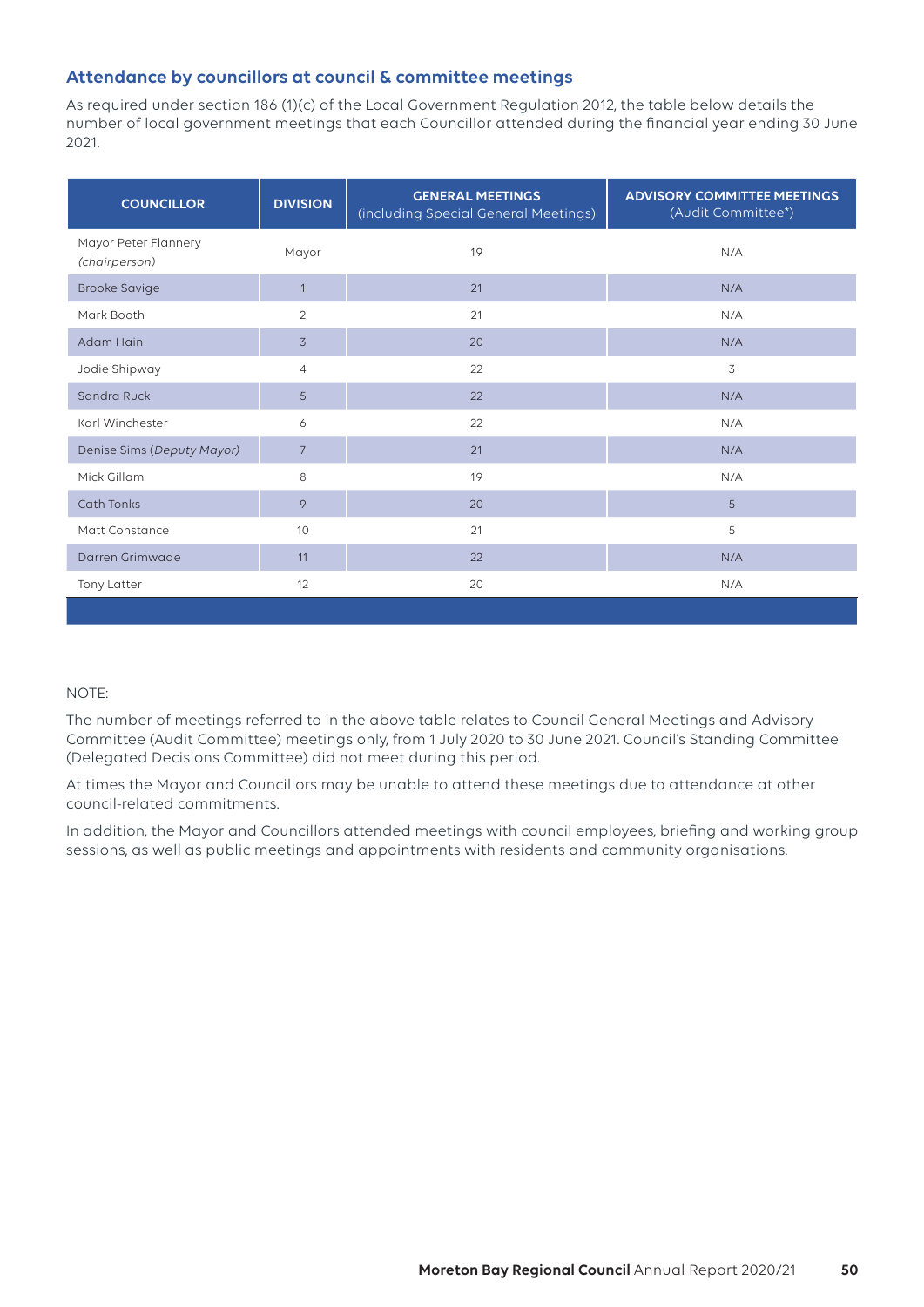#### **Community Comment**

Each General Meeting provides for a community comment session where residents or ratepayers can address council in accordance with council's Community Comment Session Policy. Application forms are available from council's website and customer service centres and must be received by the Chief Executive Officer seven days prior to a General Meeting.

#### **Agenda and Minutes**

The agenda and minutes of general, standing and advisory committee meetings are available on council's website or can be obtained from any of council's customer service centres.

In accordance with section 254D of the Local Government Regulation 2012, the appropriate notice of a Council General or Committee meeting, including the relevant agenda is available on council's website, generally at the same time it is made available to the Councillors, or can be obtained from council's customer service centres.

In accordance with section 254D(2) the minutes of council's General and Committee meetings, as well as any related reports, are generally available for inspection two days after the General Meeting at which they are adopted.

#### **Standing and Advisory Committee Meetings**

For the period 1 July 2020 to 30 June 2021, Council had one Standing Committee - the Delegated Decisions Committee and also maintained one Advisory Committee - the Audit Committee.

The duties and responsibilities of each Committee were detailed in the respective Terms of Reference, developed in accordance with sections 264 and 265 respectively of the Local Government Regulation 2012.

#### **The Delegated Decisions Committee**

The Delegated Decisions Committee, established 28 May 2019, consists of the Mayor and four Councillors. The sole purpose of the Committee is to decide matters as may be delegated to it by Council under s257 of the Local Government Act 2009, where that delegation arises as a consequence of s150EU of the Act, and a quorum cannot be formed. Determination of the Chairperson and Committee membership may be amended from time to time by resolution of Council, based on matters delegated to it to decide.

#### **Councillor Portfolios**

Council has a Portfolio system at Council's General meetings. This system provides for Councillors to be assigned specific responsibilities relative to Directorates that operationally manage key functions and services of the Council, as outlined in Council's Corporate Structure.

By resolution, the Council appoints a Portfolio Councillor to each of the identified Portfolios, which may be amended from time to time, by resolution of Council.

The Portfolio Councillor facilitates the relevant session of the General Meeting where officer's reports are considered. The Portfolios for the period 1 July 2020 to 30 June 2021 are as follows:

| <b>SESSION</b>                          | <b>PORTFOLIO COUNCILLOR</b> | <b>DEPUTY PORTFOLIO COUNCILLOR</b> |
|-----------------------------------------|-----------------------------|------------------------------------|
| Governance & Engagement                 | Cr Peter Flannery (Mayor)   | Cr Denise Sims (Deputy Mayor)      |
| Infrastructure Planning                 | Cr Adam Hain                | Cr Tony Latter                     |
| Engineering, Construction & Maintenance | Cr Brooke Savige            | Cr Cath Tonks                      |
| Planning                                | Cr Darren Grimwade          | Cr Karl Winchester / Cr Mark Booth |
| Community & Environmental Services      | Cr Mick Gillam              | Cr Sandra Ruck                     |
| Finance & Corporate Services            | Cr Matt Constance           | Cr Jodie Shipway                   |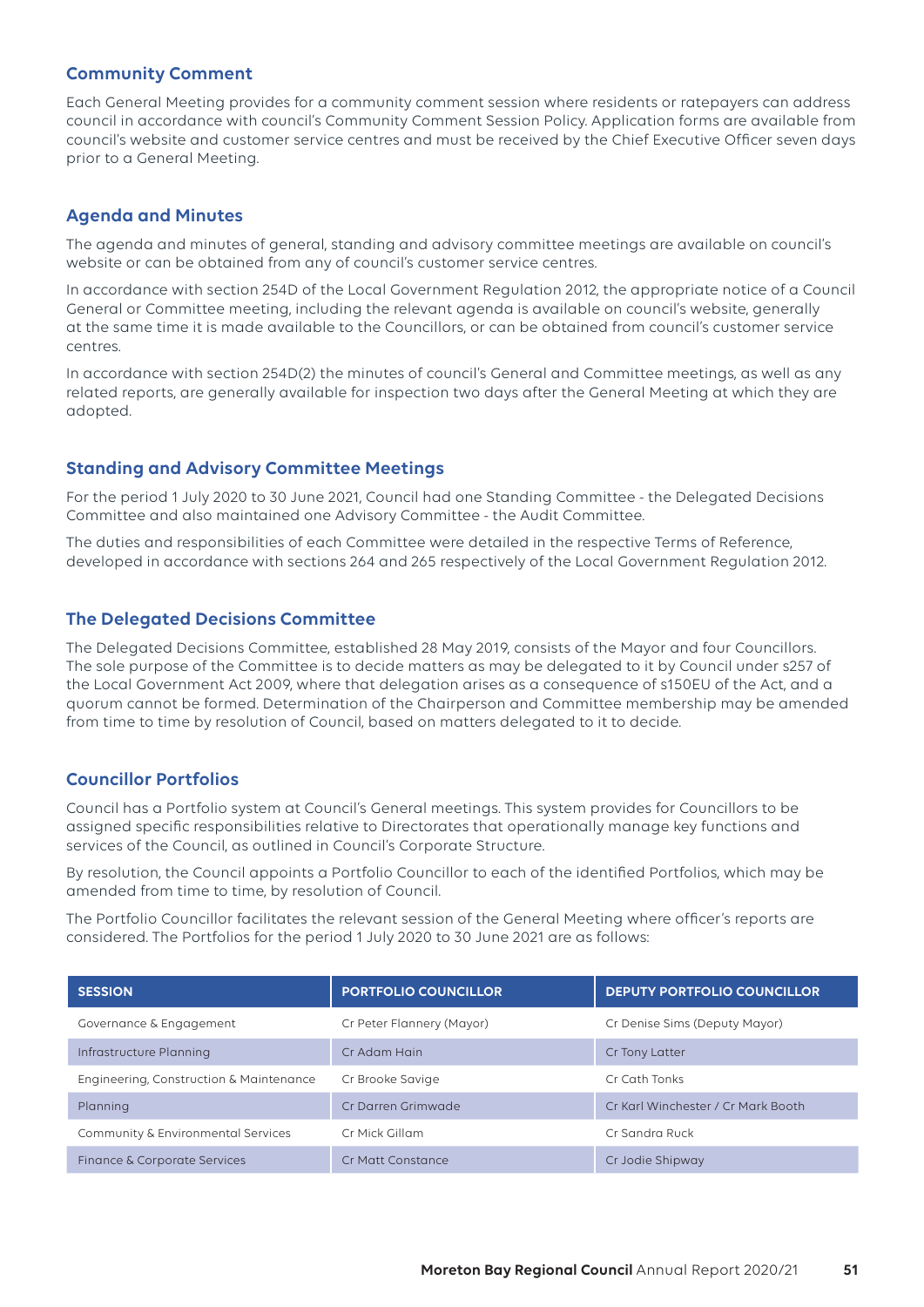## **The Audit Committee**

The Audit Committee is established under section 105(2) of theLocal Government Act 2009 and is an Advisory Committee to council. The role of the Audit Committee is to oversee Council's audit, control and risk management functions. The main responsibilities of the Audit Committee are to provide independent assurance, oversight and advice to assist Council and the Chief Executive Officer on matters relating to:

- financial statement preparation
- internal control
- governance
- internal and external audit
- risk management.

Section 210 of the Local Government Regulation 2012 states that the audit committee must:

- a) Consist of at least 3, but no more than 6 members; and
- b) 1, but no more than 2, Councillors

In accordance with the Local Government Regulation 2012 the Audit Committee for 2020/21 was comprised of two Councillors (and one alternate member) and three independent members. Stephen Coates was appointed Chairperson at the Audit Committee Meeting on 12 November 2020.

#### **Audit Committee Members**

*for the period 1 July 2020 - 1 September 2020:*

- Councillor Matt Constance (Interim Chairperson)
- Councillor Cath Tonks (member)
- Councillor Jodie Shipway (alternate member)
- Patrick McCallum (independent member)
- Stephen Coates (independent member)

*for the period 1 September 2020 - 12 November 2020:*

- Councillor Matt Constance (Interim Chairperson)
- Councillor Cath Tonks (member)
- Councillor Jodie Shipway (alternate member)
- Stephen Coates (independent member)
- Helen Moore (independent member)
- Peter Scott (independent member)

*for the period 12 November 2020 - 30 June 2021:*

- Stephen Coates (Chairperson)
- Councillor Matt Constance (member)
- Councillor Cath Tonks (member)
- Councillor Jodie Shipway (alternate member)
- Helen Moore (independent member)
- Peter Scott (independent member)

The Audit Committee meets on a quarterly basis, with additional meetings convened to consider the annual financial statements and annual audit planning matters as required.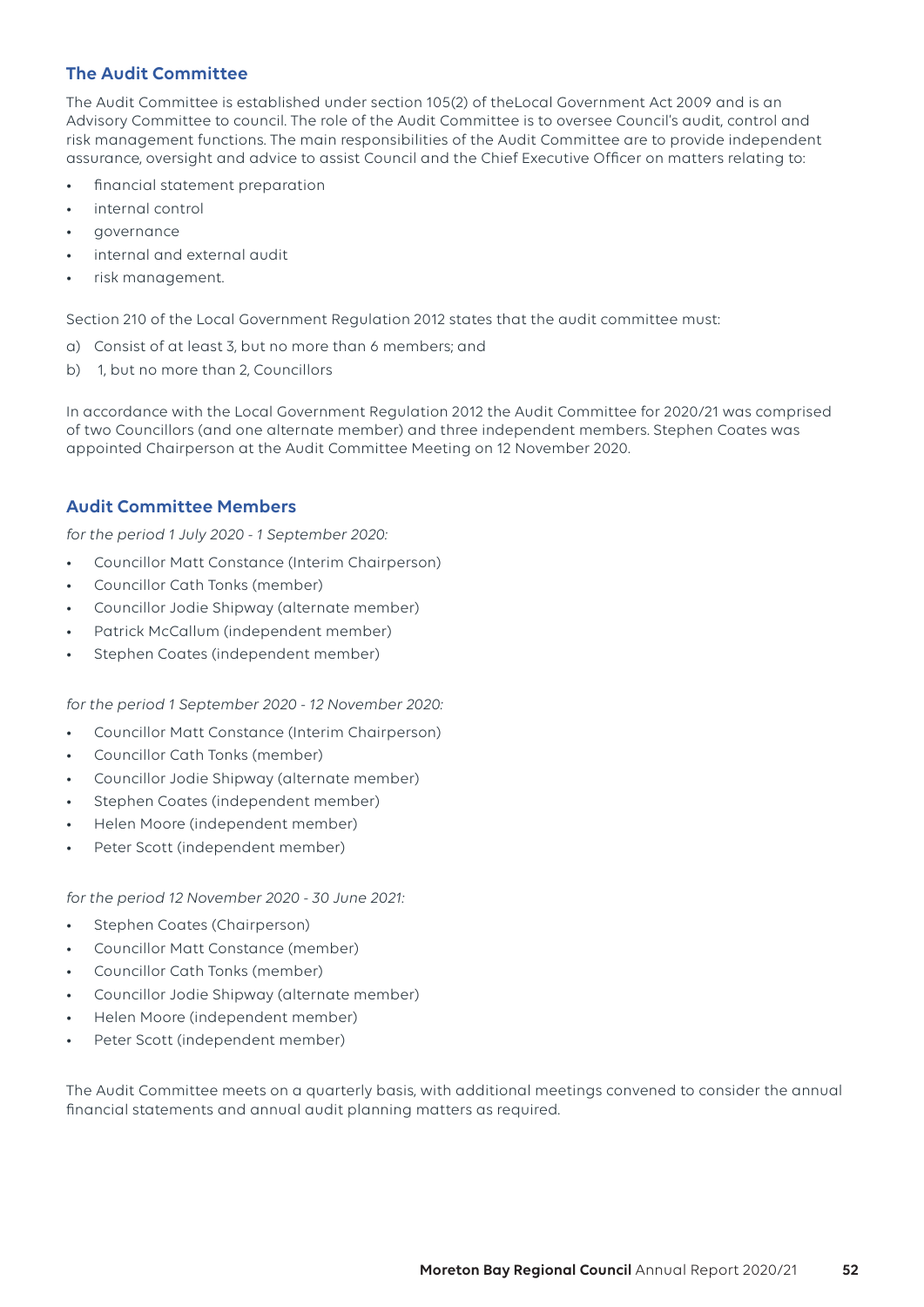## **Internal Audit**

In accordance with section 190(1)(h) of the Local Government Regulation 2012 a report on internal audit for the financial year including achievements is outlined below.

The internal audit function is an integral component of council's Governance and Integrity Program and operates under a charter approved by council and consistent with the International Standards for the Professional Practice of Internal Auditing developed by the Institute of Internal Auditors.

The primary role of internal audit is to conduct independent and objective quality assurance activities. Internal Audit activity is managed via an approved three year Strategic Internal Audit Plan, while the specific internal audits performed each year are outlined in the Annual Internal Audit Plan. These plans are reviewed and recommended to the audit committee annually.

The Internal Audit Manager is responsible for the management of the internal audit function as a whole with council adopting a co-sourced model for the provision of internal audit services, with assistance being provided by a panel of contracted service providers. A new Principal Internal Auditor was recruited and commenced on 14 September 2020 (subsequently changed to Internal Audit Manager on 20 April 2021).

#### **Achievements for 2020/21 included:**

Internal audits focused on providing assurance about, and improving the effectiveness of, operations and risk management in the areas of:

- Business Continuity Management
- Procurement
- Infrastructure Charges and Contributed Assets
- **Privacy**
- IT Project Post implementation Review
- Emergency Stimulus Program
- Workplace Health and Safety
- Internal Audit Structure, Function and Effectiveness
- Monitoring implementation of agreed auditrecommendations.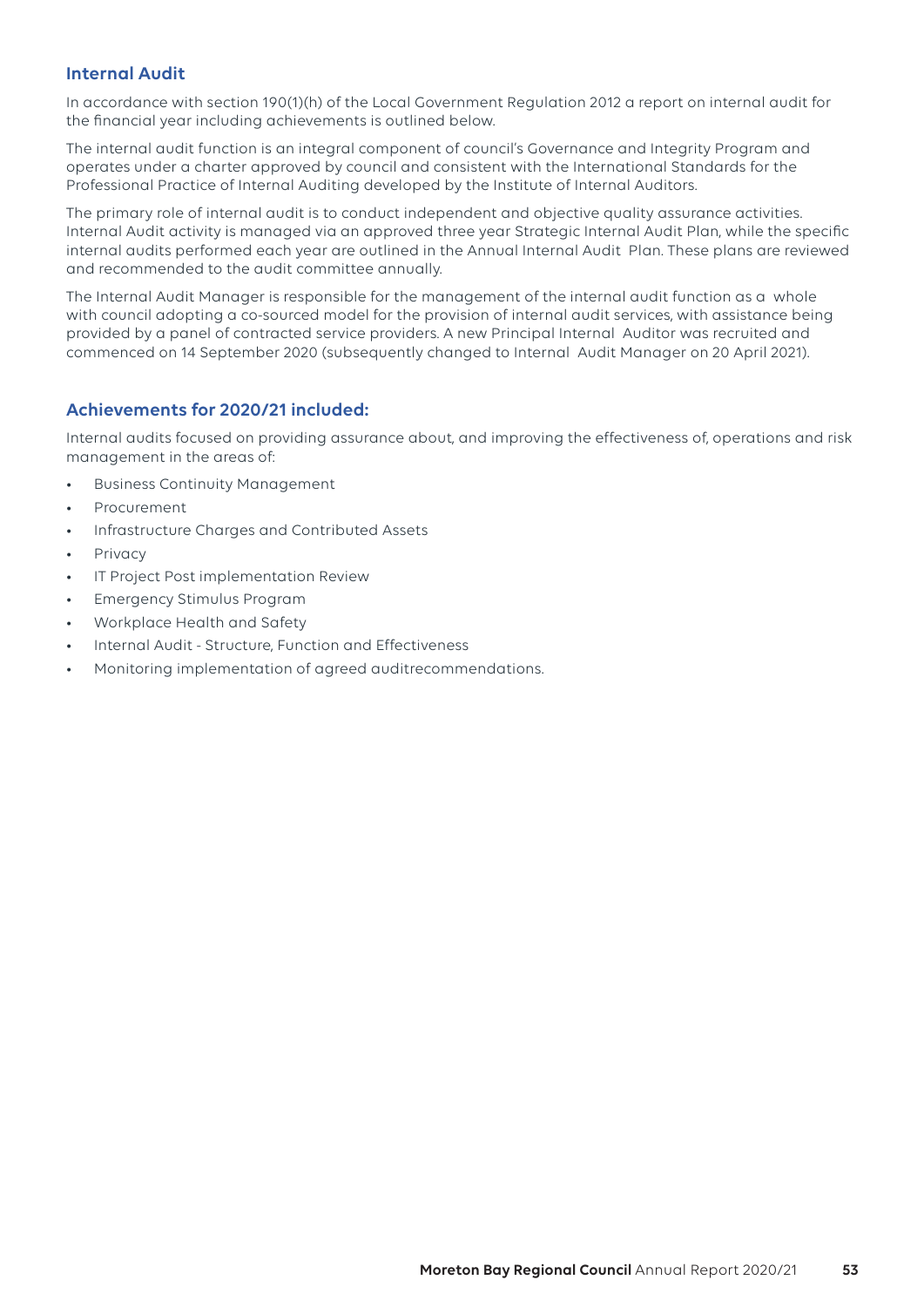# **ROLES AND FUNCTIONS OF THE MAYOR, DEPUTY MAYOR AND COUNCILLORS**

Section 12 of the *Local Government Act 2009* outlines the roles and responsibilities of the Mayor, Deputy Mayor and Councillors, as follows:

#### **The Mayor**

In addition to fulfilling the roles and responsibilities of a Councillor, the Mayor has the following extra responsibilities:

(4) The mayor has the following extra responsibilities—

- a) leading and managing meetings of the local government at which the mayor is the chairperson, including managing the conduct of the participants at the meetings;
- b) leading, managing, and providing strategic direction to, the chief executive officer in order to achieve the high quality administration of the local government;
- c) directing the chief executive officer of the local government under section 170;
- d) conducting a performance appraisal of the chief executive officer, at least annually, in the way that is decided by the local government (including as a member of a committee, for example);
- e) ensuring that the local government promptly provides the Minister with the information about the local government area, or the local government, that is requested by the Minister;
- f) being a member of each standing committee of the local government;
- g) representing the local government at ceremonial or civic functions.
- (5) A councillor who is not the mayor may perform the mayor's extra responsibilities only if the mayor delegates the responsibility to the councillor.
- (6) When performing a responsibility, a councillor must serve the overall public interest of the whole local government area.

#### **The Deputy Mayor**

Under section 175 of the *Local Government Act 2009*, the Deputy Mayor is appointed from the Councillors by resolution at council's first meeting after local government elections or at its first meeting after the office of the councillor who is the Deputy Mayor becomes vacant.

The Deputy Mayor acts for the mayor during the absence or temporary incapacity of the mayor; or a vacancy in the office of mayor.

#### **Councillors**

- 1) A councillor must represent the current and future interests of the residents of the local government area.
- 2) All councillors of a local government have the same responsibilities, but the mayor has some extra responsibilities.
- 3) All councillors have the following responsibilities
	- a) ensuring the local government—
		- (i) discharges its responsibilities under this Act; and
		- (ii) achieves its corporate plan; and
		- (iii) complies with all laws that apply to local governments;
	- b) providing high quality leadership to the local government and the community;
	- c) participating in council meetings, policy development, and decision-making, for the benefit of the local government area;
	- d) being accountable to the community for the local government's performance.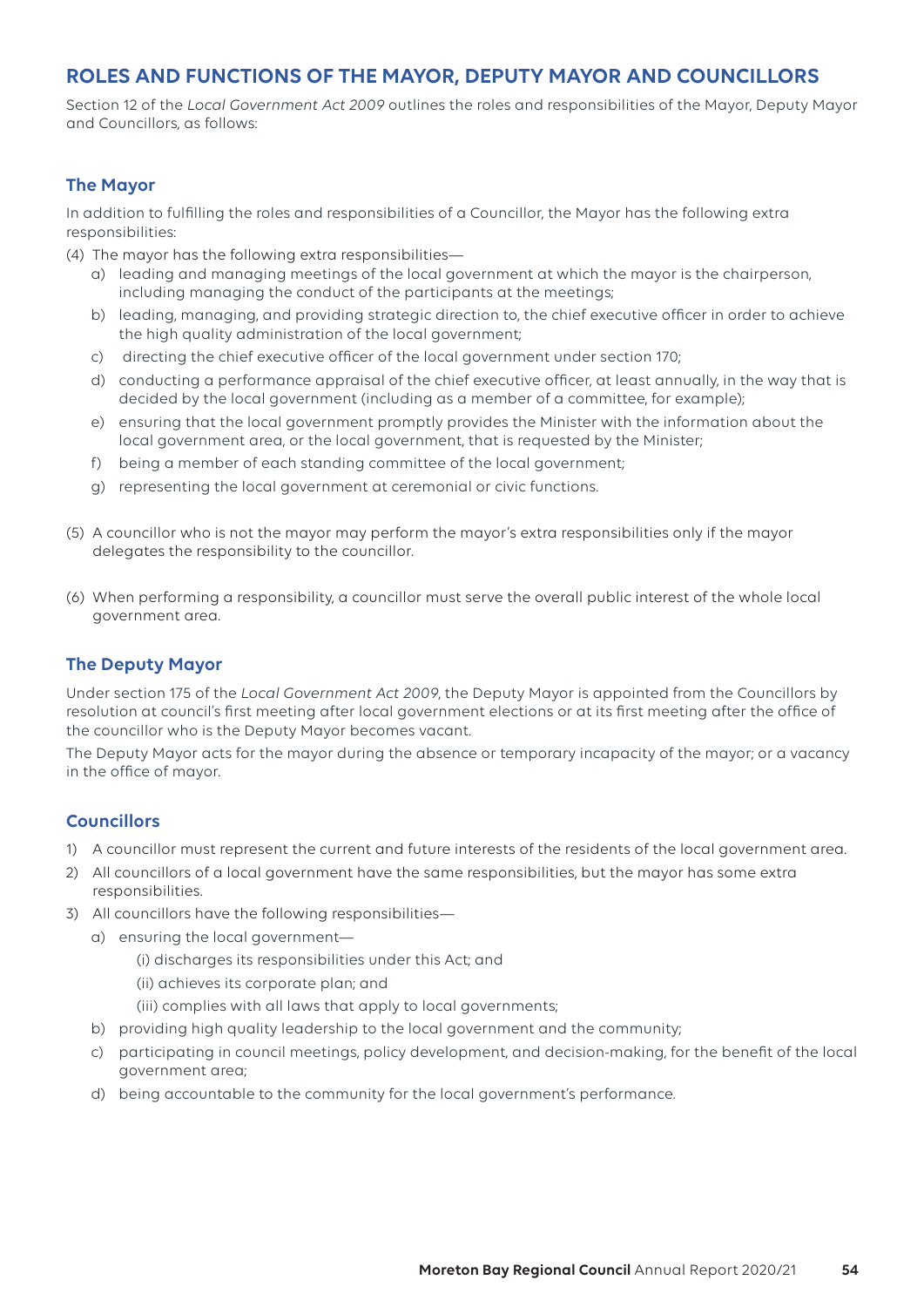# **ROLES AND FUNCTIONS OF THE CHIEF EXECUTIVE OFFICER AND LOCAL GOVERNMENT EMPLOYEES**

Section 13 of the *Local Government Act 2009* outlines the roles and responsibilities of the Chief Executive Officer and council employees, as follows:

## **The CEO**

- a) managing the local government in a way that promotes—
	- (i) the effective, efficient and economical management of public resources; and
	- (ii) excellence in service delivery; and
	- (iii) continual improvement;
- b) managing the other local government employees through management practices that—
	- (i) promote equal employment opportunities; and
	- (ii) are responsive to the local government's policies and priorities;
- c) establishing and implementing goals and practices in accordance with the policies and priorities of the local government;
- d) establishing and implementing practices about access and equity to ensure that members of the community have access to—
	- (i) local government programs; and
	- (ii) appropriate avenues for reviewing local government decisions;
- e) the safe custody of—

(i) all records about the proceedings, accounts or transactions of the local government or its committees; and

- (ii) all documents owned or held by the local government;
- f) complying with requests from councillors under section 170A—
	- (i) for advice to assist the councillor carry out his or her role as a councillor; or
	- (ii) for information, that the local government has access to, relating to the local government.

## **All Council Employees**

- 1) All employees of a local government have the same responsibilities, but the chief executive officer has some extra responsibilities.
- 2) All employees have the following responsibilities
	- a) implementing the policies and priorities of the local government in a way that promotes—
		- (i) the effective, efficient and economical management of public resources; and
		- (ii) excellence in service delivery; and
		- (iii) continual improvement;
	- b) carrying out their duties in a way that ensures the local government—
		- (i) discharges its responsibilities under this Act; and
		- (ii) complies with all laws that apply to local governments; and
		- (iii) achieves its corporate plan;
	- c) providing sound and impartial advice to the local government;
	- d) carrying out their duties impartially and with integrity;
	- e) ensuring the employee's personal conduct does not reflect adversely on the reputation of the local government;
	- f) improving all aspects of the employee's work performance;
	- g) observing all laws relating to their employment;
	- h) observing the ethics principles under the *Public Sector Ethics Act 1994*, section 4;
	- i) complying with a code of conduct under the *Public Sector Ethics Act 1994.*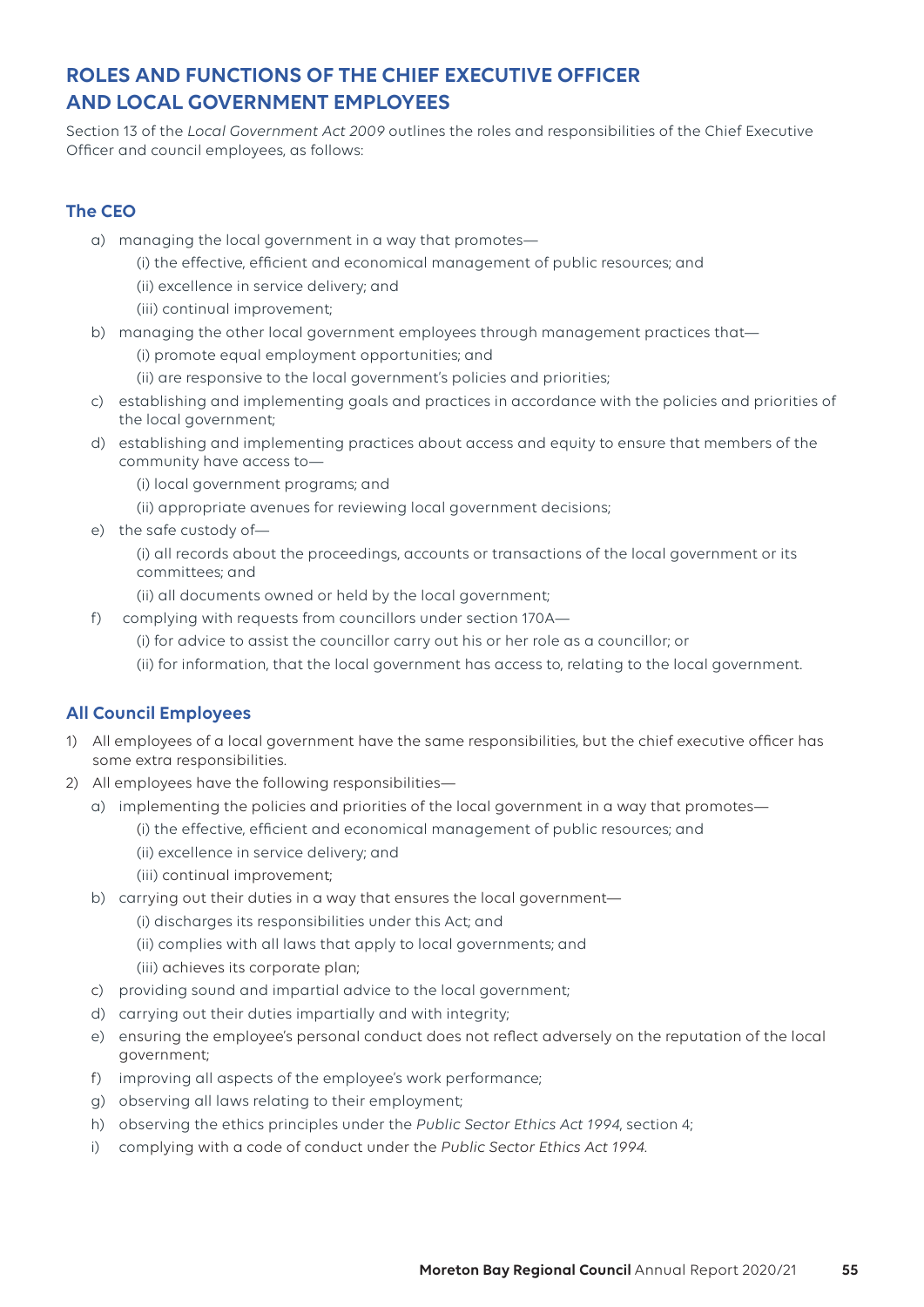## **Code of Conduct**

Council's Code of Conduct for employees sets out the standards of behaviour for all employees and ensures that employees must seek to achieve the highest standards of behaviour when dealing with customers and each other. The Code also contains a guide to ethical decision making.

All council employees are required to undertake refresher training on the Code of Conduct annually. A copy of the Code can be viewed on council's website or a copy can be obtained from any of council's customer service centres.

## **Conduct and Performance of Councillors**

The *Local Government Act 2009* (the Act) sets out the roles, responsibilities and obligations of Councillors.

Complaints about the conduct of Councillors are to be made, or referred, to the Office of the Independent Assessor (the Assessor) for investigation.

In accordance with section 186(1)(d) to (f) of the *Local Government Regulation 2012* Councillor conduct complaints, referrals, decisions, orders and recommendations during the financial year are shown in the tables below:

Number of Councillor Conduct Tribunal decisions, orders and recommendations:

| <b>SECTION OF ACT</b> | <b>TYPE OF ORDER / COMPLAINT</b>                          | <b>NUMBER</b> |
|-----------------------|-----------------------------------------------------------|---------------|
| S150I(2)              | Orders made about unsuitable meeting conduct              |               |
| S150AH(1)             | Orders made for inappropriate conduct                     | $\Omega$      |
| S150AR(1)             | Decisions, orders and recommendations made for misconduct |               |

Number of Councillor Conduct Tribunal decisions, orders and recommendations:

| <b>SECTION OF ACT</b>                     | <b>TYPE OF ORDER / COMPLAINT</b>                                                                                                       | <b>NUMBER</b>  |
|-------------------------------------------|----------------------------------------------------------------------------------------------------------------------------------------|----------------|
| 150P(2)(a)                                | Complaints referred to the Assessor by a local government, a councillor<br>or the Chief Executive Officer of the local government      |                |
| S150P(3)                                  | Matters referred to the Crime and Corruption Commission by the local<br>government                                                     | $\Omega$       |
| S150R(2)                                  | Notices given by a local government official to the Assessor about a<br>councillor's conduct                                           | $\overline{2}$ |
| S150S(2)(a)                               | Notices of misconduct given to the Assessor by the local government                                                                    | $\circ$        |
| $S150W(1)(a)$ , (b), and (e)              | Decisions of the Assessor to dismiss, refer to the local government or<br>take no further action                                       | 14             |
| S150AC(3)(a)                              | Referral notices accompanied by a recommendation from the Assessor                                                                     |                |
| S150AF(4)(a)                              | Occasions where information about misconduct is obtained by the local<br>government during investigation that is given to the Assessor | $\Omega$       |
| Chapter 5A, part 3, division 5 of the Act | Occasions where the local government asked another entity to<br>investigate suspected inappropriate conduct of a councillor            | $\Omega$       |
| Chapter 5A, part 3, division 6 of the Act | Applications heard by the conduct tribunal about whether a councillor<br>engaged in misconduct or inappropriate conduct                |                |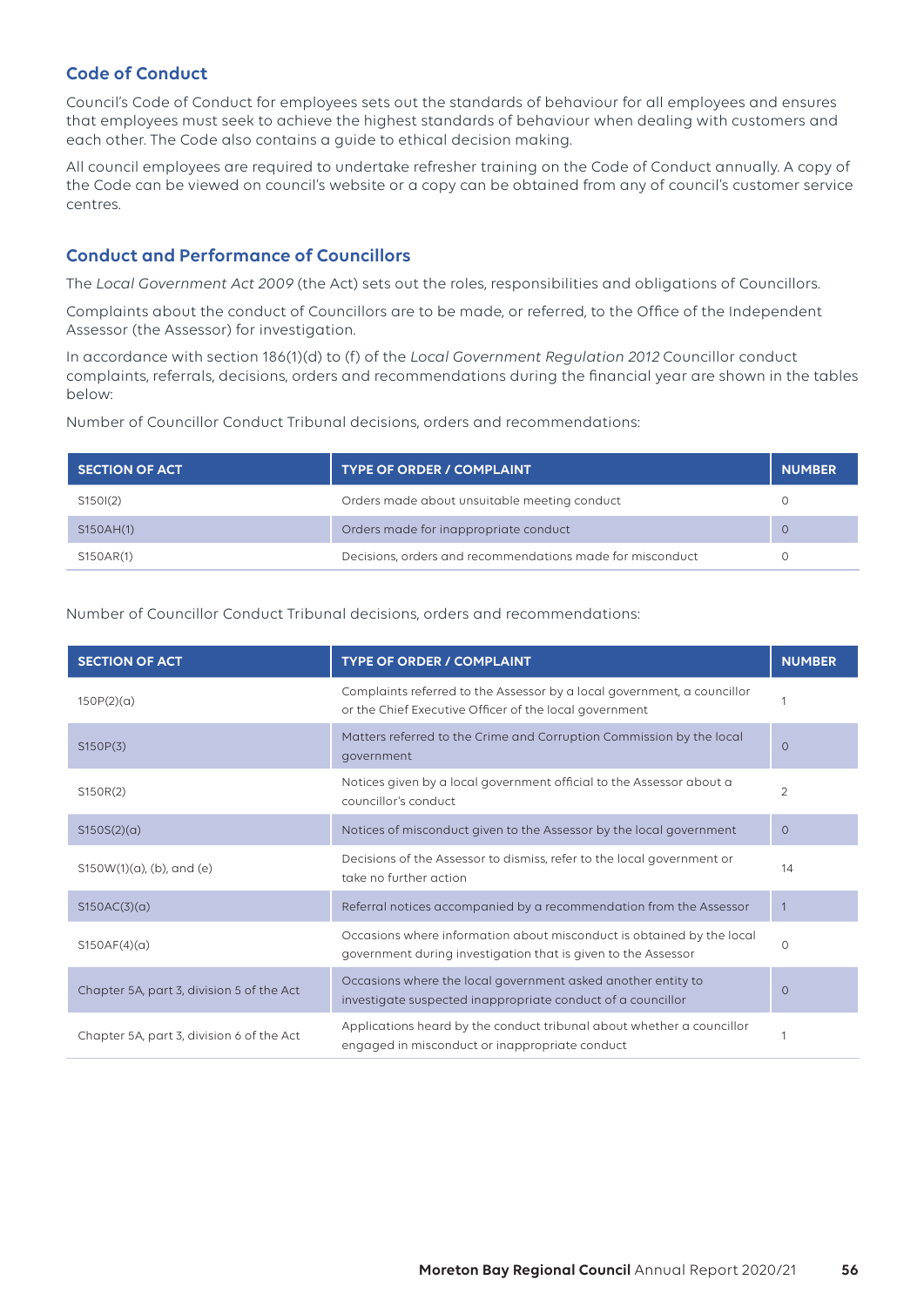## **REMUNERATION OF MAYOR, DEPUTY MAYOR AND COUNCILLORS**

Under section 186(a) of the Local Government Regulation 2012, the annual report of the local government must contain particulars of the total remuneration, including superannuation contributions, paid to each Councillor during the financial year.

Councillor remuneration is set by the independent Local Government Remuneration and Discipline Tribunal established under the *Local Government Act 2009*.

The tribunal determines remuneration for Mayors, Deputy Mayors and Councillors and releases an annual report. The Tribunal's report can be viewed at www.dlgrma.qld.gov.au.

The following table depicts the remuneration levels and superannuation contributions for each Councillor for the 2020/21 financial year.

| <b>COUNCILLOR</b>  | <b>DIVISION</b> | <b>RENUMERATION</b><br>FROM 1/7/20 TO 30/6/21 | <b>SUPERANNUATION</b><br>FROM 1/7/20 TO 30/6/21 |
|--------------------|-----------------|-----------------------------------------------|-------------------------------------------------|
| Cr Peter Flannery  | Mayor           | \$228,521                                     | \$26,719                                        |
| Cr Brooke Savige   |                 | \$138,745                                     | \$17,290                                        |
| Cr Mark Booth      | $\overline{2}$  | \$138,745                                     | \$17,290                                        |
| Cr Adam Hain       | $\overline{3}$  | \$138,745                                     | \$17,290                                        |
| Cr Jodie Shipway   | $\overline{4}$  | \$138,745                                     | \$17,290                                        |
| Cr Sandra Ruck     | 5               | \$138,745                                     | \$17,290                                        |
| Cr Karl Winchester | 6               | \$138,745                                     | \$17,290                                        |
| Cr Denise Sims     | 7/D/Mayor       | \$158,332                                     | \$19,731                                        |
| Cr Mick Gillam     | 8               | \$138,745                                     | \$17,290                                        |
| Cr Cath Tonks      | 9               | \$138,745                                     | \$17,290                                        |
| Cr Matt Constance  | 10              | \$138,745                                     | \$17,290                                        |
| Cr Darren Grimwade | 11              | \$138,745                                     | \$17,290                                        |
| Cr Tony Latter     | 12              | \$138,745                                     | \$17,290                                        |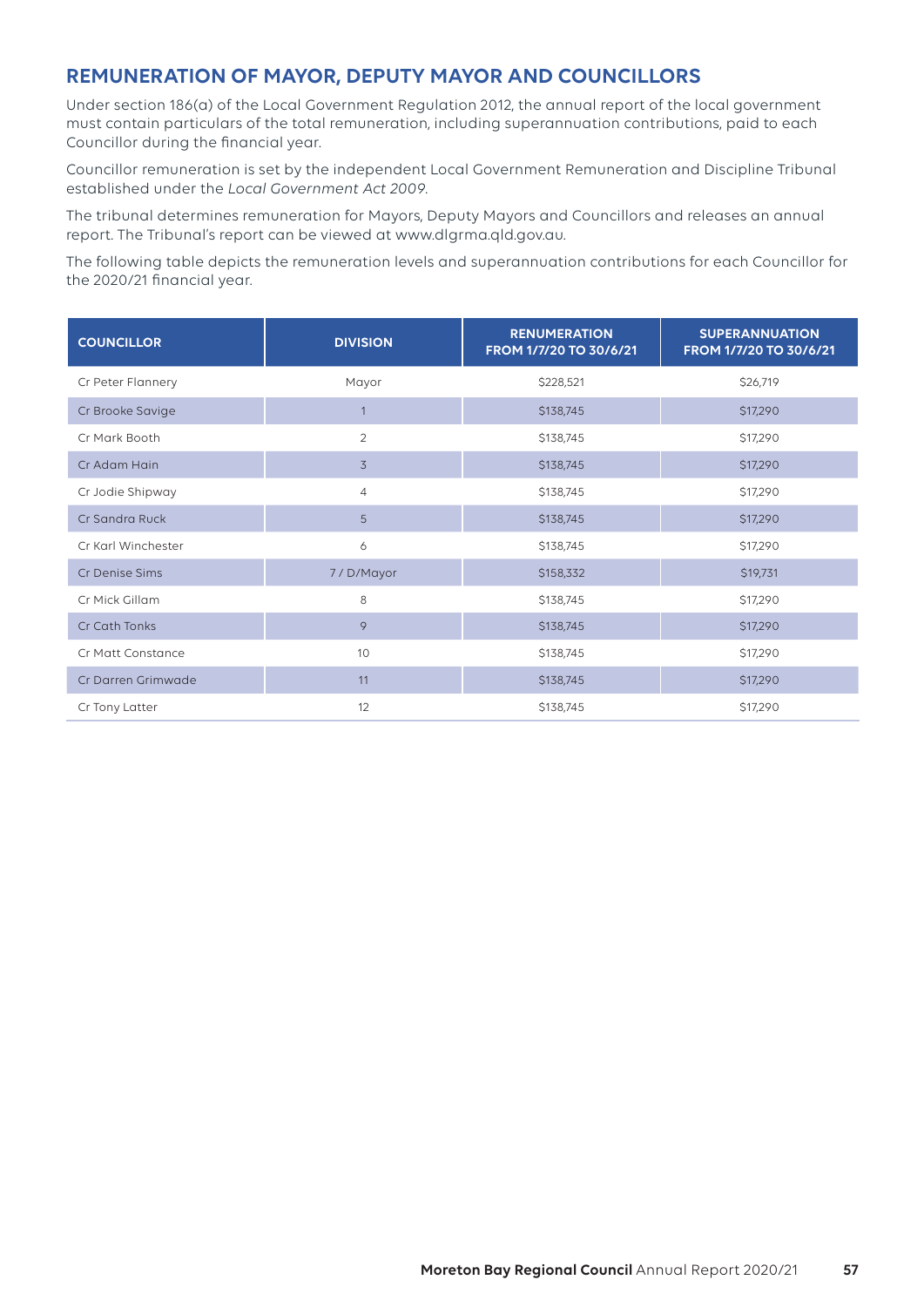# **EXPENSES AND PROVISION OF FACILITIES FOR COUNCILLORS**

Council's Reimbursement of Expenses and Provision of Facilities for Councillors' Policy ensures Councillors are provided a reasonable level of resources and equipment in order to carry out their official duties in an effective and efficient manner.

Under section 186(b) of the Local Government Regulation 2012, the following expenses were incurred by each Councillor in accordance with council's Reimbursement of Expenses and Provision of Facilities for Councillors' Policy 2150-046.

| <b>COUNCILLOR</b>  | <b>DIVISION</b> | <b>TOTAL</b> |
|--------------------|-----------------|--------------|
| Cr Peter Flannery  | Mayor           | \$5,170.19   |
| Cr Brooke Savige   | $\overline{1}$  | \$1,956.73   |
| Cr Mark Booth      | $\overline{2}$  | \$4,533.33   |
| Cr Adam Hain       | $\overline{3}$  | \$3,263,75   |
| Cr Jodie Shipway   | $\overline{4}$  | \$3,164.20   |
| Cr Sandra Ruck     | 5               | \$1,630.03   |
| Cr Karl Winchester | 6               | \$1,764.80   |
| Cr Denise Sims     | 7/D/Mayor       | \$4,335.77   |
| Cr Mick Gillam     | 8               | \$1,067.09   |
| Cr Cath Tonks      | 9               | \$8,716.38   |
| Cr Matt Constance  | 10              | \$3,722.54   |
| Cr Darren Grimwade | 11              | \$2,309.08   |
| Cr Tony Latter     | 12              | \$8,232.01   |

All Councillors were provided with the following facilities under the Reimbursement of Expenses and Provision of Facilities for Councillors Policy:

- An office with access to a shared multi-functional device.
- Administrative support.
- A smartphone.
- A tablet or laptop computer with a docking station, keyboard, mouse and monitor.
- A docking station, keyboard, mouse and monitor for Council business at home.
- Remote access to Council's network and the internet.
- A printer for Council business at home.
- Stationery.
- Publications, copies of relevant legislation, books and journals related to Council's business operations and local government generally.
- Clothing with MBRC corporate branding to the value of \$1,000 per term.
- Name badges and any safety equipment.
- A marquee and an A-frame sign with MBRC corporate branding for community activities.
- A motor vehicle allowance of \$19,500 per annum (increased by CPI from 1 July each year), or a fully maintained motor vehicle subject to Council's Motor Vehicles Policy (Councillors).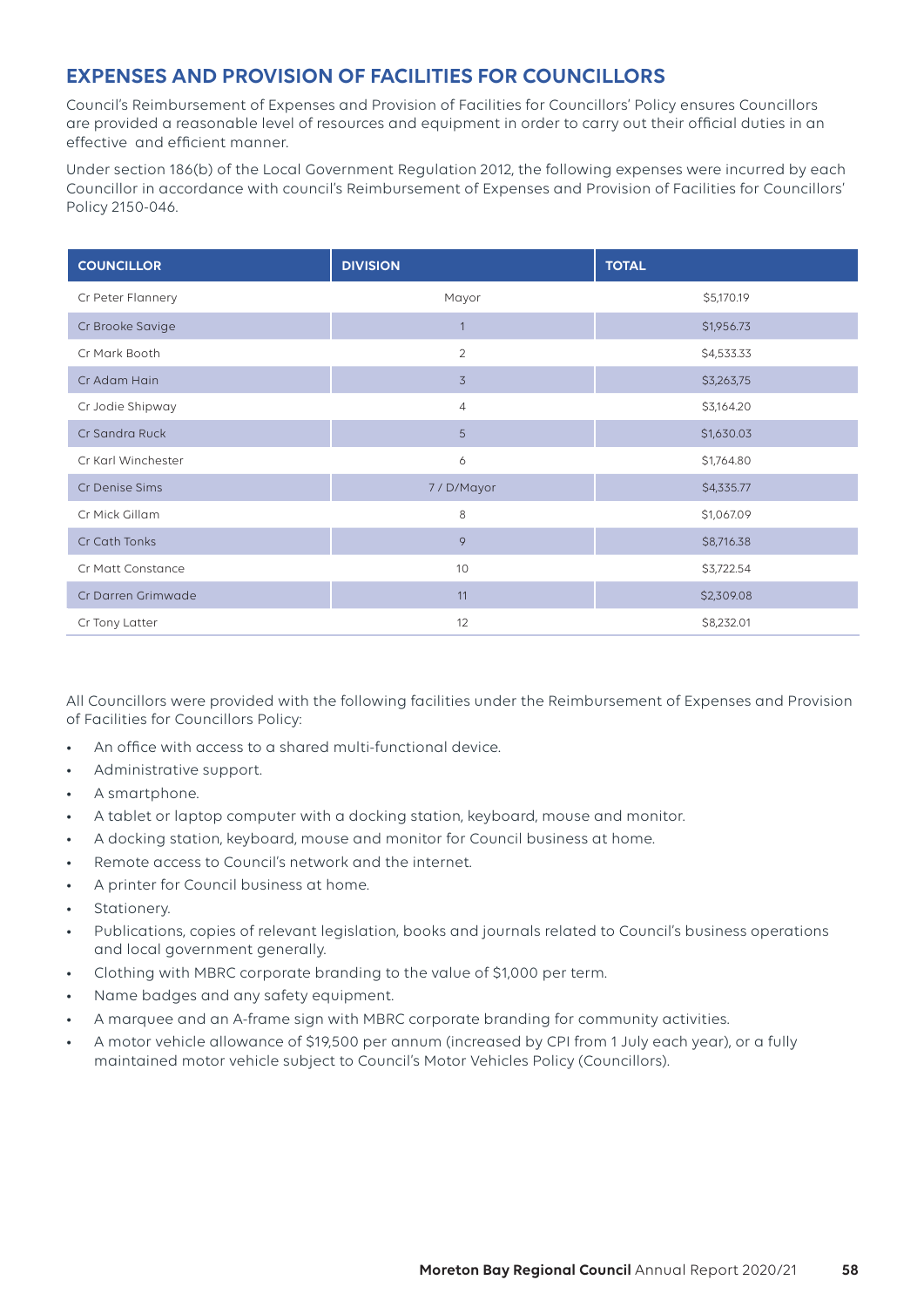## **OVERSEAS TRAVEL FOR COUNCILLORS AND STAFF**

Under section 188 of the Local Government Regulation 2012, council must provide information about any overseas travel made in a financial year by a Councillor or local government employee in an official capacity.

During the financial year 2020/21, there was no overseas travel undertaken by a Councillor or council employee.

## **SENIOR MANAGEMENT REMUNERATION PACKAGES**

In accordance with section 201 of the *Local Government Act 2009*, the remuneration packages for senior management for the financial year 2020/21 are as follows:

| NUMBER OF SENIOR MANAGEMENT EMPLOYEES     | <b>REMUNERATION RANGE (TOTAL PACKAGE)</b> |
|-------------------------------------------|-------------------------------------------|
|                                           | \$160,000 to \$259,000                    |
| 5                                         | \$260,000 to \$359,000                    |
|                                           | \$360,000 to \$459,000                    |
|                                           | \$460,000 to \$559,000                    |
| Total amount paid during reporting period | \$2,716,593                               |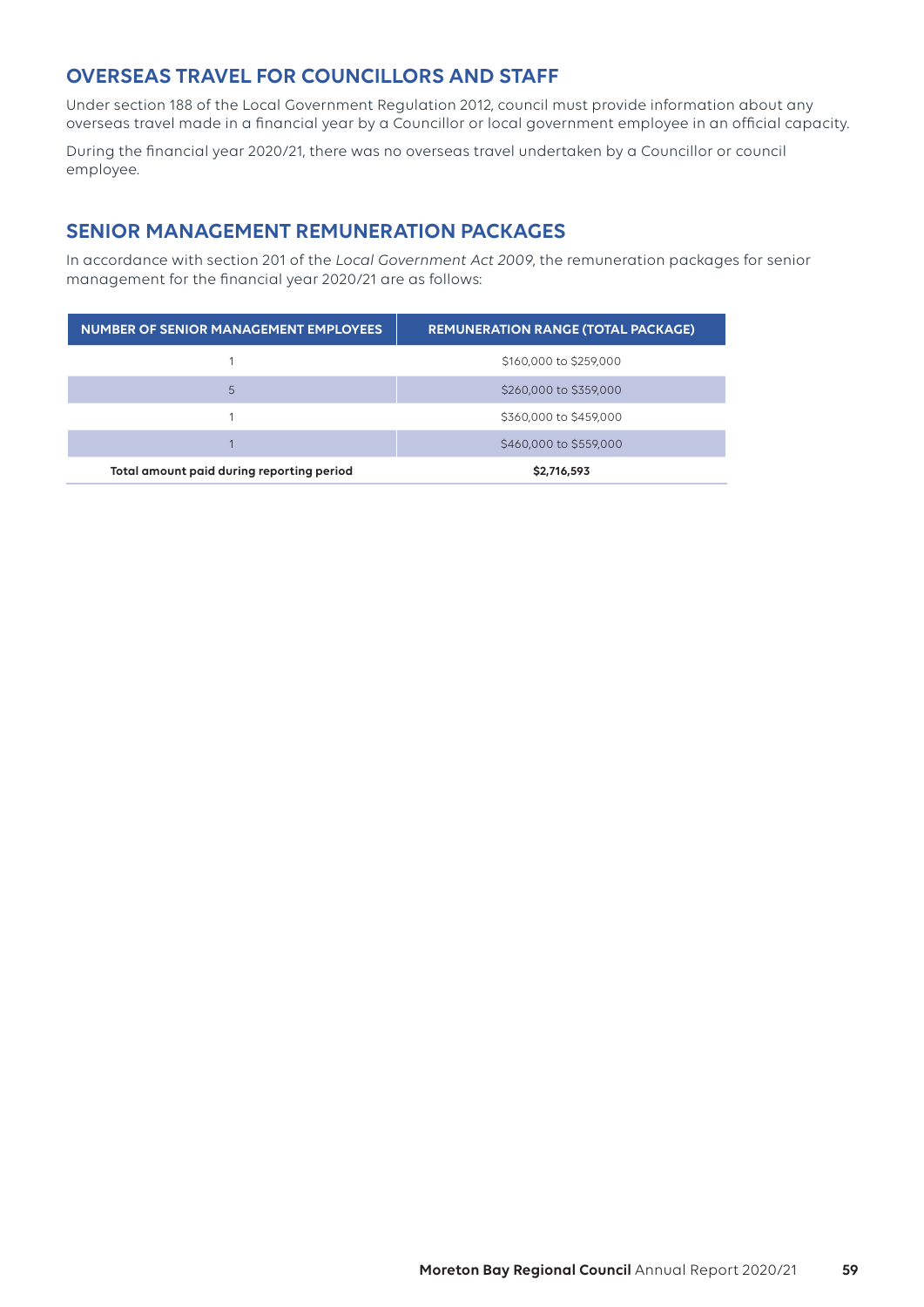# DISCRETIONARY FUNDS

# **EXPENDITURE ON DISCRETIONARY FUNDS TO COMMUNITY ORGANISATIONS**

Council's Discretionary Funds actively supports community organisations to make a positive contribution to community wellbeing and the cultural life of the region. Through this fund, council is able to recognise and support initiatives that respond to community need.

In accordance with section 189 (2) of the Local Government Regulation 2012:

- The total amount budgeted for the financial year as Council's discretionary funds was \$257,900
- The total amount of discretionary funds budgeted for the financial year for Councillors to allocate for Capital Works was \$0, and other community purposes was \$257,900
- The prescribed amount for the financial year was \$266,061
- The amount of discretionary funds budgeted for use by each Councillor for the financial year was \$19,838

In accordance with section 189(e) of the Local Government Regulation 2012 the following Discretionary Funds have been allocated for other community purposes for the period ending 30 June 2021:

# **PROCEEDING TABLES BY DIVISION**

## Cr Peter Flannery (Mayor)

| <b>DATE</b><br><b>ALLOCATED</b> | <b>RECIPIENT</b>                                                            | <b>PURPOSE OF FUNDING</b>                                                                                                                             | <b>AMOUNT</b><br><b>FUNDED</b> |
|---------------------------------|-----------------------------------------------------------------------------|-------------------------------------------------------------------------------------------------------------------------------------------------------|--------------------------------|
| 2.7.20                          | Deception Bay Community<br>Youth Programs                                   | Positive Returns program, providing support to young<br>people who have disengaged from school, contributing<br>to the improved health and well-being | \$1,000.00                     |
| 9.7.20                          | <b>Burpengary Jets Netball</b><br>Club Incorporated                         | Purchase of first aid kits, contributing to community<br>safety and improved health and well-being                                                    | \$179.97                       |
| 9.7.20                          | Samford Edible Garden Trail - auspice<br>for Samford Progress Association   | Filming equipment for the Samford Edible Garden Trail                                                                                                 | \$500.00                       |
| 13.7.20                         | Brisbane Special Children's Christmas<br>Party 2020 auspice for Variety QLD | SEQ Special Children's Christmas Party, creating<br>opportunities for residents to be involved in their<br>community                                  | \$400.00                       |
| 28.8.20                         | Marchant United Football Club<br>Incorporated                               | Purchase of new club soccer uniforms                                                                                                                  | \$400.00                       |
| 10.9.20                         | Moreton Youth Music Ensembles<br>Incorporated                               | Purchase of musical instruments                                                                                                                       | \$1,000.00                     |
| 13.9.20                         | Redcliffe Art Society Incorporated                                          | RASart Exhibition of Excellence 2020 Awards                                                                                                           | \$300.00                       |
| 19.10.20                        | Beachmere Area Network Group                                                | Equipment hire, entertainment, promotion and printing<br>for the Beachmere Community Carols and Christmas<br>Bazaar event                             | \$500.00                       |
| 10.11.20                        | The Smith Family                                                            | Funding for books and stationery resources for<br>disadvantaged children                                                                              | \$500.00                       |
| 11.11.20                        | Lions Club of Warner                                                        | Contribution toward a BBQ trailer for catering at<br>community events                                                                                 | \$500.00                       |
| 20.11.20                        | World Hope International Limited                                            | Food items and book packs for 'Food for Kids' program                                                                                                 | \$2,000.00                     |
| 30.11.20                        | Volunteer Marine Rescue Bribie Island<br>Incorporated                       | Seapen equipment for rescue boat                                                                                                                      | \$103.00                       |
| 2.12.20                         | Caboolture Historical Society<br>Incorporated                               | Aviation Museum equipment                                                                                                                             | \$500.00                       |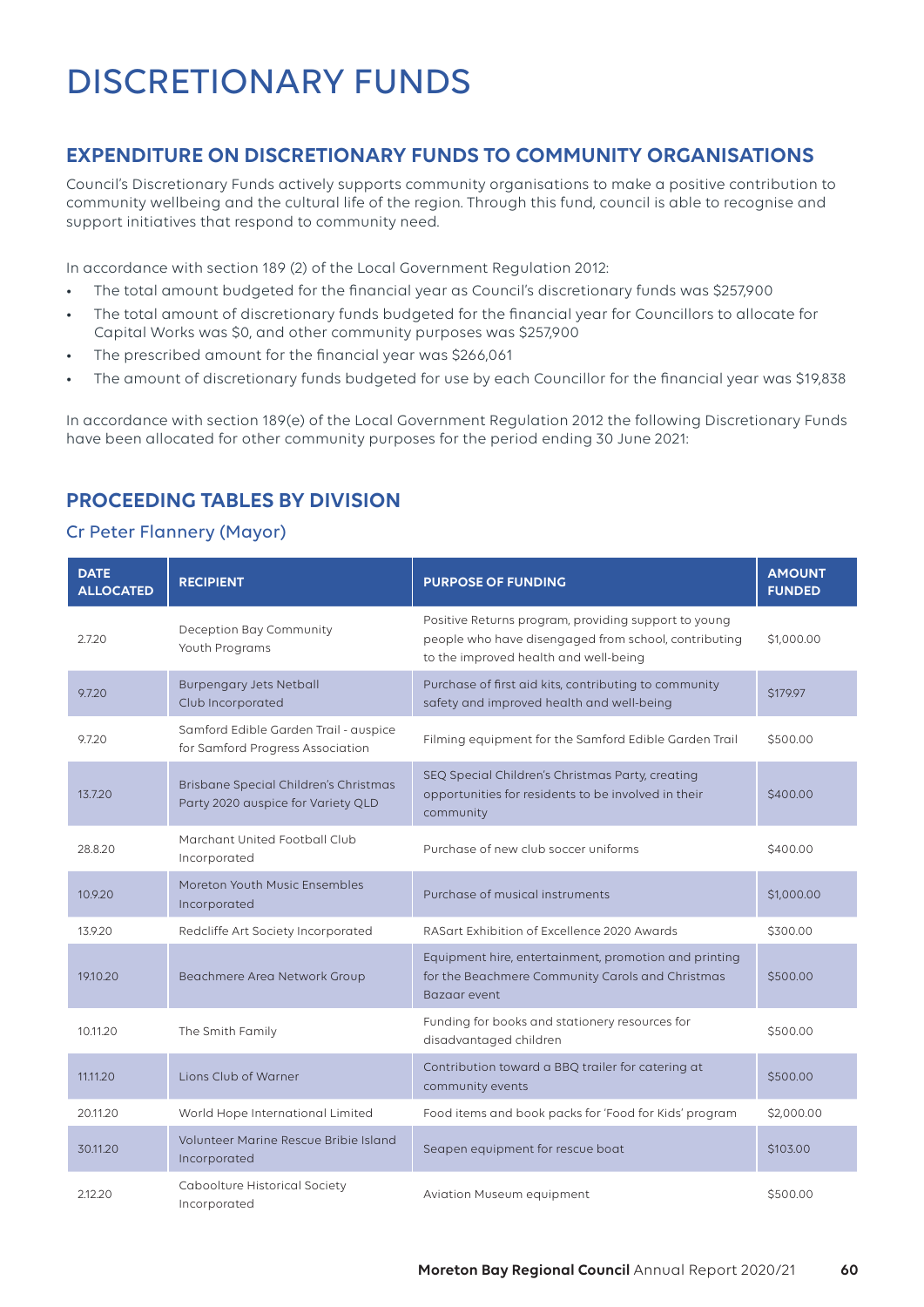| <b>DATE</b><br><b>ALLOCATED</b> | <b>RECIPIENT</b>                                                                                                    | <b>PURPOSE OF FUNDING</b>                                                                                            | <b>AMOUNT</b><br><b>FUNDED</b> |
|---------------------------------|---------------------------------------------------------------------------------------------------------------------|----------------------------------------------------------------------------------------------------------------------|--------------------------------|
| 10.12.20                        | Wildlife Rescue Queensland<br>Incorporated                                                                          | Euthanasia medication for wildlife with severe trauma<br>injuries                                                    | \$500.00                       |
| 15.12.20                        | A Brave Life Limited                                                                                                | Nappy Bags for Baby Bundle Project - supporting<br>teenage and young mothers                                         | \$1,000.00                     |
| 19.1.21                         | Pine Rivers Budgerigar Society                                                                                      | Trophies for the Pine Rivers Budgerigar Society Annual<br>Show                                                       | \$200.00                       |
| 19.1.21                         | Brisbane Special Children's Christmas<br>Party 2020 auspice for Variety QLD                                         | SEQ Special Children's Christmas Party, creating<br>opportunities for residents to be involved in their<br>community | \$400.00                       |
| 19.1.21                         | Youth and Families Association of Pine<br>Rivers Incorporated                                                       | Furniture for counselling space upgrades                                                                             | \$500.00                       |
| 19.1.21                         | Moreton District Invitation Racing<br>Pigeon Club Incorporated                                                      | Tap installation at the Burpengary Sports Complex                                                                    | \$300.00                       |
| 20.1.21                         | Australian Federation of Obstacle<br>Sports                                                                         | Contribution towards marketing costs, marquee,<br>computer equipment and office stationery                           | \$500.00                       |
| 1.2.21                          | <b>Blind Bats Incorporated</b>                                                                                      | Kitchen equipment for Club tuckshop                                                                                  | \$300.00                       |
| 25.2.21                         | Beachmere Area Network Group<br>Incorporated                                                                        | Equipment hire for community Movie in the Park                                                                       | \$500.00                       |
| 10.3.21                         | National Council of Women of<br>Queensland Incorporated                                                             | Bursary within the NCWQ Bursary Program                                                                              | \$1,000.00                     |
| 19.3.21                         | Walking Off The War Within<br>Incorporated                                                                          | Support for "Walking Off The War Within" event -<br>marquees, fencing                                                | \$600.00                       |
| 8.4.21                          | Eaton Hills Community Kindergarten<br>Assoc Incorporated                                                            | Butterfly Lifecycle Project Kit                                                                                      | \$323.50                       |
| 30.4.21                         | <b>Bribie Aquatic Community Events</b><br>Incorporated                                                              | Marketing and food provisions for the Bribie Island<br>Classic Boat Regatta                                          | \$500.00                       |
| 6.5.21                          | The Yoga Partnership Limited                                                                                        | Provision of Yoga classes in support of World MS Day                                                                 | \$500.00                       |
| 7.5.21                          | Redcliffe Agricultural Horticultural and<br>Industrial Society Incorporated                                         | Redcliffe Show event prizes                                                                                          | \$500.00                       |
| 7.5.21                          | Returned and Services League of<br>Australia (Queensland Branch) Pine<br>Rivers District Sub-Branch<br>Incorporated | ANZAC Day 2021 Gunfire Breakfast                                                                                     | \$100.00                       |
| 7.5.21                          | Redcliffe Art Society Incorporated                                                                                  | RASart Exhibition of Excellence 2021 Awards prizes                                                                   | \$300.00                       |
| 7.5.21                          | The Pine Rivers Agricultural<br>Horticultural and Industrial<br>Association                                         | Pine Rivers Show Woodchop Event prizes                                                                               | \$500.00                       |
| 10.5.21                         | Equestrian Queensland Incorporated                                                                                  | Interschool South East Qld Regional Championships<br>venue hire and medic costs                                      | \$750.00                       |
| 14.5.21                         | Brisbane Special Children's Christmas<br><b>Party 2021</b>                                                          | Entertainment and food provisions for Brisbane Special<br>Children's Christmas Party 2021 event                      | \$500.00                       |
| 4.6.21                          | Mater Foundation                                                                                                    | Hall hire and equipment for the Eat Cake and Beat<br>Cancer fundraiser                                               | \$849.00                       |
| 15.6.21                         | Keystone Community and Family<br><b>Services Limited</b>                                                            | Food provisions for the Breaking the Chains of Suicide<br>event                                                      | \$400.00                       |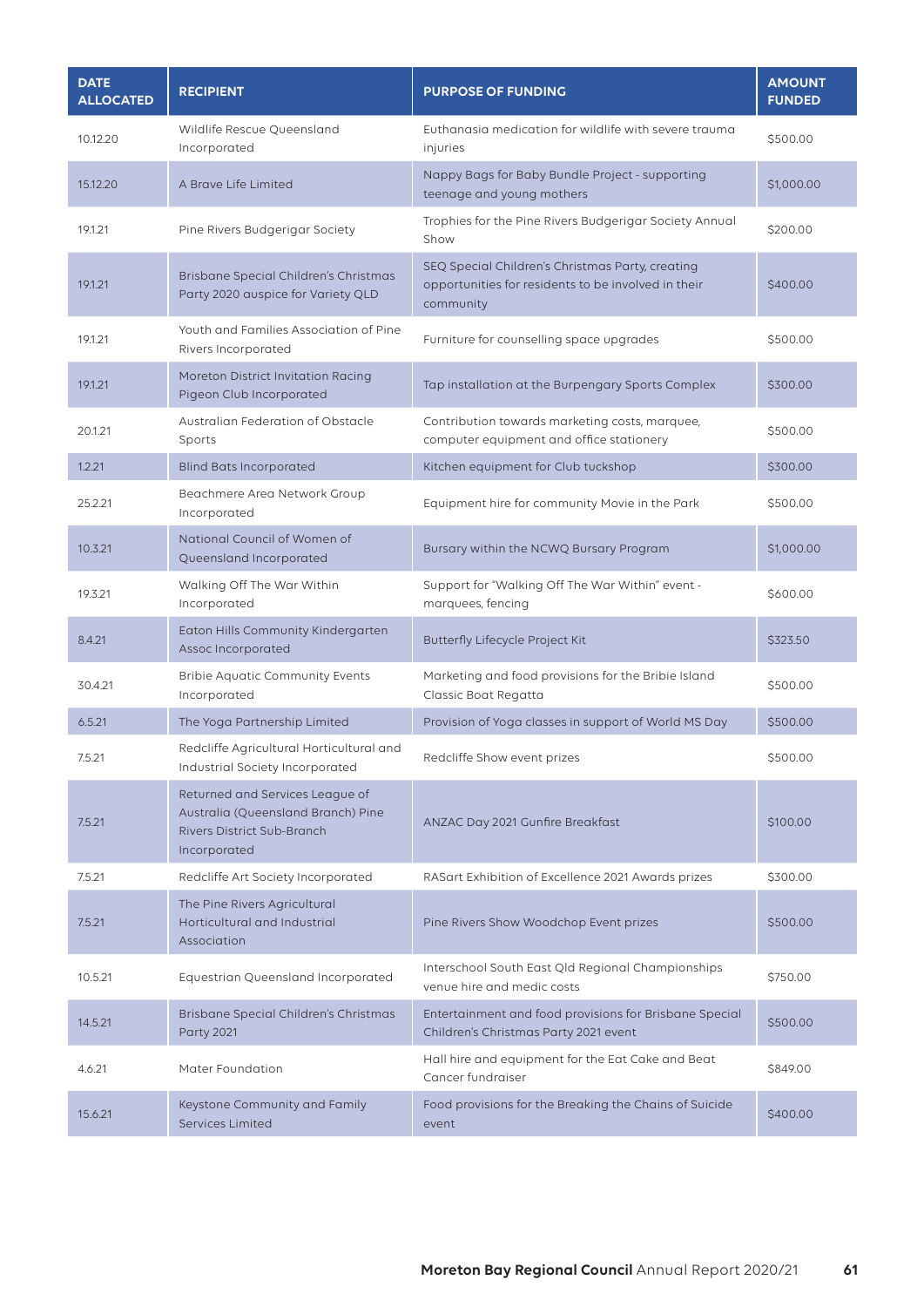# Cr Brooke Savige - Division 1

| <b>DATE</b><br><b>ALLOCATED</b> | <b>RECIPIENT</b>                                                            | <b>PURPOSE OF FUNDING</b>                                                                                                           | <b>AMOUNT</b><br><b>FUNDED</b> |
|---------------------------------|-----------------------------------------------------------------------------|-------------------------------------------------------------------------------------------------------------------------------------|--------------------------------|
| 3.7.20                          | <b>Bribie District Little Athletics</b><br>Incorporated                     | Purchase of a mini cultivator, contributing to improved<br>health and well-being                                                    | \$819.00                       |
| 24.7.20                         | The Lions Club of Bribie Island                                             | Structural engineering report to inspect roofing at Lions<br>Community Hall, Bellara                                                | \$1,500.00                     |
| 24.7.20                         | Donnybrook Progress Association<br>Incorporated                             | Hall hire assistance, creating opportunities for residents<br>to be involved in their community                                     | \$200.00                       |
| 24.7.20                         | Bribie Island Gem & Fossicking Club<br>Incorporated                         | Bribie Island Gem & Fossicking Club Inc. Gem Festival,<br>creating opportunities for residents to be involved in<br>their community | \$1,500.00                     |
| 24.7.20                         | Brisbane Special Children's Christmas<br>Party 2020 auspice for Variety QLD | SEQ Special Children's Christmas Party, creating<br>opportunities for residents to be involved in their<br>community                | \$200.00                       |
| 4.8.20                          | <b>Bribie Island Community Arts Society</b><br>Incorporated                 | Gutter improvements                                                                                                                 | \$1,487.00                     |
| 17.8.20                         | Bribie Island Swimming Club<br>Incorporated                                 | Purchase of portable commercial BBQ                                                                                                 | \$1,500.00                     |
| 17.8.20                         | Bribie Island Sailing Club Incorporated                                     | Bribie Island Sailing Regatta event contribution                                                                                    | \$750.00                       |
| 17.8.20                         | Bribie Island Swimming Club<br>Incorporated                                 | Support towards the Club Presentation Awards event                                                                                  | \$500.00                       |
| 4.9.20                          | Pumicestone Tri Sports Club<br>Incorporated                                 | Maintenance and upgrade of club sports equipment,<br>the provision of a beginners program and catering for<br>events                | \$1,200.00                     |
| 8.9.20                          | Zonta Club of Caboolture                                                    | Purchase of computer equipment, software, and<br>associated consumables                                                             | \$300.00                       |
| 15.9.20                         | Global Care Bribie Island                                                   | Venue hire at Bribie Island Recreation Hall kitchen for<br>Global Care Bribie Island Free Community Feeding<br>Program              | \$1,440.00                     |
| 29.10.20                        | Youth Advocacy Centre Incorporated                                          | Funding for NAIDOC event at Bellara Skatepark<br>including skateboard demonstration, lesson, catering<br>and face painting          | \$500.00                       |
| 9.11.20                         | The Smith Family                                                            | Funding for books and stationery resources for<br>disadvantaged children                                                            | \$100.00                       |
| 9.11.20                         | East Pumicestone Community Support<br>Association Incorporated              | Sylvan Beach Food Markets park hire                                                                                                 | \$899.00                       |
| 17.11.20                        | Pacific Harbour Residential<br><b>Community Association</b>                 | 2020 Christmas Lights Boat Parade - Santa Lolly Run                                                                                 | \$300.00                       |
| 11.12.20                        | Caboolture Historical Society<br>Incorporated                               | Aviation Museum equipment                                                                                                           | \$300.00                       |
| 1.12.20                         | Volunteer Marine Rescue Bribie Island<br>Incorporated                       | Seapen equipment for rescue boat                                                                                                    | \$794.00                       |
| 17.12.20                        | A Brave Life Ltd                                                            | Nappy Bags for Baby Bundle Project - supporting<br>teenage and young mothers                                                        | \$300.00                       |
| 17.12.20                        | Wildlife Rescue Queensland<br>Incorporated                                  | Euthanasia medication for wildlife with severe trauma<br>injuries                                                                   | \$200.00                       |
| 19.1.21                         | Pine Rivers Budgerigar Society                                              | Trophies for the Pine Rivers Budgerigar Society Annual<br>Show                                                                      | \$200.00                       |
| 20.1.21                         | Australian Federation of Obstacle<br>Sports                                 | Contribution towards marketing costs, marquee,<br>computer equipment and office stationery                                          | \$200.00                       |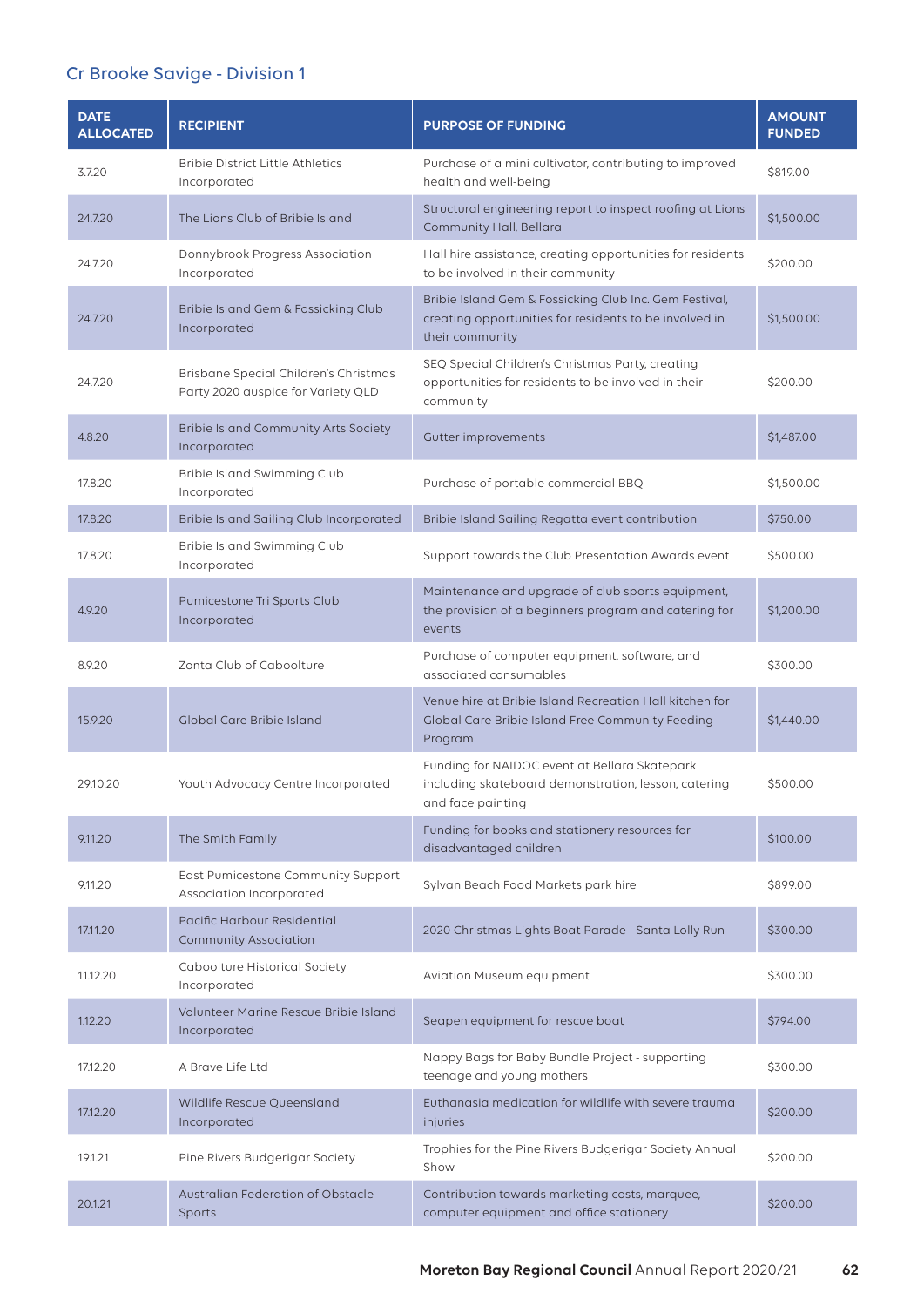| <b>DATE</b><br><b>ALLOCATED</b> | <b>RECIPIENT</b>                                                             | <b>PURPOSE OF FUNDING</b>                                                 | <b>AMOUNT</b><br><b>FUNDED</b> |
|---------------------------------|------------------------------------------------------------------------------|---------------------------------------------------------------------------|--------------------------------|
| 29.1.21                         | <b>Blind Bats Incorporated</b>                                               | Kitchen equipment for Club tuckshop                                       | \$200.00                       |
| 29.1.21                         | Sunshine Coast / Gympie Rugby<br>League Referees Association<br>Incorporated | Referee Education & Development program                                   | \$275.00                       |
| 15.2.21                         | Global Care Bribie Island                                                    | Hall hire for Global Care Bribie Island Free Community<br>Feeding Program | \$2000.00                      |
| 15.2.21                         | <b>Bongaree Bowls Club</b>                                                   | Bongaree Bowls Club Men's Carnival                                        | \$500.00                       |
| 3.3.21                          | Beachmere Area Network Group<br>Incorporated                                 | Equipment hire for community Movie in the Park                            | \$500.00                       |
| 26.3.21                         | East Pumicestone Community Support<br>Association Incorporated               | Corflute signs for Sylvan Beach Munch Markets                             | \$244.00                       |
| 26.3.21                         | Toorbul Community and District<br>Association                                | Face painting and jumping castle for the Toorbul Easter<br>Market         | \$500.00                       |
| 18.6.21                         | Bribie District Branch Little Athletics<br>Centre Incorporated               | Bribie Districts Little Athletics website                                 | \$500.00                       |

# Cr Mark Booth - Division 2

| <b>DATE</b><br><b>ALLOCATED</b> | <b>RECIPIENT</b>                                                            | <b>PURPOSE OF FUNDING</b>                                                                                                                             | <b>AMOUNT</b><br><b>FUNDED</b> |
|---------------------------------|-----------------------------------------------------------------------------|-------------------------------------------------------------------------------------------------------------------------------------------------------|--------------------------------|
| 15.7.20                         | Burpengary Jets Netball Club<br>Incorporated                                | Purchase of first aid kits, contributing to community<br>safety and improved health and well-being                                                    | \$179.97                       |
| 15.7.20                         | Deception Bay Community Youth<br>Programs                                   | Positive Returns program, providing support to young<br>people who have disengaged from school, contributing<br>to the improved health and well-being | \$500.00                       |
| 15.7.20                         | Brisbane Special Children's Christmas<br>Party 2020 auspice for Variety QLD | SEQ Special Children's Christmas Party, creating<br>opportunities for residents to be involved in their<br>community                                  | \$100.00                       |
| 8.9.20                          | Zonta Club of Caboolture                                                    | Purchase of computer equipment, software, and<br>associated consumables                                                                               | \$200.00                       |
| 15.10.20                        | Beachmere Area Network Group<br>Incorporated                                | Equipment hire, entertainment, promotion and printing<br>for the Beachmere Community Carols and Christmas<br>Bazaar event                             | \$500.00                       |
| 3.11.20                         | The Smith Family                                                            | Funding for books and stationery resources for<br>disadvantaged children                                                                              | \$100.00                       |
| 3.11.20                         | Caboolture Sports Club Limited                                              | Defibrillator and associated cartridges                                                                                                               | \$378.00                       |
| 3.11.20                         | <b>Beachmere District Men's Shed</b><br>Incorporated                        | Funding for equipment - billiard table and darts board                                                                                                | \$300.00                       |
| 1.12.20                         | World Hope International Limited                                            | Food items and book packs for 'Food for Kids' program                                                                                                 | \$200.00                       |
| 1.12.20                         | <b>Caboolture Historical Society</b><br>Incorporated                        | <b>Aviation Museum equipment</b>                                                                                                                      | \$103.00                       |
| 1.12.20                         | Volunteer Marine Rescue Bribie Island<br>Incorporated                       | Seapen equipment for rescue boat                                                                                                                      | \$300.00                       |
| 10.12.20                        | Wildlife Rescue Queensland<br>Incorporated                                  | Euthanasia medication for wildlife with severe trauma<br>injuries                                                                                     | \$300.00                       |
| 18.12.20                        | A Brave Life Limited                                                        | Nappy Bags for Baby Bundle Project - supporting<br>teenage and young mothers                                                                          | \$300.00                       |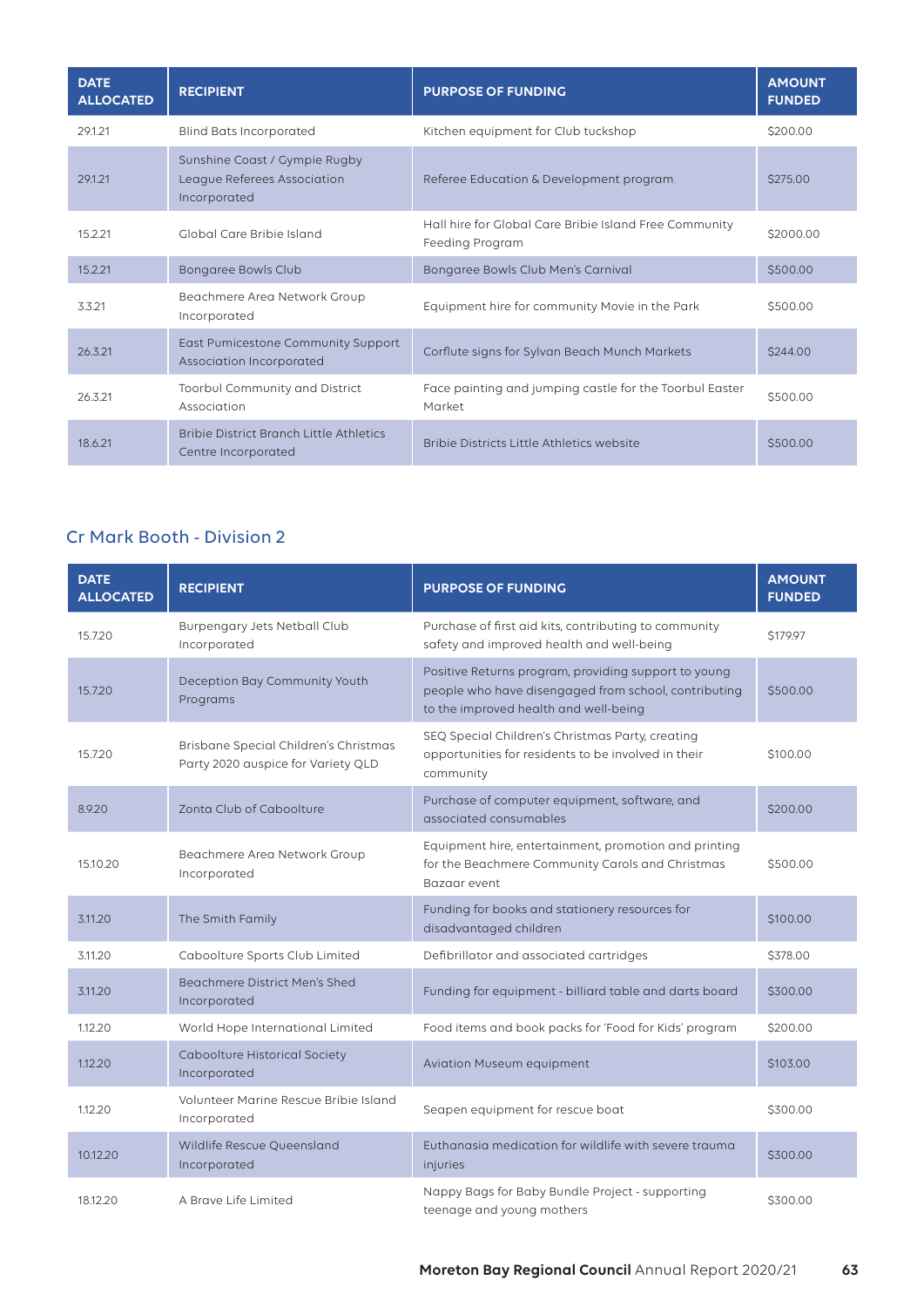| <b>DATE</b><br><b>ALLOCATED</b> | <b>RECIPIENT</b>                                                       | <b>PURPOSE OF FUNDING</b>                                                                        | <b>AMOUNT</b><br><b>FUNDED</b> |
|---------------------------------|------------------------------------------------------------------------|--------------------------------------------------------------------------------------------------|--------------------------------|
| 18.12.20                        | Moreton District Invitation Racing<br>Pigeon Club Incorporated         | Tap installation at the Burpengary Sports Complex                                                | \$300.00                       |
| 29.1.21                         | <b>Blind Bats Incorporated</b>                                         | Kitchen equipment for Club tuckshop                                                              | \$500.00                       |
| 16.2.21                         | Narangba Bowls Club Incorporated                                       | Defibrillator and wall cabinet                                                                   | \$500.00                       |
| 25.2.21                         | Beachmere Area Network Group<br>Incorporated                           | Equipment hire for community Movie in the Park                                                   | \$500.00                       |
| 11.3.21                         | Artisans Guild of Caboolture & District<br>Incorporated                | 2021 Artisans Guild Member's Exhibition                                                          | \$175,00                       |
| 15.4.21                         | U3A Beachmere Incorporated                                             | Table tennis table                                                                               | \$470.00                       |
| 30.4.21                         | <b>Bribie Aquatic Community Events</b><br>Incorporated                 | Marketing and food provisions for the Bribie Island<br>Classic Boat Regatta                      | \$175.00                       |
| 10.5.21                         | Deception Bay Branch Little Athletics<br>Incorporated                  | Defibrillator for clubhouse                                                                      | \$2,000.00                     |
| 10.5.21                         | Equestrian Queensland Incorporated                                     | Interschool South East Qld Regional Championships<br>venue hire and medic costs                  | \$250.00                       |
| 14.5.21                         | Brisbane Special Children's Christmas<br>Party 2021                    | Entertainment and food provisions for Brisbane Special<br>Children's Christmas Party 2021 event  | \$250.00                       |
| 18.5.21                         | Australian Federation of Business &<br>Professional Women Incorporated | Catering and venue hire for a domestic and family<br>violence awareness event                    | \$75.00                        |
| 24.5.21                         | Beachmere Community Garden<br>Incorporated                             | Beachmere Community Garden equipment                                                             | \$1,997.00                     |
| 27.5.21                         | Neighbourhood Centre Caboolture<br>Incorporated                        | Kiwis in Oz Community Information Sessions                                                       | \$1,000.00                     |
| 3.6.21                          | Burpengary Kindergarten Association<br>Incorporated                    | Tablet and associated learning equipment                                                         | \$1,983.00                     |
| 3.6.21                          | <b>Burpengary Community Association</b><br>Incorporated                | Hand dryers for toilet facilities                                                                | \$2,000.00                     |
| 9.6.21                          | C&K Beachmere Community<br>Kindergarten                                | Outdoor furniture for kindergarten                                                               | \$2,000.00                     |
| 15.6.21                         | Australian Football Indigenous<br>Corporation                          | Printing, graphic artist and language consultant for<br>Indigenous Justice Artwork story telling | \$2,000.00                     |
| 15.6.21                         | Herd Together Incorporated                                             | Equine agility equipment                                                                         | \$464.00                       |

# Cr Adam Hain - Division 3

| <b>DATE</b><br><b>ALLOCATED</b> | <b>RECIPIENT</b>                                      | <b>PURPOSE OF FUNDING</b>                                                | <b>AMOUNT</b><br><b>FUNDED</b> |
|---------------------------------|-------------------------------------------------------|--------------------------------------------------------------------------|--------------------------------|
| 24.8.20                         | Pumicestone State School P and C<br>Association       | Pumicestone Charity Golf Day event - support for<br>catering             | \$360.00                       |
| 2.11.20                         | The Smith Family                                      | Funding for books and stationery resources for<br>disadvantaged children | \$100.00                       |
| 5.11.20                         | Caboolture Sports Club Limited                        | Defibrillator and wall cabinet                                           | \$378,00                       |
| 19.11.20                        | The Caboolture Historical Society<br>Incorporated     | Caboolture Historical Village courtesy bus signage<br>upgrade            | \$800.00                       |
| 25.11.20                        | World Hope International Limited                      | Food items and book packs for 'Food for Kids' program                    | \$200.00                       |
| 1.12.20                         | Volunteer Marine Rescue Bribie Island<br>Incorporated | Seapen equipment for rescue boat                                         | \$300.00                       |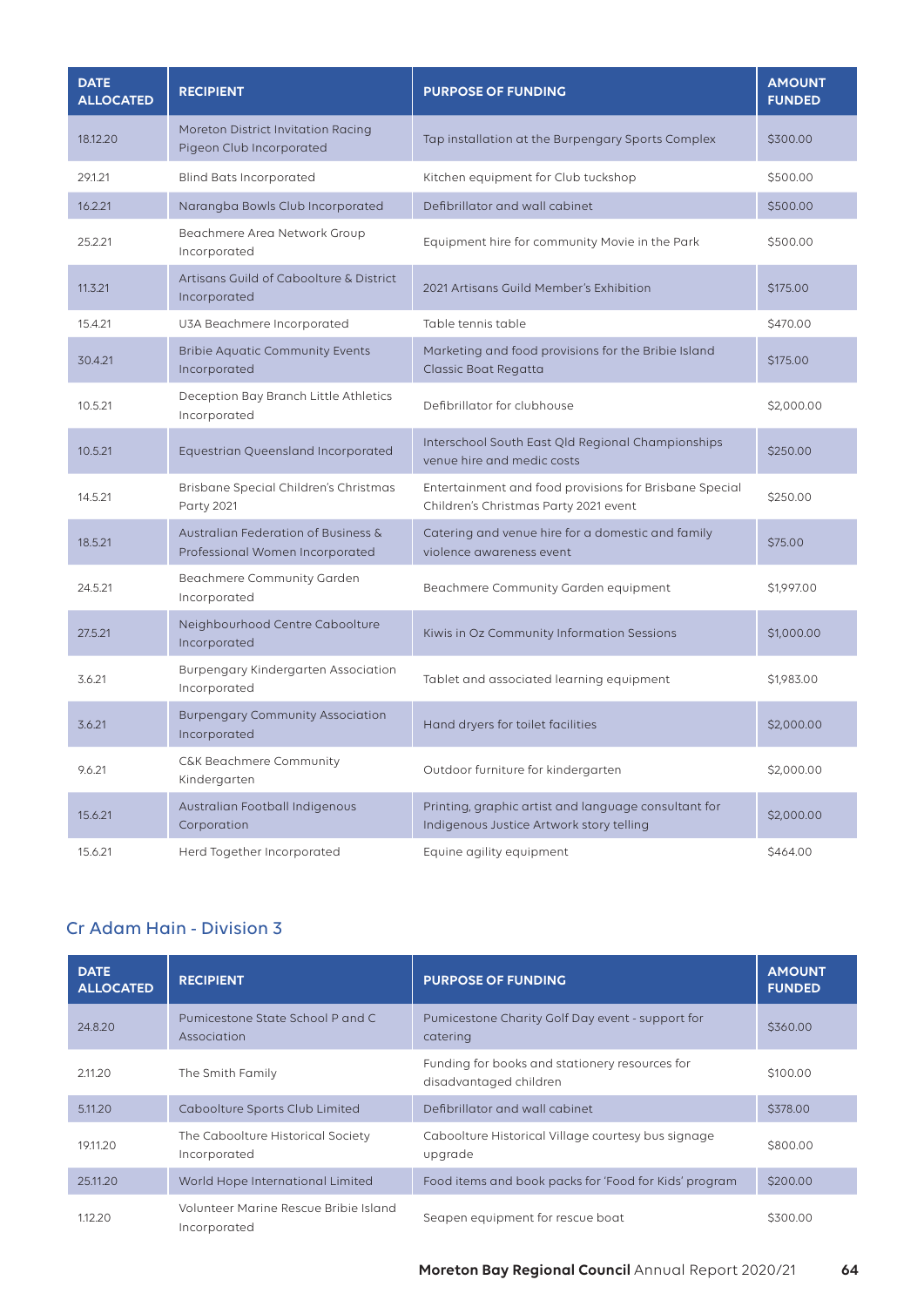| <b>DATE</b><br><b>ALLOCATED</b> | <b>RECIPIENT</b>                                                                   | <b>PURPOSE OF FUNDING</b>                                                                        | <b>AMOUNT</b><br><b>FUNDED</b> |
|---------------------------------|------------------------------------------------------------------------------------|--------------------------------------------------------------------------------------------------|--------------------------------|
| 1.12.20                         | <b>PCYC Caboolture</b>                                                             | Equipment and movie licence for outdoor disco and<br>movie night                                 | \$1,000.00                     |
| 1.12.20                         | Caboolture Historical Society<br>Incorporated                                      | <b>Aviation Museum equipment</b>                                                                 | \$500.00                       |
| 14.12.20                        | Wildlife Rescue Queensland<br>Incorporated                                         | Euthanasia medication for wildlife with severe trauma<br>injuries                                | \$250.00                       |
| 17.12.20                        | Homestead Country Music<br>Association Incorporated                                | Homestead Country Music & Junior Talent<br>Expo programs                                         | \$1,000.00                     |
| 20.1.21                         | Australian Federation of<br>Obstacle Sports                                        | Contribution towards marketing costs, marquee,<br>computer equipment and office stationery       | \$300.00                       |
| 2.2.21                          | <b>Blind Bats Incorporated</b>                                                     | Kitchen equipment for Club tuckshop                                                              | \$395.00                       |
| 4.2.21                          | Sunshine Coast / Gympie<br>Rugby League Referees<br>Association Incorporated       | Referee Education & Development program                                                          | \$275.00                       |
| 11.3.21                         | Artisans Guild of Caboolture & District<br>Incorporated                            | 2021 Artisans Guild Member's Exhibition                                                          | \$525.00                       |
| 11.3.21                         | Herd Together Incorporated                                                         | Fire safety, first aid and security equipment                                                    | \$768.00                       |
| 6.4.21                          | QCWA Caboolture Branch                                                             | Chairs, bookcase and other associated<br>equipment for meeting room                              | \$1,000.00                     |
| 30.4.21                         | <b>Bribie Aquatic Community</b><br>Events Incorporated                             | Marketing and food provisions for the Bribie<br>Island Classic Boat Regatta                      | \$175.00                       |
| 10.5.21                         | Caboolture Men's Shed                                                              | Caboolture Men's Shed Charity Golf Day BBQ supplies                                              | \$400.00                       |
| 10.5.21                         | <b>Equestrian Queensland</b><br>Incorporated                                       | Interschool South East Qld Regional Championships<br>venue hire and medic costs                  | \$750.00                       |
| 24.5.21                         | Australian Federation of Business &<br>Professional Women Incorporated             | <b>Student Business Award Bursaries</b>                                                          | \$1,000.00                     |
| 25.5.21                         | Caboolture & District Pastoral<br>Agricultural & Industrial Association<br>Limited | Oval and track landscaping and maintenance                                                       | \$2,000.00                     |
| 25.5.21                         | Caboolture U3A Incorporated                                                        | Toilet block facility upgrades                                                                   | \$1,293.00                     |
| 27.5.21                         | Neighbourhood Centre Caboolture<br>Incorporated                                    | Kiwis in Oz Community Information Sessions                                                       | \$650.00                       |
| 10.6.21                         | Scripture Union Queensland                                                         | Pontoon boat hire for the Splash out Moreton North<br>Youth Camp                                 | \$1,380.00                     |
| 14.6.21                         | Friends of Lagoon Creek Group<br>Incorporated                                      | Ladder, safety equipment and wildlife monitoring<br>cameras                                      | \$950.00                       |
| 15.6.21                         | Australian Football Indigenous<br>Corporation                                      | Printing, graphic artist and language consultant for<br>Indigenous Justice Artwork story telling | \$3,000.00                     |
| 15.6.21                         | Keystone Community and Family<br><b>Services Limited</b>                           | Food provisions for the Breaking the Chains of Suicide<br>event                                  | \$100.00                       |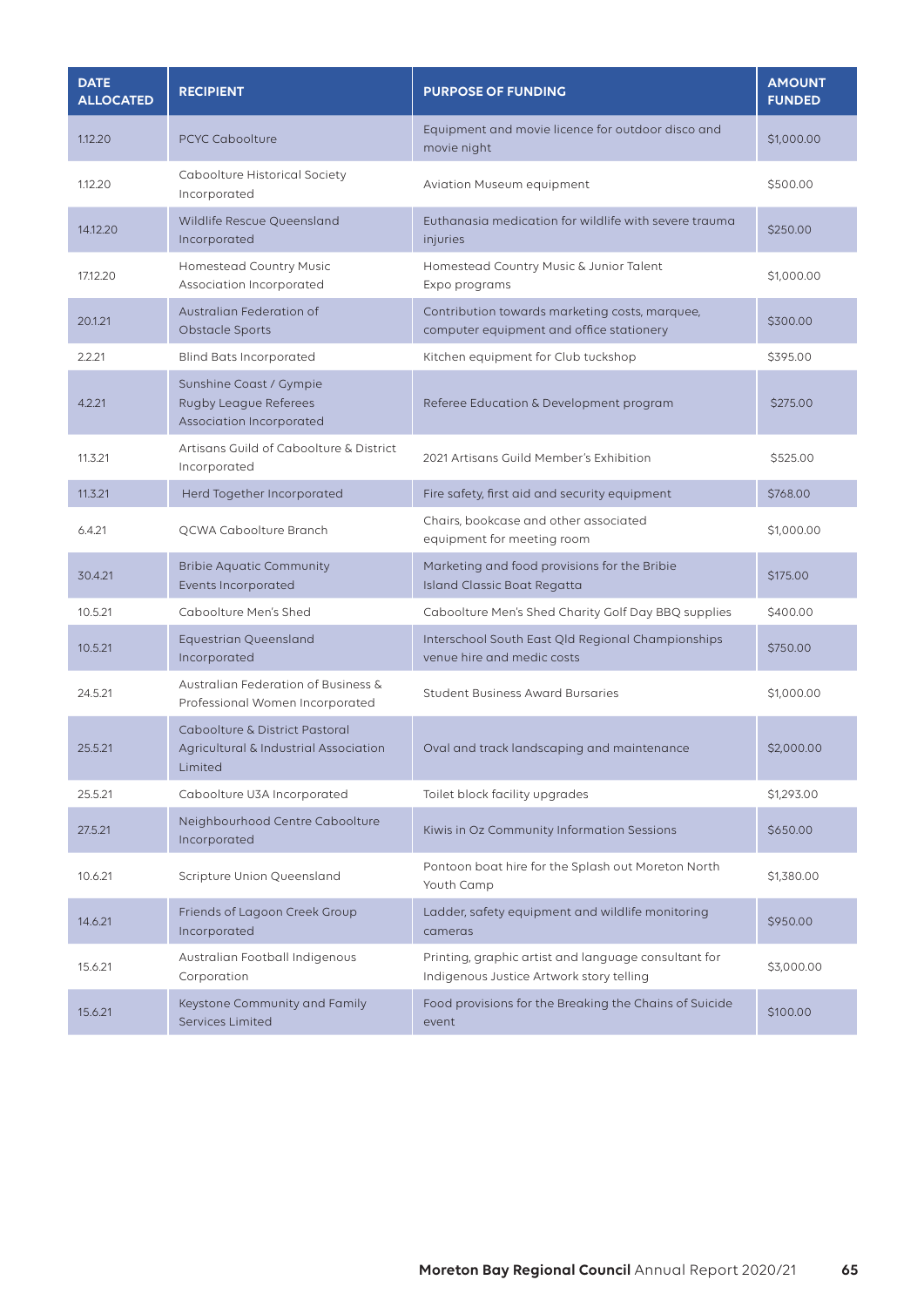# Cr Jodie Shipway - Division 4

| <b>DATE</b><br><b>ALLOCATED</b> | <b>RECIPIENT</b>                                                                                                 | <b>PURPOSE OF FUNDING</b>                                                                                            | <b>AMOUNT</b><br><b>FUNDED</b> |
|---------------------------------|------------------------------------------------------------------------------------------------------------------|----------------------------------------------------------------------------------------------------------------------|--------------------------------|
| 20.7.20                         | Brisbane Special Children's Christmas<br>Party 2020 auspice for Variety QLD                                      | SEQ Special Children's Christmas Party, creating<br>opportunities for residents to be involved in their<br>community | \$200.00                       |
| 13.10.20                        | <b>Cystic Fibrosis Queensland</b>                                                                                | Inflatable Obstacle Course for Cystic Fibrosis Awareness<br>Day                                                      | \$2,000.00                     |
| 4.11.20                         | The Smith Family                                                                                                 | Funding for books and stationery resources for<br>disadvantaged children                                             | \$500.00                       |
| 10.11.20                        | Mango Hill State School                                                                                          | Message boards for the School Wellbeing Message<br>Project                                                           | \$2,000.00                     |
| 17.11.20                        | The Lake Anglican Church running The<br><b>Lakes Community Markets</b>                                           | Equipment hire - The Lakes Community Markets event                                                                   | \$2,000.00                     |
| 2.12.20                         | World Hope International Limited                                                                                 | Food items and book packs for 'Food for Kids' program                                                                | \$500.00                       |
| 2.12.20                         | Mango Hill Progress Association<br>Incorporated                                                                  | Giftbags for Mango Hill Christmas Community Family<br>Night                                                          | \$1,520.00                     |
| 11.12.20                        | A Brave Life Limited                                                                                             | Nappy Bags for Baby Bundle Project - supporting<br>teenage and young mothers                                         | \$250.00                       |
| 19.1.21                         | Returned & Services League of<br>Australia (Queensland Branch<br>Pine Rivers District Sub-Branch<br>Incorporated | Hire of water slide and face painter for Australia Day<br>Veterans and Families Day event                            | \$650.00                       |
| 8.4.21                          | Lions Club of North Lakes<br>Incorporated                                                                        | Awards for Children of Courage Awards Ceremony                                                                       | \$550.00                       |
| 18.5.21                         | Australian Federation of Business &<br>Professional Women Incorporated                                           | Catering and venue hire for a domestic and family<br>violence awareness event                                        | \$200.00                       |
| 3.6.21                          | Moreton Bay Community Development                                                                                | Sporting and audio equipment for community events                                                                    | \$1,989.00                     |

# Cr Sandra Ruck - Division 5

| <b>DATE</b><br><b>ALLOCATED</b> | <b>RECIPIENT</b>                                                            | <b>PURPOSE OF FUNDING</b>                                                                                             | <b>AMOUNT</b><br><b>FUNDED</b> |
|---------------------------------|-----------------------------------------------------------------------------|-----------------------------------------------------------------------------------------------------------------------|--------------------------------|
| 2.7.20                          | 212 (City of Redcliffe) Squadron -<br>Australian Air Force Cadets           | Purchase of Bivouac equipment replacement,<br>resourcing a community organisation                                     | \$2,000.00                     |
| 15.7.20                         | Brisbane Special Children's Christmas<br>Party 2020 auspice for Variety QLD | SEQ Special Children's Christmas Party, creating<br>opportunities for residents to be involved in their<br>community  | \$250.00                       |
| 23.7.20                         | Australian Red Cross Scarborough<br><b>Branch</b>                           | Australian Red Cross Fund Raising Event, creating<br>opportunities for residents to be involved in their<br>community | \$200.00                       |
| 17.9.20                         | Redcliffe Art Society Incorporated                                          | RASart Exhibition of Excellence 2020 Awards                                                                           | \$150.00                       |
| 30.10.20                        | The Smith Family                                                            | Funding for books and stationery resources for<br>disadvantaged children                                              | \$100.00                       |
| 26.11.20                        | World Hope International Limited                                            | Food items and book packs for 'Food for Kids' program                                                                 | \$100.00                       |
| 3.12.20                         | Redcliffe & District Family History<br>Group Incorporated                   | Shipping container hire, shelving and IT infrastructure                                                               | \$552.00                       |
| 18.12.20                        | Red Dragons Redcliffe Dragon Boat<br>Racing Club Incorporated               | Annual Community Christmas Lolly Run                                                                                  | \$255.00                       |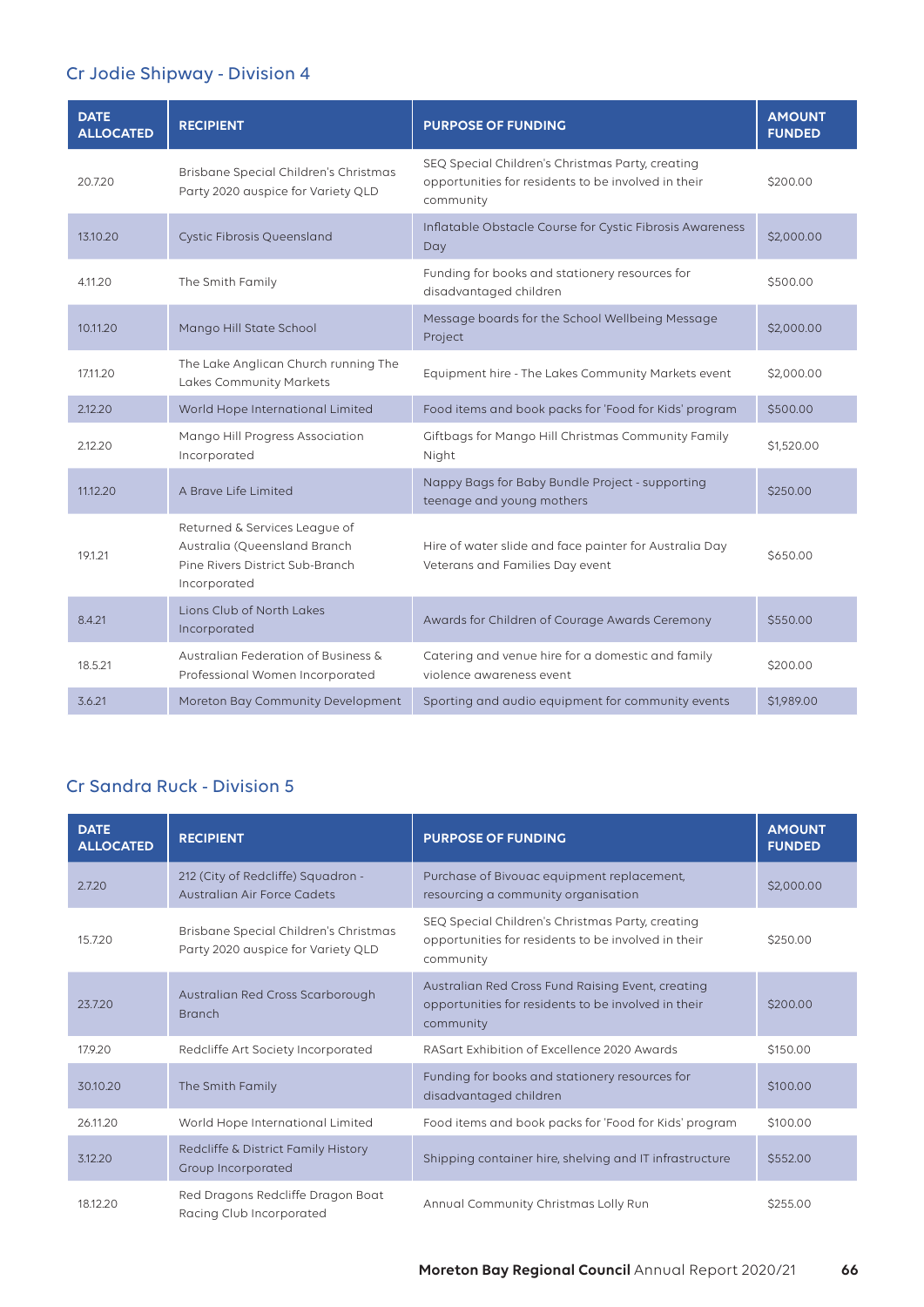| <b>DATE</b><br><b>ALLOCATED</b> | <b>RECIPIENT</b>                                                            | <b>PURPOSE OF FUNDING</b>                                                               | <b>AMOUNT</b><br><b>FUNDED</b> |
|---------------------------------|-----------------------------------------------------------------------------|-----------------------------------------------------------------------------------------|--------------------------------|
| 18.12.20                        | Lighthouse Centre Deception Bay<br>Limited                                  | Christmas Assistance Hampers for disadvantaged<br>families                              | \$1,000.00                     |
| 18.12.20                        | Scarborough Outrigger Canoe Club<br>Incorporated                            | Annual Community Christmas Lolly Run                                                    | \$210.00                       |
| 18.1.21                         | Redcliffe Peninsula Game & Sportfish<br>Club Incorporated                   | Advertising, prizes and catering for the Redcliffe<br>Australia Day Billfish Tournament | \$2,000.00                     |
| 29.1.21                         | <b>Blind Bats Incorporated</b>                                              | Kitchen equipment for Club tuckshop                                                     | \$500.00                       |
| 26.3.21                         | Deception Bay Gem and Allied Crafts<br>Club Incorporated                    | Security grill door and security lighting for club building                             | \$600.00                       |
| 7.5.21                          | Redcliffe Agricultural Horticultural and<br>Industrial Society Incorporated | Redcliffe Show event prizes                                                             | \$500.00                       |
| 7.5.21                          | Redcliffe Art Society Incorporated                                          | RASart Exhibition of Excellence 2021 Awards prizes                                      | \$250.00                       |
| 18.5.21                         | Australian Federation of Business &<br>Professional Women Incorporated      | Catering and venue hire for a domestic and family<br>violence awareness event           | \$75.00                        |
| 15.6.21                         | Deception Bay Neighbourhood Centre                                          | Bucket hats for the community walking group                                             | \$997.00                       |
| 15.6.21                         | Keystone Community and Family<br>Services Limited                           | Food provisions for the Breaking the Chains of Suicide<br>event                         | \$200.00                       |
| 15.6.21                         | Lighthouse Centre Deception Bay<br>Limited                                  | <b>Christmas Assistance Hampers</b>                                                     | \$1,000.00                     |

# Cr Karl Winchester - Division 6

| <b>DATE</b><br><b>ALLOCATED</b> | <b>RECIPIENT</b>                                                            | <b>PURPOSE OF FUNDING</b>                                                                                            | <b>AMOUNT</b><br><b>FUNDED</b> |
|---------------------------------|-----------------------------------------------------------------------------|----------------------------------------------------------------------------------------------------------------------|--------------------------------|
| 31.7.20                         | Brisbane Special Children's Christmas<br>Party 2020 auspice for Variety QLD | SEQ Special Children's Christmas Party, creating<br>opportunities for residents to be involved in their<br>community | \$200.00                       |
| 4.8.20                          | Redcliffe and District Woodcraft<br>Society Incorporated                    | Defibrillator                                                                                                        | \$500.00                       |
| 4.8.20                          | Encircle Redcliffe Neighbourhood<br>Centre                                  | Native plants for verge garden                                                                                       | \$1,210.00                     |
| 21.8.20                         | S Triple C Redcliffe Incorporated -<br>trading as Redcliffe Computer Club   | Venetian blind cleaning (removal of dust and mould)                                                                  | \$450.00                       |
| 15.9.20                         | Redcliffe Art Society Incorporated                                          | RASart Exhibition of Excellence 2020 Awards                                                                          | \$350.00                       |
| 17.9.20                         | Moreton Media Group Incorporated                                            | CCTV security system for internal and external<br>surveillance                                                       | \$2,000.00                     |
| 21.10.20                        | Redcliffe Pottery Group Incorporation                                       | Building of a concrete footpath                                                                                      | \$1,211.00                     |
| 21.10.20                        | Scarborough State School                                                    | Student Recognition of Achievement Award                                                                             | \$50.00                        |
| 2.11.20                         | The Smith Family                                                            | Funding for books and stationery resources for<br>disadvantaged children                                             | \$100.00                       |
| 5.11.20                         | Clontarf Beach State High School                                            | Civic Award for School and Community Spirit                                                                          | \$50.00                        |
| 27.11.20                        | Redcliffe & District Family History<br>Group Incorporated                   | Library relocation costs including container hire, archive<br>boxes, shelving and reconnection of NBN                | \$2,000.00                     |
| 27.11.20                        | Volunteer Marine Rescue Bribie Island<br>Incorporated                       | Seapen equipment for rescue boat                                                                                     | \$103.00                       |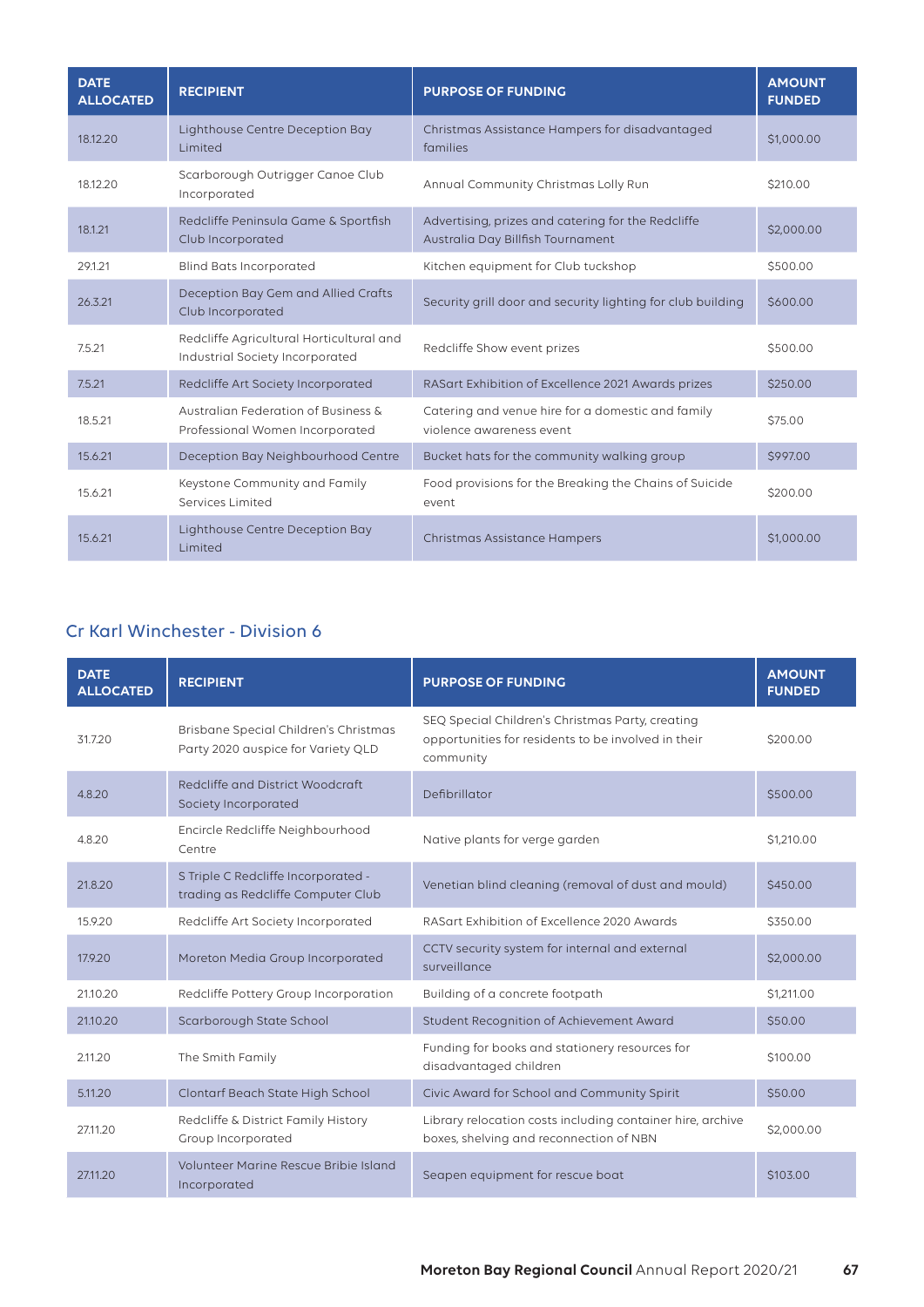| <b>DATE</b><br><b>ALLOCATED</b> | <b>RECIPIENT</b>                                                                              | <b>PURPOSE OF FUNDING</b>                                                                       | <b>AMOUNT</b><br><b>FUNDED</b> |
|---------------------------------|-----------------------------------------------------------------------------------------------|-------------------------------------------------------------------------------------------------|--------------------------------|
| 2711.20                         | World Hope International Limited                                                              | Food items and book packs for 'Food for Kids' program                                           | \$200.00                       |
| 4.2.21                          | Redcliffe Mums Incorporated                                                                   | Charity Trivia Night fundraising event                                                          | \$300.00                       |
| 24.3.21                         | Walking Off The War Within<br>Incorporated                                                    | Support for "Walking Off The War Within" event -<br>marquees, fencing                           | \$600.00                       |
| 6.4.21                          | Peninsula and Districts Football and<br>Sporting Club Incorporated                            | Playground shade sail                                                                           | \$1,000.00                     |
| 9.4.21                          | Bramble Bay Bowls Club                                                                        | Pacific Princess Day event                                                                      | \$500.00                       |
| 9.4.21                          | Zonta Club of Redcliffe Incorporated                                                          | Vinyl banners for domestic violence awareness                                                   | \$551.00                       |
| 4.5.21                          | Redcliffe and District Woodcraft<br>Society Incorporated                                      | Prizes for the Redcliffe Show Woodcraft Competition                                             | \$200.00                       |
| 7.5.21                          | Redcliffe Agricultural Horticultural and<br>Industrial Society Incorporated                   | Redcliffe Show event prizes                                                                     | \$1,000.00                     |
| 7.5.21                          | Redcliffe Art Society Incorporated                                                            | RASart Exhibition of Excellence 2021 Awards prizes                                              | \$250.00                       |
| 11.5.21                         | Mousetrap Theatre Company<br>Incorporated                                                     | Murrumba Drama Festival trophies and awards                                                     | \$500.00                       |
| 14.5.21                         | Brisbane Special Children's Christmas<br><b>Party 2021</b>                                    | Entertainment and food provisions for Brisbane Special<br>Children's Christmas Party 2021 event | \$200.00                       |
| 18.5.21                         | Australian Federation of Business &<br>Professional Women Incorporated                        | Catering and venue hire for a domestic and family<br>violence awareness event                   | \$100.00                       |
| 26.5.21                         | Chameleon Regional Community<br>Housing Accommodation and Welfare<br>Association Incorporated | Catering for Chameleon Community Conference<br>Moreton Bay Region                               | \$2,000.00                     |
| 26.5.21                         | Redcliffe Peninsula Harness Racing<br>and Sporting Club Incorporated                          | Prizes for the Big Winter Carnival Race event                                                   | \$2,000.00                     |
| 26.5.21                         | Redcliffe Leagues Netball Association<br>Incorporated                                         | Transport costs for the Nissan State Age Netball<br>Championships                               | \$2,000.00                     |

# Cr Denise Sims - Division 7

| <b>DATE</b><br><b>ALLOCATED</b> | <b>RECIPIENT</b>                                                            | <b>PURPOSE OF FUNDING</b>                                                                                            | <b>AMOUNT</b><br><b>FUNDED</b> |
|---------------------------------|-----------------------------------------------------------------------------|----------------------------------------------------------------------------------------------------------------------|--------------------------------|
| 20.7.20                         | Brisbane Special Children's Christmas<br>Party 2020 auspice for Variety QLD | SEQ Special Children's Christmas Party, creating<br>opportunities for residents to be involved in their<br>community | \$100.00                       |
| 17.8.20                         | Marchant United Football Club<br>Incorporated                               | Purchase of new club soccer uniforms                                                                                 | \$125.00                       |
| 28.9.20                         | Moreton Youth Music Ensembles<br>Incorporated                               | Purchase of musical instruments                                                                                      | \$1,000.00                     |
| 2.11.20                         | The Smith Family                                                            | Funding for books and stationery resources for<br>disadvantaged children                                             | \$100.00                       |
| 5.11.20                         | LinC Church Services Network (Pine<br>Rivers) Incorporated                  | Purchase of computer equipment - Notebook                                                                            | \$1,600.00                     |
| 12.11.20                        | North Pine Anglican Church                                                  | Sanitisation products and nativity banner for the North<br>Pine Anglican Christmas Markets                           | \$665.00                       |
| 12.11.20                        | Youth and Families Association of Pine<br>Rivers Incorporated               | Funding for Sand Play Therapy equipment (therapy<br>tools)                                                           | \$1,000.00                     |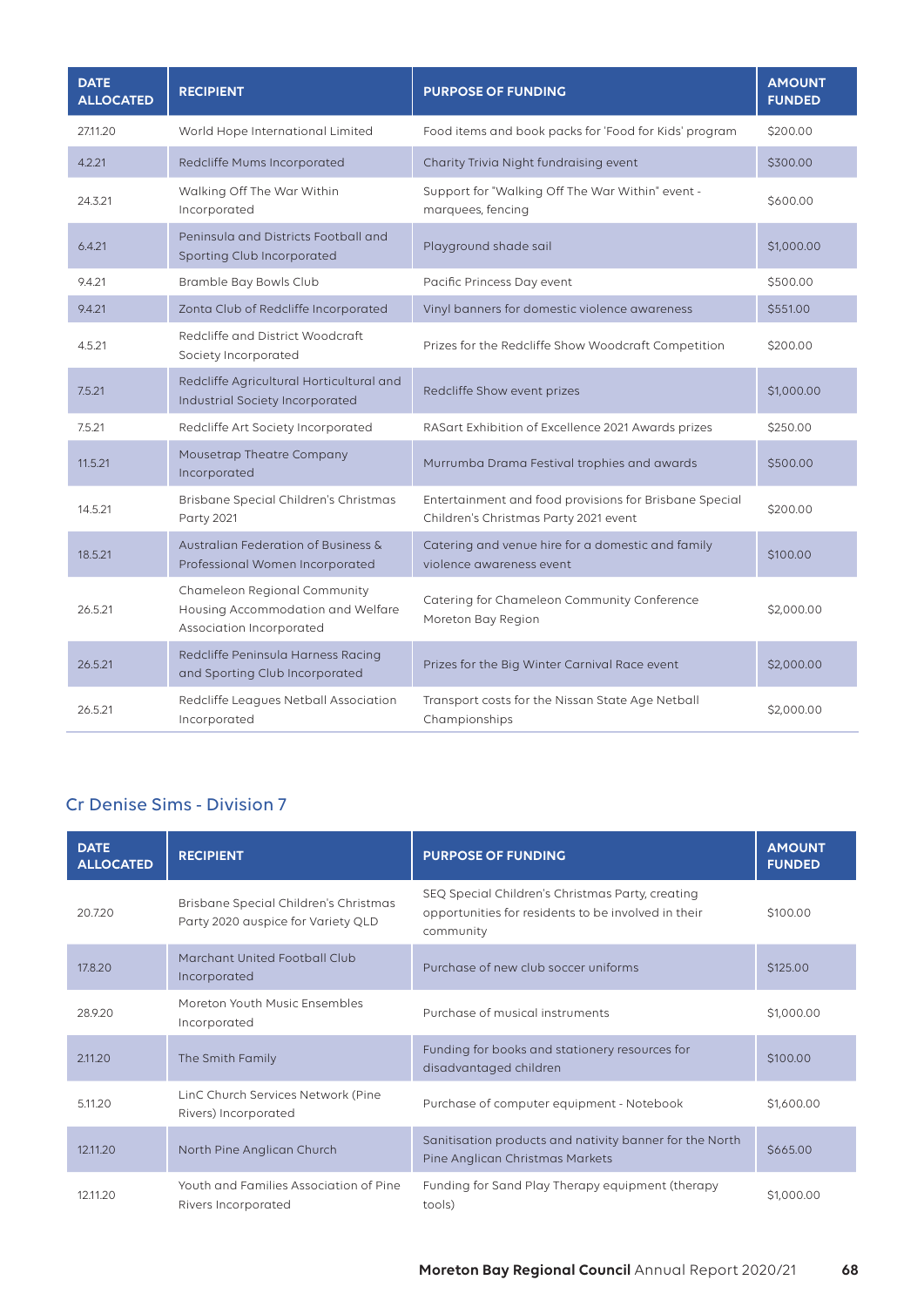| <b>DATE</b><br><b>ALLOCATED</b> | <b>RECIPIENT</b>                                                                                                    | <b>PURPOSE OF FUNDING</b>                                                                                             | <b>AMOUNT</b><br><b>FUNDED</b> |
|---------------------------------|---------------------------------------------------------------------------------------------------------------------|-----------------------------------------------------------------------------------------------------------------------|--------------------------------|
| 17,11.20                        | The Lake Anglican Church running The<br>Lakes Community Markets                                                     | Equipment hire - The Lakes Community Markets event                                                                    | \$1,000.00                     |
| 30.11.20                        | World Hope International Limited                                                                                    | Food items and book packs for 'Food for Kids' program                                                                 | \$800.00                       |
| 2.12.20                         | Volunteer Marine Rescue Bribie Island<br>Incorporated                                                               | Seapen equipment for rescue boat                                                                                      | \$103.00                       |
| 14.12.20                        | A Brave Life Limited                                                                                                | Nappy Bags for Baby Bundle Project - supporting<br>teenage and young mothers                                          | \$250.00                       |
| 6.1.21                          | Youth and Families Association of Pine<br><b>Rivers Incorporated</b>                                                | Furniture for counselling space upgrades                                                                              | \$250.00                       |
| 19.1.21                         | Pine Rivers Budgerigar Society                                                                                      | Trophies for the Pine Rivers Budgerigar Society Annual<br>Show                                                        | \$100.00                       |
| 25.1.21                         | Returned & Services League of<br>Australia (Queensland Branch)<br>Pine Rivers District Sub-Branch<br>Incorporated   | Hire of water slide and face painter for Australia Day<br>Veterans and Families Day event                             | \$720.00                       |
| 1.2.21                          | <b>Blind Bats Incorporated</b>                                                                                      | Kitchen equipment for Club tuckshop                                                                                   | \$250.00                       |
| 15.2.21                         | <b>Encircle Limited</b>                                                                                             | Resources and equipment for community support<br>services                                                             | \$2,000.00                     |
| 15.2.21                         | Pine Rivers Cricket Association<br>Incorporated                                                                     | Cricket pitch covers                                                                                                  | \$2,000.00                     |
| 15.3.21                         | Pine Rivers Senior Citizens Club<br>Incorporated                                                                    | Kallangur Community Hall hire for club events                                                                         | \$2,000.00                     |
| 25.3.21                         | Pine Rivers Junior League Club<br>Incorporated                                                                      | Queensland Police Service (security), match referees<br>and judges, equipment and entertainment supplies for<br>event | \$500.00                       |
| 25.3.21                         | Charlotte Mason College                                                                                             | Kitchen equipment and supplies for Breakfast Club                                                                     | \$706.00                       |
| 7.5.21                          | Returned and Services League of<br>Australia (Queensland Branch)<br>Pine Rivers District Sub-Branch<br>Incorporated | ANZAC Day 2021 Gunfire Breakfast                                                                                      | \$100.00                       |
| 7.5.21                          | The Pine Rivers Agricultural<br>Horticultural and Industrial<br>Association                                         | Pine Rivers Show Woodchop Event prizes                                                                                | \$500.00                       |
| 14.5.21                         | Brisbane Special Children's Christmas<br><b>Party 2021</b>                                                          | Entertainment and food provisions for Brisbane Special<br>Children's Christmas Party 2021 event                       | \$250.00                       |
| 18.5.21                         | Australian Federation of Business &<br>Professional Women Incorporated                                              | Catering and venue hire for a domestic and family<br>violence awareness event                                         | \$400.00                       |
| 21.5.21                         | Lions Club of Kallangur Incorporated                                                                                | Catering for Lions Club of Kallangur Oldies Christmas<br>Dinner 2021                                                  | \$1,250.00                     |
| 25.5.21                         | Northpine Christian College                                                                                         | Premier's Reading Challenge prizes and promotional<br>material                                                        | \$500.00                       |
| 27.5.21                         | Neighbourhood Centre Caboolture<br>Incorporated                                                                     | Kiwis in Oz Community Information Sessions                                                                            | \$350.00                       |
| 7.6.21                          | Pine Rivers Kindergarten Association                                                                                | Face painting and petting zoo for Pine Rivers<br>Kindergarten Open Day                                                | \$850.00                       |
| 15.6.21                         | Keystone Community and Family<br>Services Limited                                                                   | Food provisions for the Breaking the Chains of Suicide<br>event                                                       | \$350.00                       |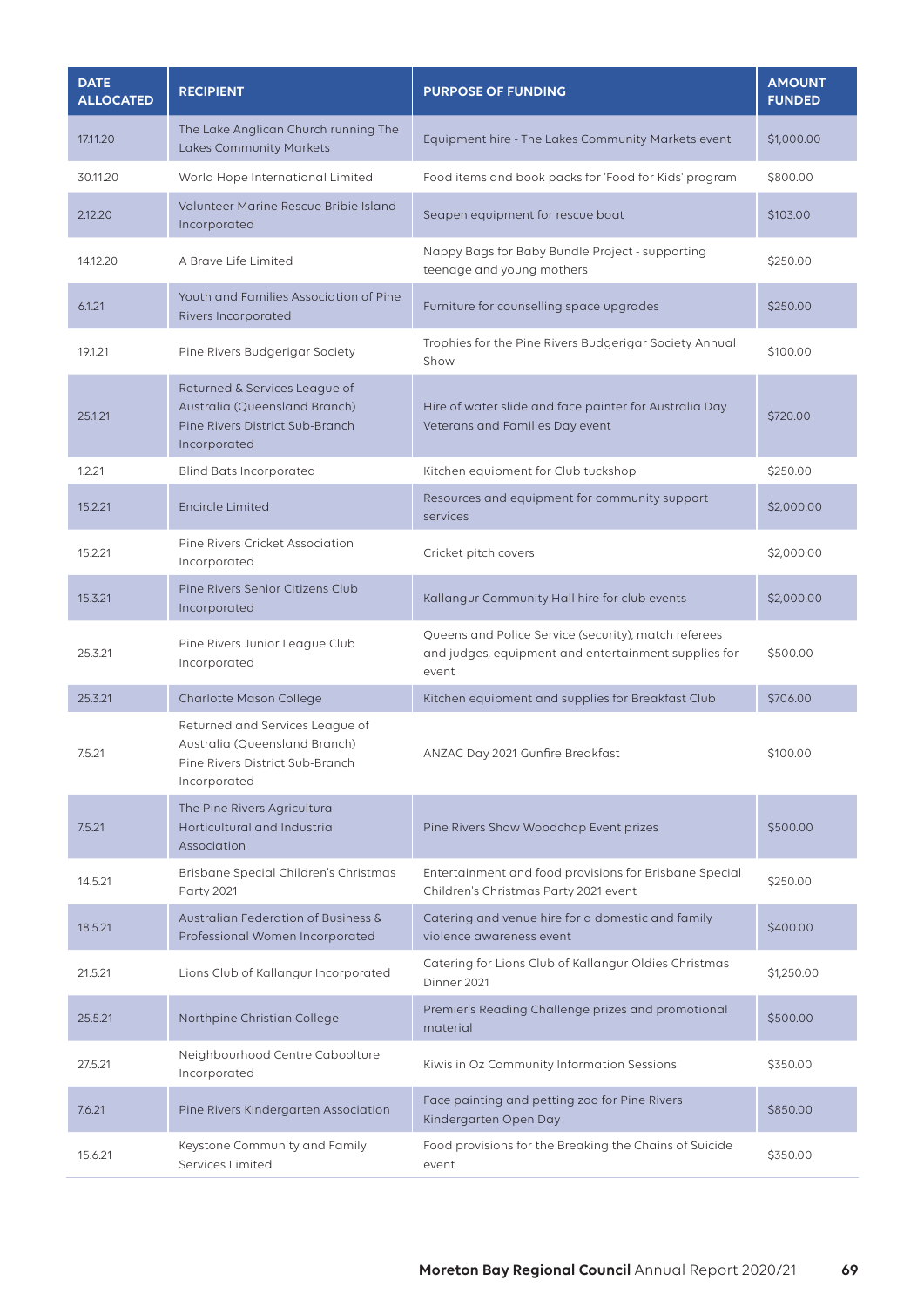## Cr Mick Gillam - Division 8

| <b>DATE</b><br><b>ALLOCATED</b> | <b>RECIPIENT</b>                                                                                                  | <b>PURPOSE OF FUNDING</b>                                                                                                     | <b>AMOUNT</b><br><b>FUNDED</b> |
|---------------------------------|-------------------------------------------------------------------------------------------------------------------|-------------------------------------------------------------------------------------------------------------------------------|--------------------------------|
| 2.7.20                          | Strathpine Tenpin Bowling Association<br>Incorporated                                                             | Venue hire for World Plate Tenpin Bowling event,<br>creating opportunities for residents to be involved in<br>their community | \$500.00                       |
| 15.7.20                         | Brisbane Special Children's Christmas<br>Party 2020 auspice for Variety QLD                                       | SEQ Special Children's Christmas Party, creating<br>opportunities for residents to be involved in their<br>community          | \$100.00                       |
| 23.7.20                         | Pine Rivers Daybreak Rotary Club                                                                                  | Hall hire assistance, creating opportunities for residents<br>to be involved in their community                               | \$400.00                       |
| 30.7.20                         | Pine Rivers Men's Shed Incorporated                                                                               | Covid-19 re-opening and daily running expenses                                                                                | \$120.00                       |
| 17.8.20                         | Marchant United Football Club<br>Incorporated                                                                     | Purchase of new club soccer uniforms                                                                                          | \$125.00                       |
| 15.9.20                         | Pine Rivers State High School P&C<br>Association                                                                  | COVIDSafe Plan consumables, aquatics club member<br>handbooks and swimmer achievement awards.                                 | \$500.00                       |
| 15.10.20                        | Pine Rivers Pumas Junior Rugby Union<br>Club                                                                      | Catering at Presentation Day 2020                                                                                             | \$100.00                       |
| 20.10.20                        | Pine Rivers Special School P&C<br>Association                                                                     | Portable greenhouse for student project                                                                                       | \$1,000.00                     |
| 20.10.20                        | Mt Maria College Petrie                                                                                           | Presentation of six Principal awards for the 2020<br>Student Excellence Awards                                                | \$300.00                       |
| 22.10.20                        | Pine Rivers State High School                                                                                     | School Achievement Awards - senior dux award and<br>maths bursary                                                             | \$550.00                       |
| 22.10.20                        | Holy Spirit School Bray Park                                                                                      | Purchase of trophies for the Student Academic Awards                                                                          | \$60.00                        |
| 22.10.20                        | Bray Park State High School                                                                                       | High School Academic and Sports Awards                                                                                        | \$400.00                       |
| 5.11.20                         | The Smith Family                                                                                                  | Funding for books and stationery resources for<br>disadvantaged children                                                      | \$100.00                       |
| 12.11.20                        | North Pine Anglican Church                                                                                        | Sanitisation products and nativity banner for the North<br>Pine Anglican Christmas Markets                                    | \$665.00                       |
| 16.11.20                        | Genesis Christian College                                                                                         | Presentation Night Moreton Bay Regional Council<br>Excellence in Engineering Award - Year 12                                  | \$250.00                       |
| 2.12.20                         | Volunteer Marine Rescue Bribie Island<br>Incorporated                                                             | Seapen equipment for rescue boat                                                                                              | \$103.00                       |
| 10.12.20                        | Strathpine State School                                                                                           | Year 6 Graduation Award 2020                                                                                                  | \$50.00                        |
| 11.12.20                        | A Brave Life Limited                                                                                              | Nappy Bags for Baby Bundle Project - supporting<br>teenage and young mothers                                                  | \$100.00                       |
| 11.12.20                        | Wildlife Rescue Queensland<br>Incorporated                                                                        | Euthanasia medication for wildlife with severe trauma<br>injuries                                                             | \$100.00                       |
| 19.1.21                         | Returned & Services League of<br>Australia (Queensland Branch)<br>Pine Rivers District Sub-Branch<br>Incorporated | Hire of water slide and face painter for Australia Day<br>Veterans and Families Day event                                     | \$100.00                       |
| 21.1.21                         | Pine Rivers Budgerigar Society                                                                                    | Trophies for the Pine Rivers Budgerigar Society Annual<br>Show                                                                | \$200.00                       |
| 1.2.21                          | <b>Blind Bats Incorporated</b>                                                                                    | Kitchen equipment for Club tuckshop                                                                                           | \$100.00                       |
| 18.2.21                         | Pine Rivers Pony Club Incorporated                                                                                | Jump safety flags                                                                                                             | \$415.00                       |
| 24.3.21                         | Pine Rivers Athletic Football Club<br>Incorporated                                                                | Portable Shade Structures                                                                                                     | \$500.00                       |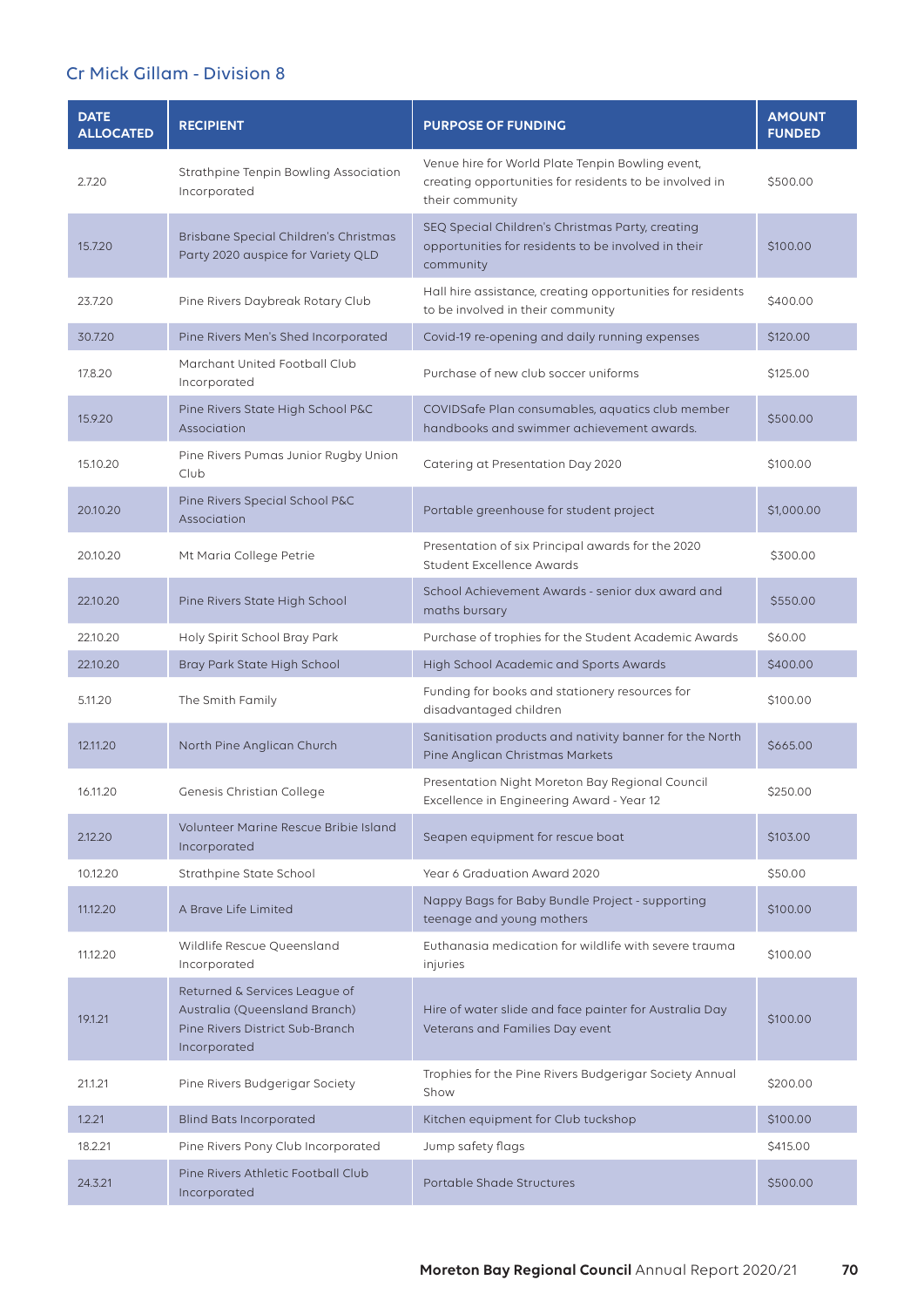| <b>DATE</b><br><b>ALLOCATED</b> | <b>RECIPIENT</b>                                                                           | <b>PURPOSE OF FUNDING</b>                                                                                             | <b>AMOUNT</b><br><b>FUNDED</b> |
|---------------------------------|--------------------------------------------------------------------------------------------|-----------------------------------------------------------------------------------------------------------------------|--------------------------------|
| 24.3.21                         | Strathpine Community Kindergarten<br>and Preschool Incorporated                            | Entertainment supplies for Strathpine Kindy Carnival                                                                  | \$645.00                       |
| 25.3.21                         | Pine Rivers Junior League Club<br>Incorporated                                             | Queensland Police Service (security), match referees<br>and judges, equipment and entertainment supplies for<br>event | \$500.00                       |
| 8.4.21                          | The Corporation of the Trustees of<br>the Roman Catholic Archdiocese of<br><b>Brisbane</b> | DJ for Our Lady of the Way School Disco                                                                               | \$400.00                       |
| 4.5.21                          | Zonta Club of Pine Rivers Incorporated                                                     | Domestic and Family Violence Prevention banner                                                                        | \$250.00                       |
| 5.5.21                          | Pine Rivers Municipal Brass Band<br>Incorporated                                           | Pine Rivers Municipal Brass Band Concert stage hire                                                                   | \$357.50                       |
| 7.5.21                          | The Pine Rivers Agricultural<br>Horticultural and Industrial<br>Association                | Pine Rivers Show Woodchop Event prizes                                                                                | \$500.00                       |
| 14.5.21                         | Brisbane Special Children's Christmas<br><b>Party 2021</b>                                 | Entertainment and food provisions for Brisbane Special<br>Children's Christmas Party 2021 event                       | \$100.00                       |
| 3.6.21                          | North Pine Historical Society<br>Incorporated                                              | External hard drives and office supplies                                                                              | \$513.00                       |
| 3.6.21                          | Bray Park State School                                                                     | Face paint for Early Learning Years celebration                                                                       | \$100.00                       |
| 3.6.21                          | Petrie State School P&C Association                                                        | Food supplies for sausage sizzle fundraiser                                                                           | \$100.00                       |
| 3.6.21                          | Genesis Christian College Parents &<br>Friends Association Incorporated                    | Obstacle course hire for Genesis Festival 2021                                                                        | \$907.50                       |
| 3.6.21                          | Pine Rivers Swans Australian Football<br>Club Incorporated                                 | Bouncing castle and Ferris wheel hire for 50th year club<br>celebrations                                              | \$800.00                       |
| 3.6.21                          | Lawnton Swim Club Incorporated                                                             | Pool and PA system hire for Queensland Swimming<br>Carnival                                                           | \$1,000.00                     |
| 8.6.21                          | Railway Modellers' Club of QLD<br>Incorporated                                             | Workshop/tool room safety and accessibility upgrade                                                                   | \$1,298.00                     |
| 8.6.21                          | Neami National                                                                             | Plants and garden equipment for the 2 Year Birthday<br>Celebration                                                    | \$200.00                       |
| 8.6.21                          | Pine Rivers Pumas Rugby Union Club                                                         | Field marker posts and storage shelves                                                                                | \$1,000.00                     |
| 8.6.21                          | Pine Central Sports Club Incorporated                                                      | First aid and burns kits                                                                                              | \$536.00                       |
| 14.6.21                         | Pine Rivers Netball Association                                                            | Commercial refrigerator                                                                                               | \$2,000.00                     |
| 15.6.21                         | Genesis Christian College                                                                  | Plants for National Tree Day Planting event                                                                           | \$185.00                       |
| 15.6.21                         | Keystone Community and Family<br><b>Services Limited</b>                                   | Food provisions for the Breaking the Chains of Suicide<br>event                                                       | \$150.00                       |
| 17.6.21                         | Petrie State School                                                                        | Activity resources for the Under 8's Day                                                                              | \$100.00                       |
| 17.6.21                         | Bray Park State School P&C<br>Association                                                  | Equipment and toys for the school playgroup                                                                           | \$1,350.00                     |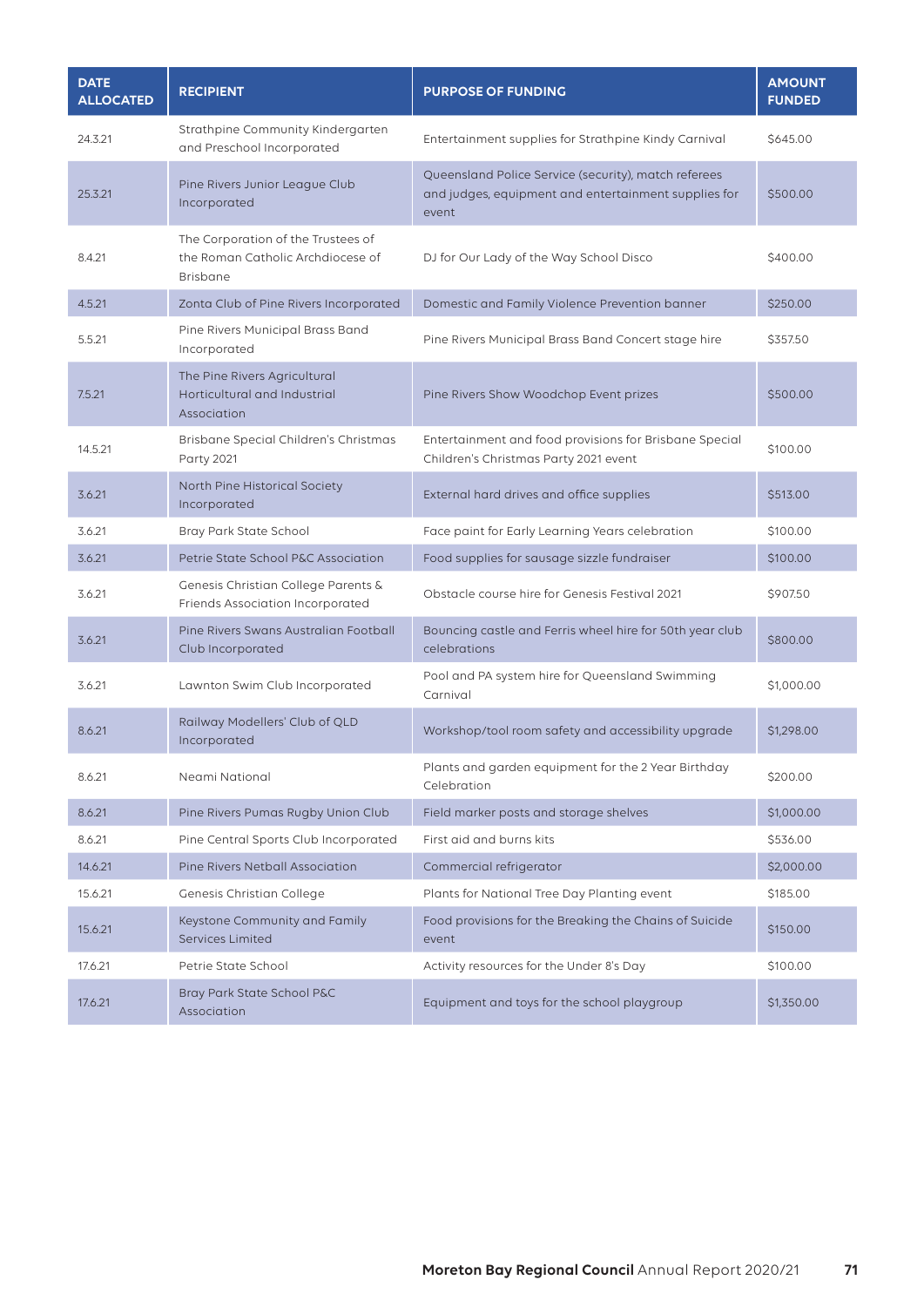## Cr Cath Tonks - Division 9

| <b>DATE</b><br><b>ALLOCATED</b> | <b>RECIPIENT</b>                                                                                        | <b>PURPOSE OF FUNDING</b>                                                                                                                          | <b>AMOUNT</b><br><b>FUNDED</b> |
|---------------------------------|---------------------------------------------------------------------------------------------------------|----------------------------------------------------------------------------------------------------------------------------------------------------|--------------------------------|
| 14.7.20                         | Eaton Hills Community Kindergarten                                                                      | Painting, purchase of furniture and native stingless<br>bees, resourcing a community organisation                                                  | \$680.00                       |
| 14.7.20                         | <b>Brisbane Youth Support Association</b><br>Incorporated                                               | Purchase of a crash mat and spotting box, contributing<br>to community safety and improved health and well-<br>being                               | \$550.00                       |
| 15.7.20                         | Brisbane Special Children's Christmas<br>Party 2020 auspice for Variety QLD                             | SEQ Special Children's Christmas Party, creating<br>opportunities for residents to be involved in their<br>community                               | \$100.00                       |
| 22.7.20                         | Moreton Bay United Football Club                                                                        | Wellness and Load Monitoring program, contributing to<br>improved health and well-being                                                            | \$250.00                       |
| 5.8.20                          | Samford Riding for the Disabled<br>Incorporated                                                         | Platinum Sponsorship of RDA horse "Betty"                                                                                                          | \$750.00                       |
| 5.8.20                          | Albany Creek Excelsior Football Club                                                                    | COVID-19 signage and sanitisation                                                                                                                  | \$290.00                       |
| 18.8.20                         | Marchant United Football Club<br>Incorporated                                                           | Purchase of new club soccer uniforms                                                                                                               | \$125.00                       |
| 28.8.20                         | Scripture Union Queensland Eaton<br>Hills State School Local Chaplaincy<br>Committee                    | Equipment, supplies and catering for prizes for 2020<br>Colour Run event                                                                           | \$1,030.00                     |
| 30.7.20                         | Pine Rivers Men's Shed Incorporated                                                                     | Covid-19 re-opening and daily running expenses                                                                                                     | \$100.00                       |
| 15.9.20                         | Pine Rivers State High School P&C<br>Association                                                        | COVIDSafe Plan consumables, aquatics club member<br>handbooks and swimmer achievement awards.                                                      | \$500.00                       |
| 22.10.20                        | Holy Spirit School Bray Park                                                                            | Purchase of trophies for the Student Academic Awards                                                                                               | \$60.00                        |
| 22.10.20                        | Bray Park State High School                                                                             | High School Academic and Sports Awards                                                                                                             | \$350.00                       |
| 27.10.20                        | Albany Creek Kindergarten<br>Association Incorporated                                                   | Kindergarten entrance upgrade including sanitiser<br>stations, repairs to internal and external gates,<br>improvements to surfaces and landscaping | \$980.00                       |
| 2.11.20                         | The Smith Family                                                                                        | Funding for books and stationery resources for<br>disadvantaged children                                                                           | \$100.00                       |
| 12.11.20                        | Lions Club of Warner                                                                                    | Contribution toward a BBQ trailer for catering at<br>community events                                                                              | \$1,500.00                     |
| 26.11.20                        | World Hope International Limited                                                                        | Food items and book packs for 'Food for Kids' program                                                                                              | \$100.00                       |
| 11.12.20                        | Wildlife Rescue Queensland<br>Incorporated                                                              | Euthanasia medication for wildlife with severe trauma<br>injuries                                                                                  | \$250.00                       |
| 16.12.20                        | A Brave Life Limited                                                                                    | Nappy Bags for Baby Bundle Project - supporting<br>teenage and young mothers                                                                       | \$1,000.00                     |
| 5.1.21                          | Youth and Families Association of Pine<br>Rivers Incorporated                                           | Furniture for counselling space upgrades                                                                                                           | \$200.00                       |
| 21.1.21                         | Pine Rivers Budgerigar Society                                                                          | Trophies for the Pine Rivers Budgerigar Society Annual<br>Show                                                                                     | \$200.00                       |
| 21.1.21                         | Returned & Services League of<br>Australia (Qld Branch) Pine Rivers<br>District Sub-Branch Incorporated | Hire of water slide and face painter for Australia Day<br>Veterans and Families Day event                                                          | \$100.00                       |
| 29.1.21                         | <b>Blind Bats Incorporated</b>                                                                          | Kitchen equipment for Club tuckshop                                                                                                                | \$250.00                       |
| 10.2.21                         | Eaton Hills State School P&C<br>Association                                                             | Community Movie Night                                                                                                                              | \$1,100.00                     |
| 17.2.21                         | Albany Creek State High School P&C<br>Association                                                       | UV safety glasses for Colour Explosion (Fun Run) Event                                                                                             | \$500.00                       |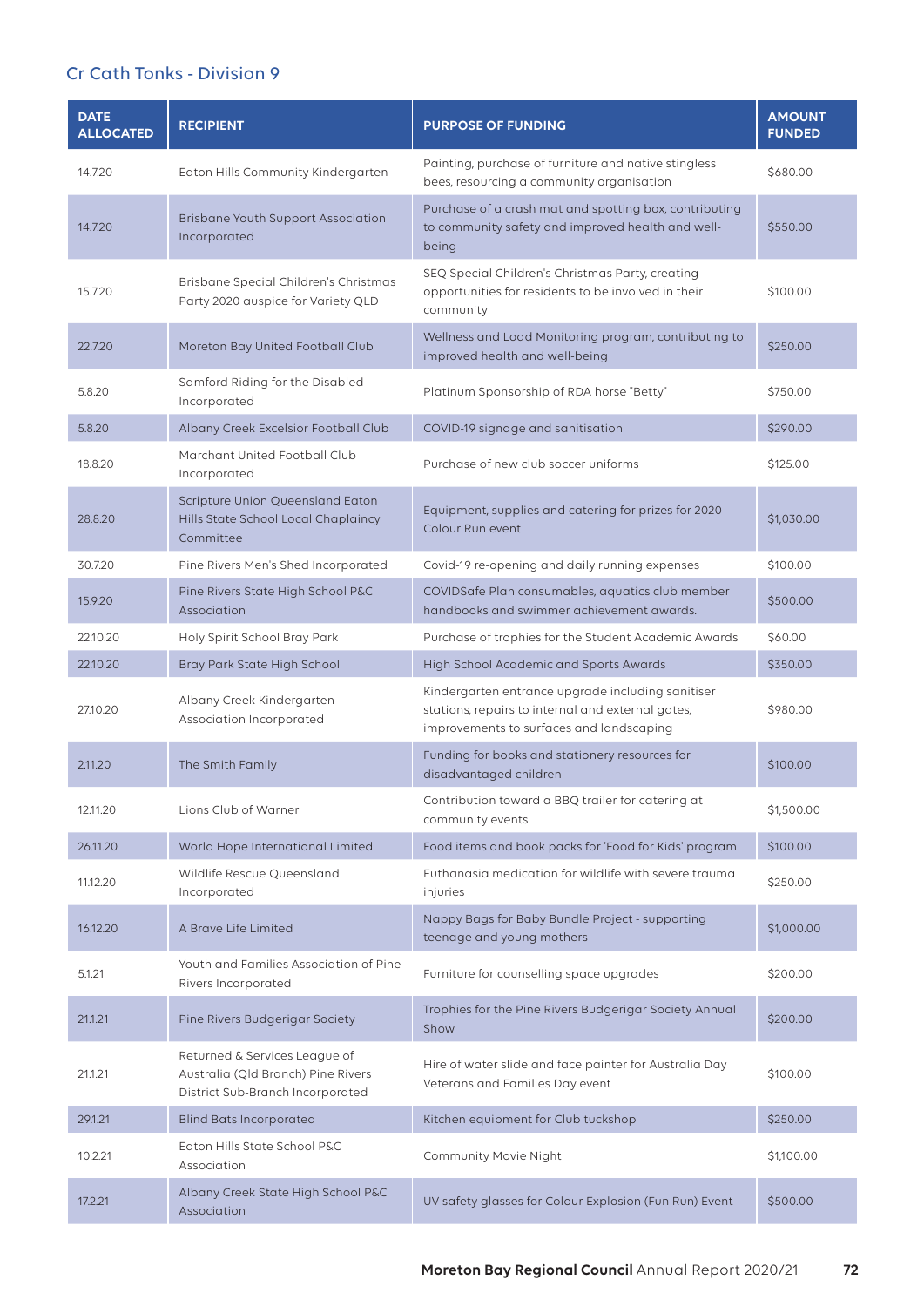| <b>DATE</b><br><b>ALLOCATED</b> | <b>RECIPIENT</b>                                                            | <b>PURPOSE OF FUNDING</b>                                                                                                    | <b>AMOUNT</b><br><b>FUNDED</b> |
|---------------------------------|-----------------------------------------------------------------------------|------------------------------------------------------------------------------------------------------------------------------|--------------------------------|
| 17.2.21                         | Pine Rivers Pony Club Incorporated                                          | Jump safety flags                                                                                                            | \$415.00                       |
| 22.3.21                         | Eaton Hills Community Kindergarten<br>Association Incorporated              | Purchase of equipment for fundraising activity -<br>sausage sizzle                                                           | \$100.00                       |
| 24.3.21                         | Pine Rivers Athletic Football Club<br>Incorporated                          | Portable Shade Structures                                                                                                    | \$500.00                       |
| 25.3.21                         | Pine Rivers Junior League Club<br>Incorporated                              | Queensland Police Service (security), match referees<br>and judges, equipment and entertainment supplies for<br>event        | \$500.00                       |
| 8.4.21                          | Eaton Hills Community Kindergarten<br>Association Incorporated              | Butterfly Lifecycle Project Kit                                                                                              | \$323.50                       |
| 19.4.21                         | Pine Rivers St Andrews Hockey Club                                          | Lighting system repairs on sports fields                                                                                     | \$2,000.00                     |
| 5.5.21                          | Pine Rivers Municipal Brass Band<br>Incorporated                            | Pine Rivers Municipal Brass Band Concert stage hire                                                                          | \$357.50                       |
| 7.5.21                          | The Pine Rivers Agricultural<br>Horticultural and Industrial<br>Association | Pine Rivers Show Woodchop Event prizes                                                                                       | \$500.00                       |
| 11.5.21                         | Lions Club of Albany Creek<br>Incorporated                                  | District 201Q3 Convention programmes, banners and<br>table plates                                                            | \$700.00                       |
| 14.5.21                         | Brisbane Special Children's Christmas<br><b>Party 2021</b>                  | Entertainment and food provisions for Brisbane Special<br>Children's Christmas Party 2021 event                              | \$100.00                       |
| 26.5.21                         | Lions Club of Albany Creek<br>Incorporated                                  | Equipment hire for District 201Q3 Convention                                                                                 | \$430.00                       |
| 2.6.21                          | Albany Creek Primary P&C Association                                        | Community Movie Night                                                                                                        | \$1,000.00                     |
| 3.6.21                          | Genesis Christian College Parents &<br>Friends Association Incorporated     | Obstacle course hire for Genesis Festival 2021                                                                               | \$907.50                       |
| 3.6.21                          | Pine Rivers Croquet Club Incorporated                                       | COVID-safe sanitiser, disposable table wear and<br>utensils, and table and chair hire for the Come and try<br>Croquet' event | \$220.00                       |
| 8.6.21                          | Railway Modellers' Club of QLD<br>Incorporated                              | Workshop/tool room safety and accessibility upgrade                                                                          | \$700.00                       |

## Cr Matt Constance - Division 10

| <b>DATE</b><br><b>ALLOCATED</b> | <b>RECIPIENT</b>                                                            | <b>PURPOSE OF FUNDING</b>                                                                                                                          | <b>AMOUNT</b><br><b>FUNDED</b> |
|---------------------------------|-----------------------------------------------------------------------------|----------------------------------------------------------------------------------------------------------------------------------------------------|--------------------------------|
| 22.7.20                         | Moreton Bay United Football Club                                            | Wellness and Load Monitoring program, contributing to<br>improved health and well-being                                                            | \$250.00                       |
| 22.7.20                         | Golden Valley Keperra Lions Club<br>Incorporated                            | The Hills Community Carols                                                                                                                         | \$3,000.00                     |
| 30.7.20                         | Brisbane Special Children's Christmas<br>Party 2020 auspice for Variety QLD | SEQ Special Children's Christmas Party, creating<br>opportunities for residents to be involved in their<br>community                               | \$500.00                       |
| 30.7.20                         | Pine Rivers Men's Shed Incorporated                                         | Covid-19 re-opening and daily running expenses                                                                                                     | \$120,00                       |
| 5.8.20                          | Albany Creek Excelsior Football Club                                        | COVID-19 signage and sanitisation                                                                                                                  | \$290.00                       |
| 26.10.20                        | Albany Creek Kindergarten<br>Association Incorporated                       | Kindergarten entrance upgrade including sanitiser<br>stations, repairs to internal and external gates,<br>improvements to surfaces and landscaping | \$980.00                       |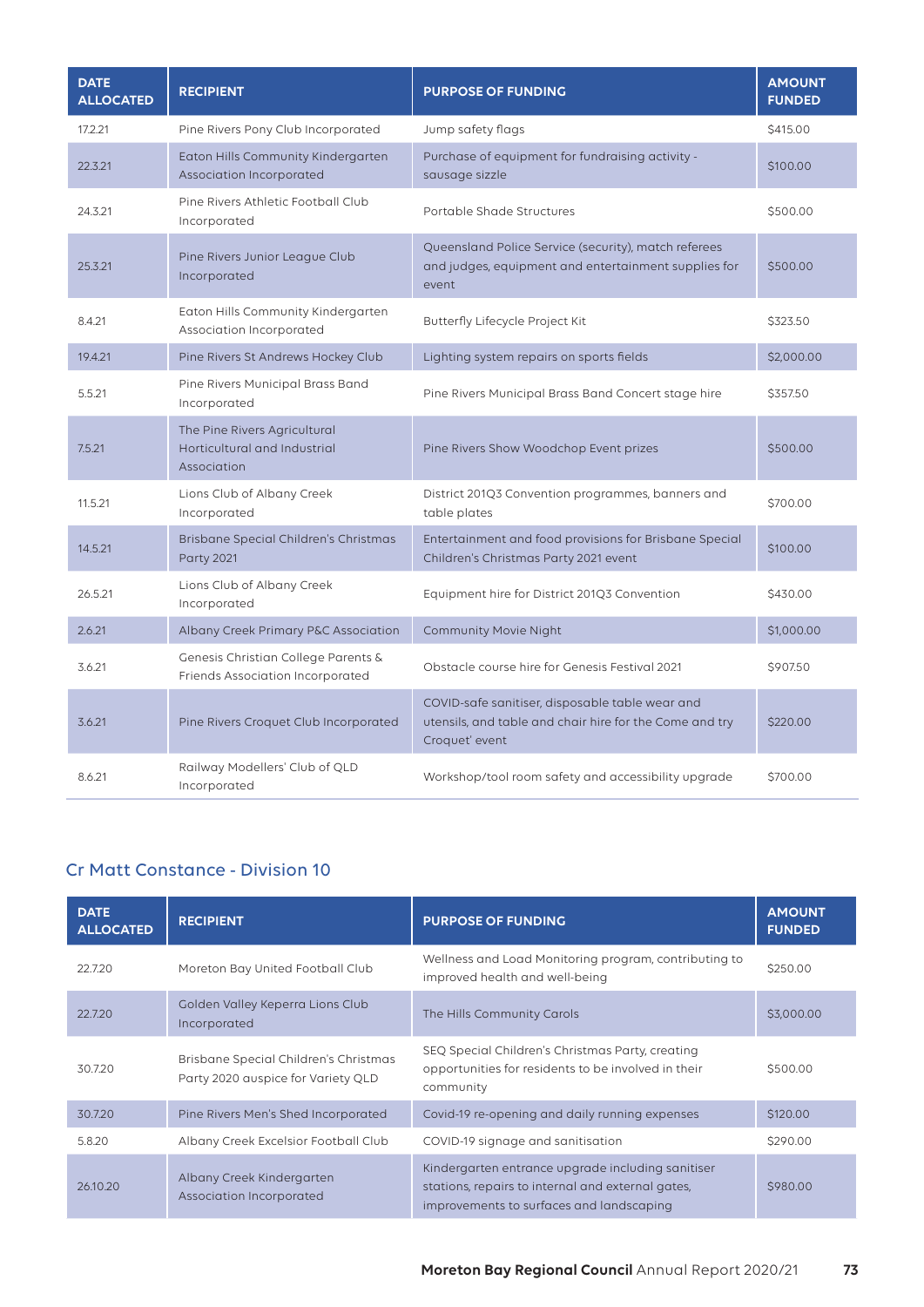| <b>DATE</b><br><b>ALLOCATED</b> | <b>RECIPIENT</b>                                           | <b>PURPOSE OF FUNDING</b>                                                                       | <b>AMOUNT</b><br><b>FUNDED</b> |
|---------------------------------|------------------------------------------------------------|-------------------------------------------------------------------------------------------------|--------------------------------|
| 26.10.20                        | <b>Stationery Aid Limited</b>                              | Pilot program for school stationery items to support<br>disadvantaged students                  | \$2,000.00                     |
| 2.11.20                         | The Smith Family                                           | Funding for books and stationery resources for<br>disadvantaged children                        | \$100.00                       |
| 3.11.20                         | Mitchelton State High School                               | Annual Awards Night - Awards for students with high<br>academic achievements                    | \$150.00                       |
| 3.11.20                         | Patricks Road State School                                 | 2020 Student of the Year Award                                                                  | \$100.00                       |
| 2.12.20                         | Ferny Hills State School P&C<br>Association                | 50 Year Celebration Project - commemorative tea<br>towels                                       | \$1,875.00                     |
| 16.12.20                        | Wildlife Rescue Queensland<br>Incorporated                 | Euthanasia medication for wildlife with severe trauma<br>injuries                               | \$250.00                       |
| 16.2.21                         | Albany Creek State High School P&C<br>Association          | UV safety glasses for Colour Explosion (Fun Run) Event                                          | \$500.00                       |
| 16.2.21                         | Golden Valley Keperra Lions Club<br>Incorporated           | Hall hire for Trivia Night fundraising event                                                    | \$470.00                       |
| 10.3.21                         | Patricks Road State School P&C<br>Association              | Twilight Markets & Movie Night                                                                  | \$850.00                       |
| 11.5.21                         | Lions Club of Albany Creek<br>Incorporated                 | District 201Q3 Convention programmes, banners and<br>table plates                               | \$700.00                       |
| 14.5.21                         | Brisbane Special Children's Christmas<br><b>Party 2021</b> | Entertainment and food provisions for Brisbane Special<br>Children's Christmas Party 2021 event | \$100.00                       |
| 2.6.21                          | The Hills & Districts Chamber of<br>Commerce Incorporated  | Catering for Big Breakfast 2021 Charity Event                                                   | \$2,000.00                     |
| 2.6.21                          | Bunya Residents Association<br>Incorporated                | Catering supplies for community meetings                                                        | \$113.00                       |
| 8.6.21                          | Williams Brothers Wish Incorporated                        | Venue hire, advertising and host for the Trivia Night<br>Fundraiser                             | \$1,549.00                     |
| 8.6.21                          | Golden Valley Keperra Lions Club<br>Incorporated           | Furniture and kitchen equipment for the James<br>Drysdale Reserve Community Hub                 | \$1,530.00                     |
| 16.6.21                         | <b>Bunya Residents Association</b><br>Incorporated         | Office equipment for new resident membership<br>initiative                                      | \$654.00                       |

# Cr Darren Grimwade - Division 11

| <b>DATE</b><br><b>ALLOCATED</b> | <b>RECIPIENT</b>                                                            | <b>PURPOSE OF FUNDING</b>                                                                                            | <b>AMOUNT</b><br><b>FUNDED</b> |
|---------------------------------|-----------------------------------------------------------------------------|----------------------------------------------------------------------------------------------------------------------|--------------------------------|
| 29.7.20                         | Samford Edible Garden Trail - auspice<br>for Samford Progress Association   | Filming equipment for the Samford Edible Garden Trail                                                                | \$1,499.05                     |
| 30.7.20                         | Pine Rivers Men's Shed Incorporated                                         | Covid-19 re-opening and daily running expenses                                                                       | \$300.00                       |
| 4.8.20                          | Brisbane Special Children's Christmas<br>Party 2020 auspice for Variety QLD | SEQ Special Children's Christmas Party, creating<br>opportunities for residents to be involved in their<br>community | \$200.00                       |
| 5.8.20                          | Samford Riding for the Disabled<br>Incorporated                             | Platinum Sponsorship of RDA horse "Betty"                                                                            | \$750.00                       |
| 30.9.20                         | Lions Club of Samford Incorporated                                          | Lions Children of Courage Awards - prizes, certificate<br>frames and catering                                        | \$500.00                       |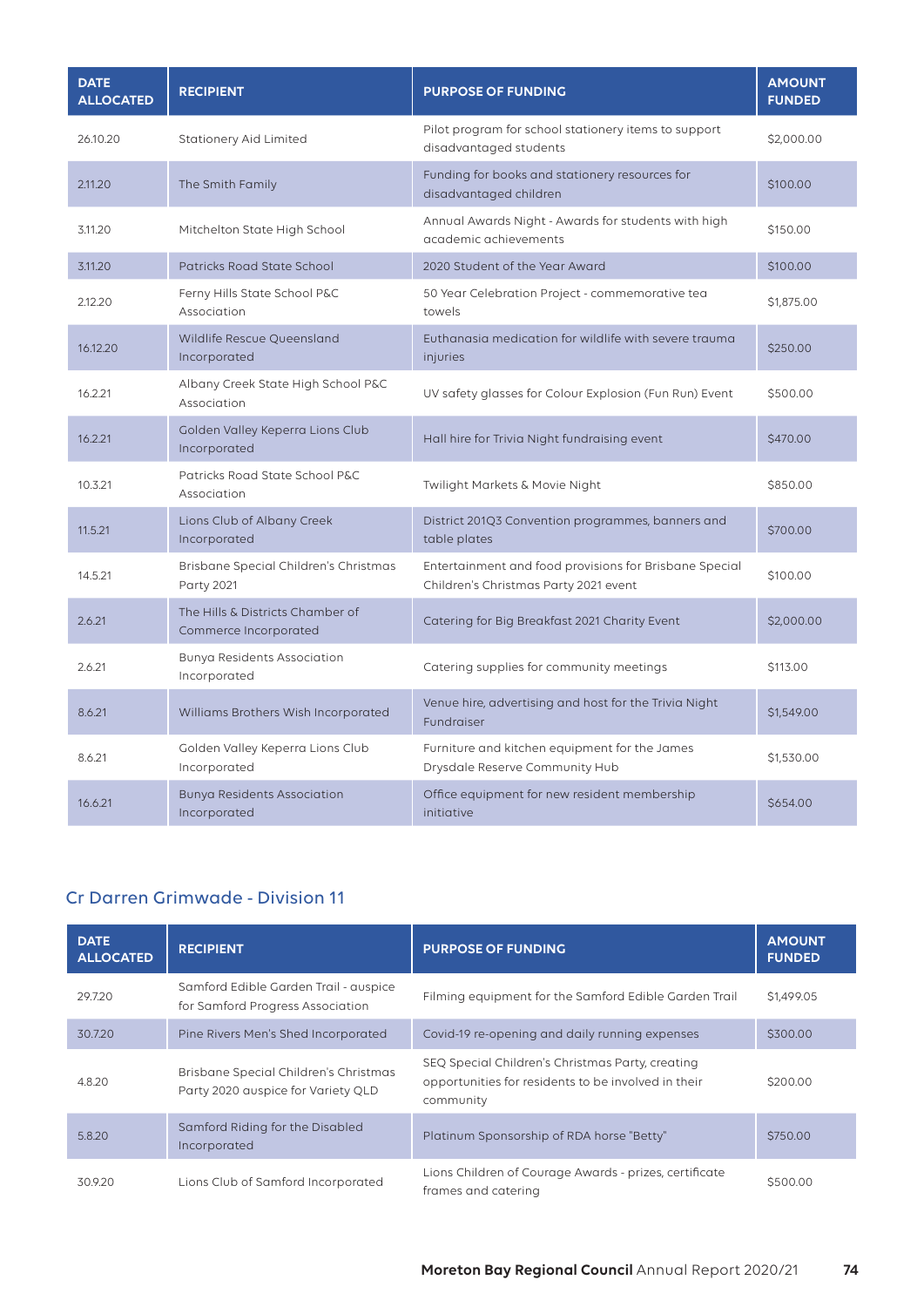| <b>DATE</b><br><b>ALLOCATED</b> | <b>RECIPIENT</b>                                                              | <b>PURPOSE OF FUNDING</b>                                                                                             | <b>AMOUNT</b><br><b>FUNDED</b> |
|---------------------------------|-------------------------------------------------------------------------------|-----------------------------------------------------------------------------------------------------------------------|--------------------------------|
| 2.11.20                         | The Smith Family                                                              | Funding for books and stationery resources for<br>disadvantaged children                                              | \$100.00                       |
| 3.11.20                         | Dayboro & Districts Amateur<br>Swimming Club                                  | Funding for medals and trophies for the end of 2020/21<br>swimming season                                             | \$500.00                       |
| 25.11.20                        | Dayboro District Progress Association<br>Incorporated                         | Swaggies Christmas event - entertainment, face<br>painting, jumping castle hire                                       | \$755.00                       |
| 30.11.20                        | World Hope International Limited                                              | Food items and book packs for 'Food for Kids' program                                                                 | \$400.00                       |
| 10.12.20                        | Be Energetic Tri and Run Club<br>Incorporated                                 | Athlete injury and leg recovery equipment                                                                             | \$2,000.00                     |
| 10.12.20                        | Queensland Ornithological Society<br>Incorporated                             | Printing of brochures 'Bird Places of the Moreton Bay<br>Region'                                                      | \$700.00                       |
| 15.12.20                        | A Brave Life Limited                                                          | Nappy Bags for Baby Bundle Project - supporting<br>teenage and young mothers                                          | \$300.00                       |
| 15.12.20                        | Wildlife Rescue Queensland<br>Incorporated                                    | Euthanasia medication for wildlife with severe trauma<br>injuries                                                     | \$500.00                       |
| 19.1.21                         | Rotary Club of Samford Valley<br>Incorporated                                 | Catering and COVID safety materials for Australia Day<br>2021 Citizenship Ceremony                                    | \$375.00                       |
| 19.1.21                         | Enabled.vip Pty Limited                                                       | Engagement with Griffith University for design and<br>delivery of training modules                                    | \$2,000.00                     |
| 5.2.21                          | Samford District Bowls Club<br>Incorporated                                   | Village Bowls and Saturday Open Pairs prizes                                                                          | \$1,760.00                     |
| 5.2.21                          | Dayboro Regional Information<br>Network Incorporated                          | Dayboro Grapevine magazine production and<br>distribution                                                             | \$1,000.00                     |
| 10.2.21                         | Australian Federation of Obstacle<br><b>Sports Limited</b>                    | Contribution towards marketing costs, marquee,<br>computer equipment and office stationery                            | \$500.00                       |
| 17.2.21                         | Narangba Bowls Club Incorporated                                              | Defibrillator and wall cabinet                                                                                        | \$500.00                       |
| 22.2.21                         | Pine Rivers Pony Club Incorporated                                            | Jump safety flags                                                                                                     | \$500.00                       |
| 23.3.21                         | Jinibara State School P&C Association                                         | Colour Explosion Fun Run event - purchase of folding<br>tables                                                        | \$236.00                       |
| 26.3.21                         | Pine Rivers Junior League Club<br>Incorporated                                | Queensland Police Service (security), match referees<br>and judges, equipment and entertainment supplies for<br>event | \$500.00                       |
| 26.3.21                         | Samford and District Show Society<br>Incorporated                             | Samford Show award prizes - Adults Art & Craft section                                                                | \$400.00                       |
| 2.6.21                          | Dayboro Agricultural Horticultural and<br>Industrial Association Incorporated | Dayboro Show - wood and prizes for the<br>Woodchopping Event                                                          | \$600.00                       |
| 2.6.21                          | Samford & District Rugby League<br>Football Club Incorporated                 | Laptop and associated software                                                                                        | \$854.00                       |
| 15.6.21                         | Narangba Demons Baseball Club<br>Incorporated                                 | Globe replacements                                                                                                    | \$900.00                       |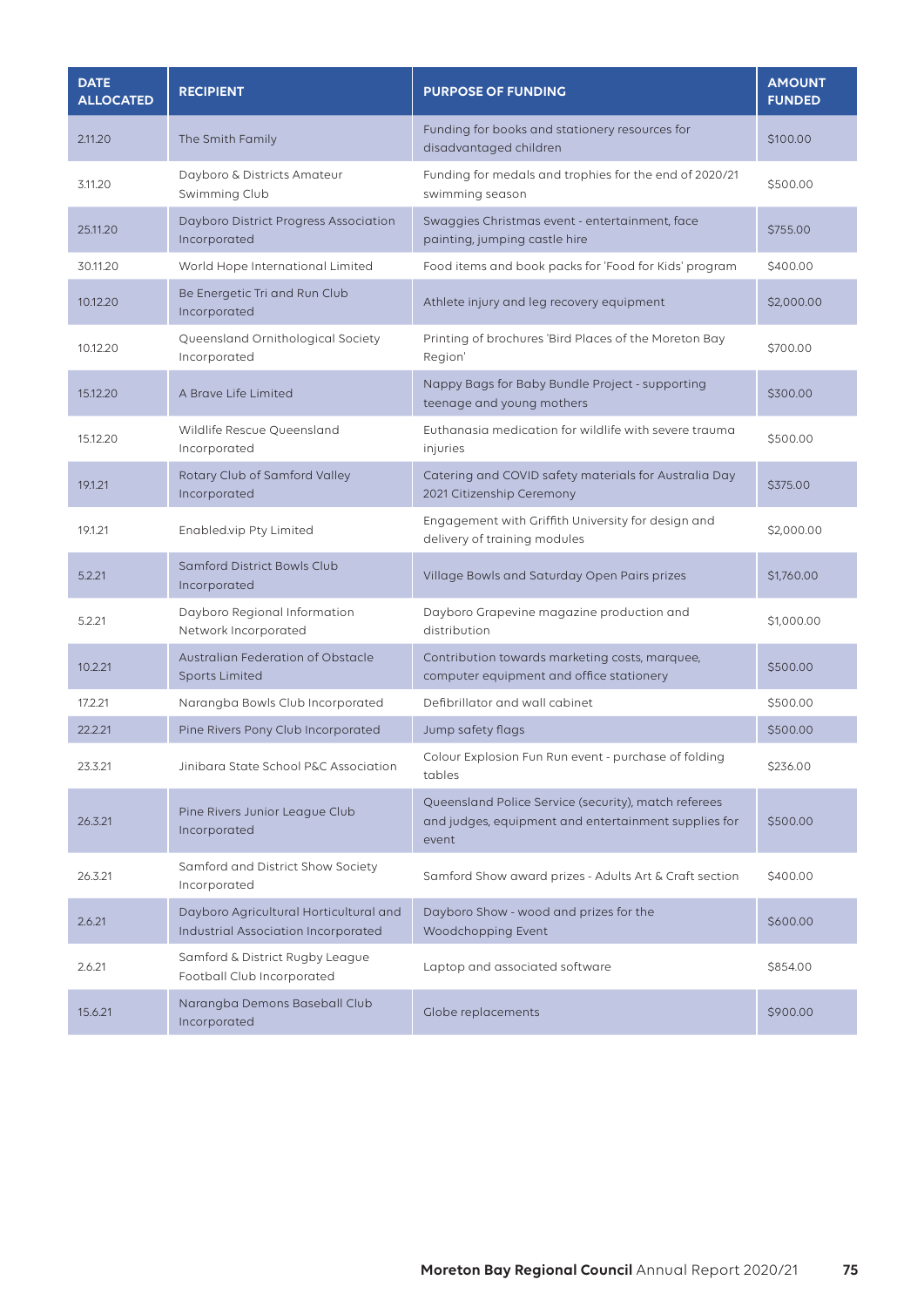# Cr Tony Latter - Division 12

| <b>DATE</b><br><b>ALLOCATED</b> | <b>RECIPIENT</b>                                                                      | <b>PURPOSE OF FUNDING</b>                                                                                            | <b>AMOUNT</b><br><b>FUNDED</b> |
|---------------------------------|---------------------------------------------------------------------------------------|----------------------------------------------------------------------------------------------------------------------|--------------------------------|
| 15.7.20                         | Brisbane Special Children's Christmas<br>Party 2020 auspice for Variety QLD           | SEQ Special Children's Christmas Party, creating<br>opportunities for residents to be involved in their<br>community | \$400.00                       |
| 8.9.20                          | Zonta Club of Caboolture                                                              | Purchase of computer equipment, software, and<br>associated consumables                                              | \$500.00                       |
| 9.11.20                         | Caboolture Sports Club Limited                                                        | Defibrillator and associated cartridges                                                                              | \$378.00                       |
| 18.11.20                        | Caboolture and District Woodcrafters<br>Incorporated                                  | Photographer and food supplies for Rocksberg/<br>Moorina Rural Fire Brigade Open Day                                 | \$500.00                       |
| 30.11.20                        | Volunteer Marine Rescue Bribie Island<br>Incorporated                                 | Seapen equipment for rescue boat                                                                                     | \$526.00                       |
| 7.12.20                         | Caboolture Historical Society<br>Incorporated                                         | Aviation Museum equipment                                                                                            | \$250.00                       |
| 11.12.20                        | The Scout Association of Australia<br>Queensland Branch Inc - Woodford<br>Scout Group | Storage cabinets for scout den upgrade project                                                                       | \$2,131.00                     |
| 17.12.20                        | Woodford Historical Society Inc                                                       | COVID-19 corflute signage and sign holders                                                                           | \$774.00                       |
| 17.12.20                        | Homestead Country Music Association<br>Incorporated                                   | Homestead Country Music & Junior Talent Expo<br>programs                                                             | \$1,000.00                     |
| 1.2.21                          | <b>Blind Bats Incorporated</b>                                                        | Kitchen equipment for Club tuckshop                                                                                  | \$500.00                       |
| 8.2.21                          | Sunshine Coast / Gympie Rugby<br>League Referees Association<br>Incorporated          | Referee Education & Development program                                                                              | \$275.00                       |
| 16.3.21                         | Herd Together Incorporated                                                            | Fire safety, first aid and security equipment                                                                        | \$768.00                       |
| 30.4.21                         | <b>Bribie Aquatic Community Events</b><br>Incorporated                                | Marketing and food provisions for the Bribie Island<br>Classic Boat Regatta                                          | \$175.00                       |
| 14.5.21                         | Brisbane Special Children's Christmas<br><b>Party 2021</b>                            | Entertainment and food provisions for Brisbane Special<br>Children's Christmas Party 2021 event                      | \$500.00                       |
| 25.5.21                         | Woodford Historical Society<br>Incorporated                                           | Eddie Gilbert Mural - Stage 1 consultation                                                                           | \$1,226.00                     |
| 3.6.21                          | Wamuran State School P&C                                                              | Centenary book and badges for the Wamuran State<br><b>School Centenary</b>                                           | \$1,900.00                     |
| 7.6.21                          | Leukaemia Support QLD Incorporated                                                    | Tuk Tuk for transportation of event equipment                                                                        | \$1,000.00                     |
| 7.6.21                          | The Australian Narrow Gauge Railway<br>Museum Society                                 | Refrigerator for the Woodford Railway Station building                                                               | \$1,562.00                     |
| 7.6.21                          | Stanley River Junior Rugby League<br>Football Club                                    | Hire of rides for the end of season break-up event                                                                   | \$2,000.00                     |
| 11.6.21                         | Woodford and Region Men's Shed<br>Incorporated                                        | Computer system                                                                                                      | \$1,973.00                     |
| 11.6.21                         | Woodford Community Art Group<br>Incorporated                                          | Catering, provisions and prizes for Woodford<br>Community Art Group Opening Night                                    | \$1,000.00                     |
| 15.6.21                         | Keystone Community and Family<br><b>Services Limited</b>                              | Food provisions for the Breaking the Chains of Suicide<br>event                                                      | \$500.00                       |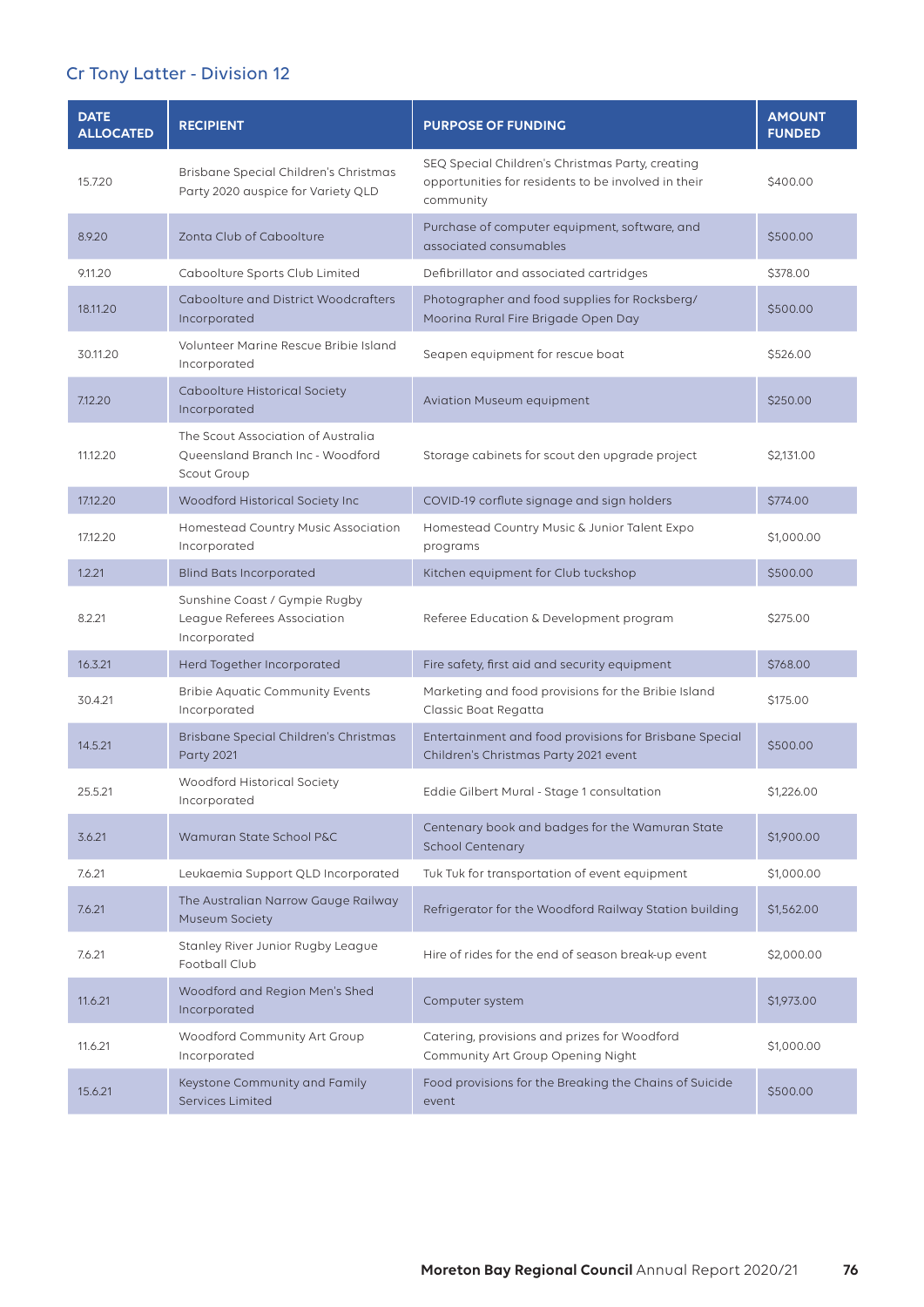# **ACCOUNTABILITY**

The Local Government Regulation 2012 requires the Chief Executive Officer to maintain a Register of Interests pertaining to councillors, senior executive employees and a person who is related to a Councillor or senior executive employee.

The Mayor must maintain a Register of Interests of the Chief Executive Officer; and a person who is related to the Chief Executive Officer.

In accordance with s150EL of the *Local Government Act 2009*, Councillors must declare any prescribed conflicts of interest in matters brought before Council and leave the meeting while the matter is discussed and voted on.

In accordance with s150EQ of the *Local Government Act 2009*, Councillors must also disclose any declarable Conflicts of Interest in matters brought before Council. The Councillor must inform the meeting stating the nature of the conflict and how the Councillor intends to deal with the conflict, by leaving or remaining in the meeting.

Under the Local Government Regulation 2012, Councillors and senior executive employees, and their related persons must declare any gift, or all gifts totalling more than \$500 in amount or value in their respective Register of Interests.

A copy of the Councillors' Registers of Interests can be viewed at www.moretonbay.qld.gov.au

## **OUR ETHICAL CULTURE**

Councils organisational values, code of conduct and corporate policies and directives define the ethical framework and culture of the organisation.

Council has developed its values in consideration of the attitudes and behaviours that are desired from its senior executives and employees to build long term sustainable outcomes for our communities. This includes the need for Council to preserve and protect its reputation and standing in the community and with key stakeholders, such as contractors, suppliers, partners, law makers and regulators.

The Code of Conduct for Councillors in Queensland sets out the principles and standards of behaviour expected of the Mayor and Councillors when carrying out their roles, responsibilities and obligations as elected representatives. Before assuming public office, Councillors are required to declare that they will abide by the Code of Conduct witnessed by the CEO. Councillors made at their declaration of office at the swearing in at the Special Council Meeting on 22 April 2020.

Council's Code of Conduct for Employees clarifies the organisation's values linking them with the required standards of behaviour expected of its senior executives and employees. The code is aligned to the standards of conduct based on the ethics principles in the *Public Sector Ethics Act 1994*. To ensure the code is effective all employees receive appropriate training on their obligations under the code through an induction and annual refresher.

Directors and senior executives are expected to 'set the tone at the top' by speaking and acting consistently with the code and reinforcing it by taking appropriate and proportionate disciplinary action against those who breach it.

## **FRAUD AND CORRUPTION CONTROL**

Council's *Fraud and Corruption Control Policy* and Plan was reviewed and updated and forms part of Council's overall approach to transparent and ethical corporate governance. Council has a zero-tolerance approach to fraud and corruption and seeks to promote a strong culture of corporate governance to detect, investigate and take appropriate action in cases of suspected or proven fraud or corruption.

Council's *Public Interest Disclosure Policy* also supports this culture and encourages employees and member of the public to speak up about unlawful, unethical and irresponsible behaviour within Council.

Council employees are encouraged to report fraud and corruption are aware of how they can do this in a safe and confidential environment. Council has also established an independent whistleblower hotline, called Your Call, to encourage reporting and safeguard these who report.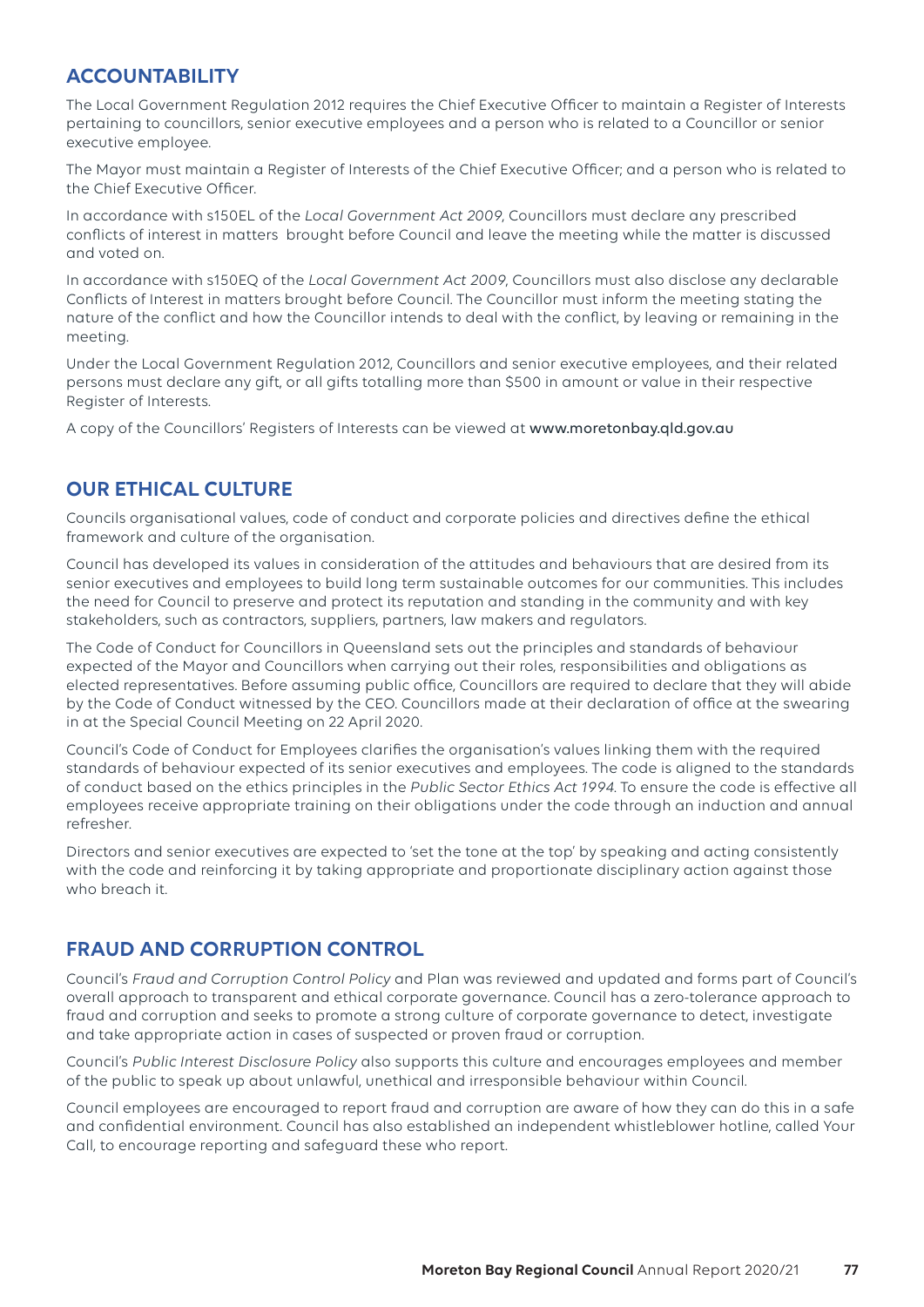# **COMPLAINTS MANAGEMENT PROCESS – ADMINISTRATIVE ACTION COMPLAINTS**

Council is committed to the efficient and effective management of administrative action complaints. This commitment is underpinned by our *Complaint Management Policy*, which supports Council's priority to deliver ethical and transparent corporate governance and improve customer experiences for our communities.

A centralised complaints management process was introduced to allow for enhanced complaint and trend tracking, cross-council coordination, continuous improvement and reporting. The *Complaint Management Policy* and complaint handling process was reviewed and updated to ensure compliance with the *Local Government Regulation 2012*.

Administrative action complaints made by community members may be about various issues, including:

- a decision, or failure to make a decision;
- an act, or a failure to do an act;
- the formulation of a proposal or intention; or
- the making of a recommendation.

Council manages administrative action complaints through a three-stage process: stage one and two are managed by the relevant Council Department and stage three by the Governance Branch. When Council first receives a complaint, attempts are made to resolve the complaint at the first point of contact with the support of the relevant Council Department. If the complaint is not resolved or the complainant remains dissatisfied, an internal review may be requested which is undertaken by the Governance Branch to provide independence to the process. If the complainant still remains dissatisfied with Council's response, they can escalate their concerns with a third-party organisation such as the Queensland Ombudsman.

This process has ensured that matters raised have been adequately considered, that complainants have been afforded procedural fairness/natural justice and the complaint issues have generally been resolved satisfactorily.

Council is required under section 187(2) of the *Local Government Regulation 2012* to disclose the number of complaints made and resolved through our administrative action complaint process.

| <b>ADMINISTRATIVE ACTION COMPLAINTS</b>                                                | 2018/2019    | 2019/2020    | 2020/2021     |
|----------------------------------------------------------------------------------------|--------------|--------------|---------------|
| Number of complaints received and resolved at stage 1<br>and 2 in the reporting period | Not reported | Not reported | Not Reported* |
| Number of complaints received as stage 3 in the reporting<br>period                    | 14           | 61           | 41            |
| Number of complaints resolved as stage 3 in the reporting<br>period                    | 14           | 54           | 46            |
| Number of unresolved stage 3 complaints at end of the<br>reporting period              | 4            | 11           | Ó             |

\*A change in Councils electronic record keeping systems has disrupted the ability to track all complaints across different systems, and therefore any reports would be speculative.

Council recognises that it must be transparent and accountable for the decisions it makes. Council's complaint management process has been established to:

- treat complaints about decisions and other administrative actions of Council and complaints about minor breaches fairly, efficiently and consistently;
- provide a complaints process that is easy to understand and is readily accessible to all;
- detect and remedy administrative errors, where appropriate;
- identify areas for improvement in Council's administrative practices;
- increase awareness of the complaints process for Council's employees and the community;
- enhance the community's confidence in the complaints process and of the reputation of Council as being accountable and transparent; and
- build the capacity of Council employees to effectively manage complaints in an environment of continuous improvement.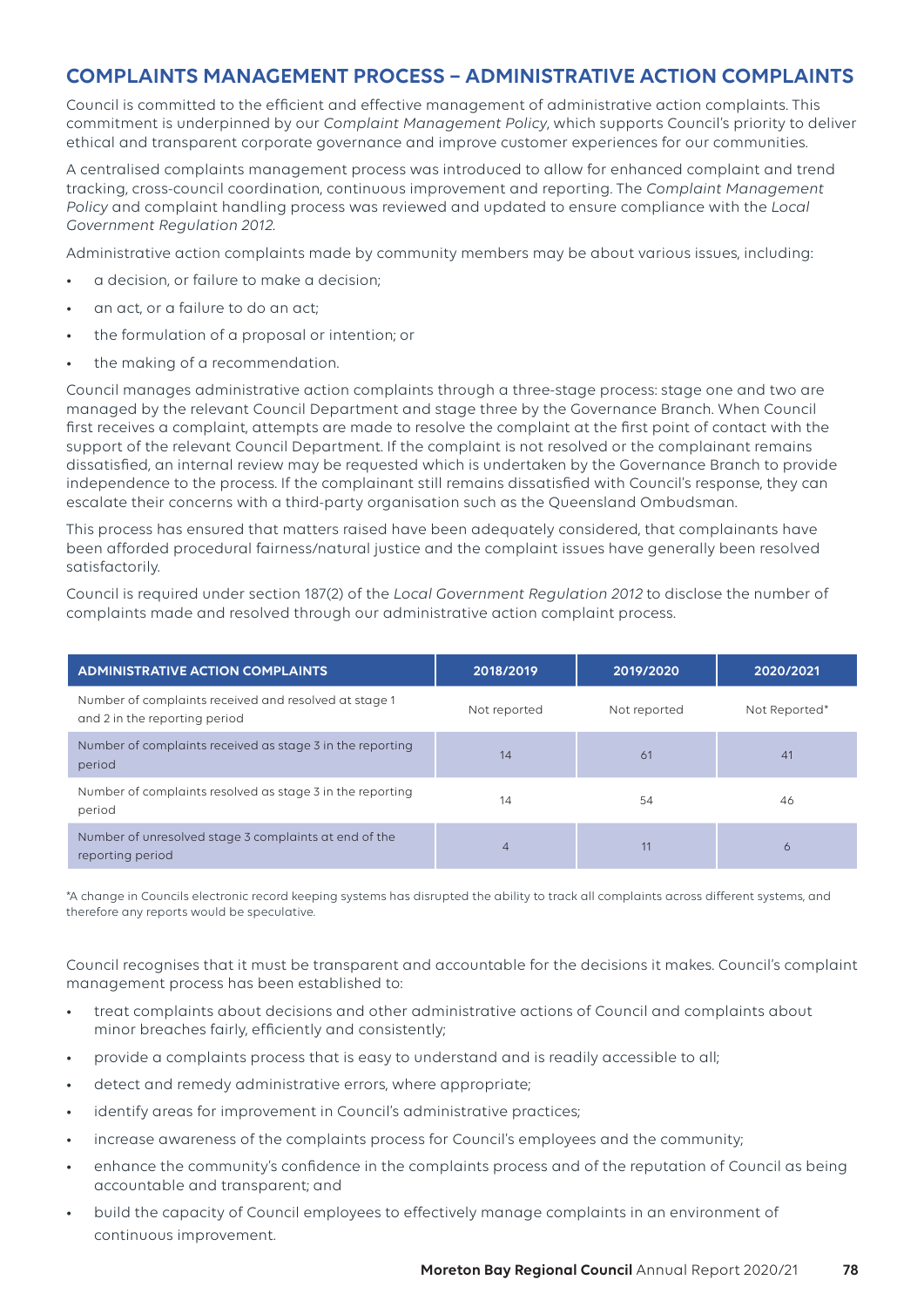## **Registers**

Under section 190(f) of the Local Government Regulation 2012, the following is a list of registers required to be kept in accordance with the *Local Government Act 2009* and Local Government Regulation 2012:

- Local Laws register
- Roads Map and register
- Register of cost-recovery fees
- Asset register
- Councillor Conduct Register (Chapter 5A Part 6 Division 1s150DX Local Government Act 2009)
- Delegations Register Council to CEO and CEO toOfficer/Contractor
- Registers of interests
- Register of business activities to which the competitive neutralityprinciple applies.

## **COMPETITIVE NEUTRALITY**

Council maintains a process for resolving competitive neutrality complaints. When Council receives a complaint attempts are made to resolve the concerns prior to a formal complaint being made. Concerns that cannot be resolved may become a formal complaint that will be referred to the Queensland Competition Authority for investigation.

There were no competitive neutrality complaints for Council's business activities subject to the *Code of Competitive Conduct* during the financial year.

## **REGIONAL, SUB-REGIONAL AND INTERGOVERNMENTAL RELATIONSHIPS**

As part of their duties, the Mayor, Councillors and council employees meet with other local authorities and government agencies to foster regional cooperation on issues affecting South East Queensland.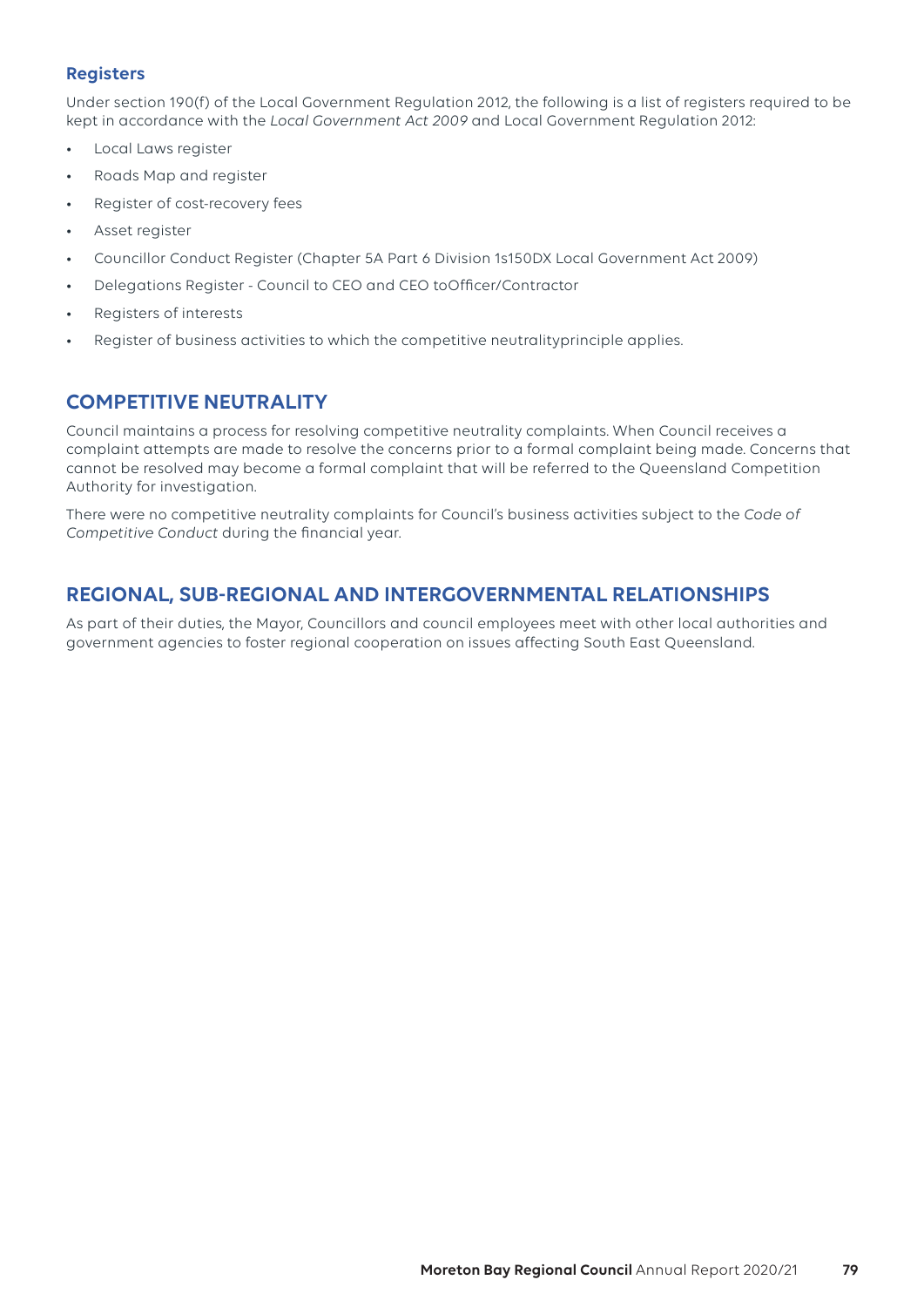# POLICIES

## **RATES CONCESSIONS**

Council offers a range of rates concessions in support of a fair and equitable rates system. In considering the application of concessions, the council is guided by the principles of:

- Equity acknowledging the different levels of capacity to pay;
- Accountability making decisions and acknowledging the effects of those decisions;
- Transparency making clear the availability of concessions and eligibility requirements;
- Flexibility responding where possible to unforeseen changes in the local economy;
- Fairness taking into consideration the circumstances that lead up to the application for a concession; and
- Sustainability long-term planning to ensure the financial sustainability of concessions.

For the financial year ending 30 June 2021 the council exercised its power to grant a concession for rates or charges under the Local Government Regulation 2012, Chapter 4, part 10 - Concessions, in the following ways:

## **Council Pensioner Rebate**

Subject to the eligibility criteria, property owners in receipt of a pension were entitled to receive a partial rebate from council on their general rate and charges levied on the land in the amount equivalent to 50 per cent of the total levy up to the maximum rebate per annum, granted on a quarterly pro-rata basis, as outlined in council's Revenue Statement 2020/21.

## **Council Rates and Charges - Financial Hardship Policy (Coronavirus COVID-19)**

Subject to eligibility criteria, property owners were entitled to a rebate on rates levied on eligible properties owned by ratepayers who are experiencing financial hardship and were unable to pay Council rates and charges due to the Coronavirus (COVID-19). This rebate applied for the July to September quarter of 2020 only.

## **State Government Subsidy**

Subject to the eligibility criteria, property owners in receipt of a pension were entitled to a partial rebate on their general rate and charges levied on the land in the amount prescribed under the Queensland Government Pensioner Rate Subsidy Scheme.

## **Voluntary Conservation Agreements**

The council offered a partial rebate to property owners who entered into a voluntary conservation agreement in accordance with council policy.

## **Community Organisations**

The council offered a rebate towards rates and charges to community organisations in accordance with the council's Donations in Lieu of Rates and Charges Levied by Council and Unitywater Policy.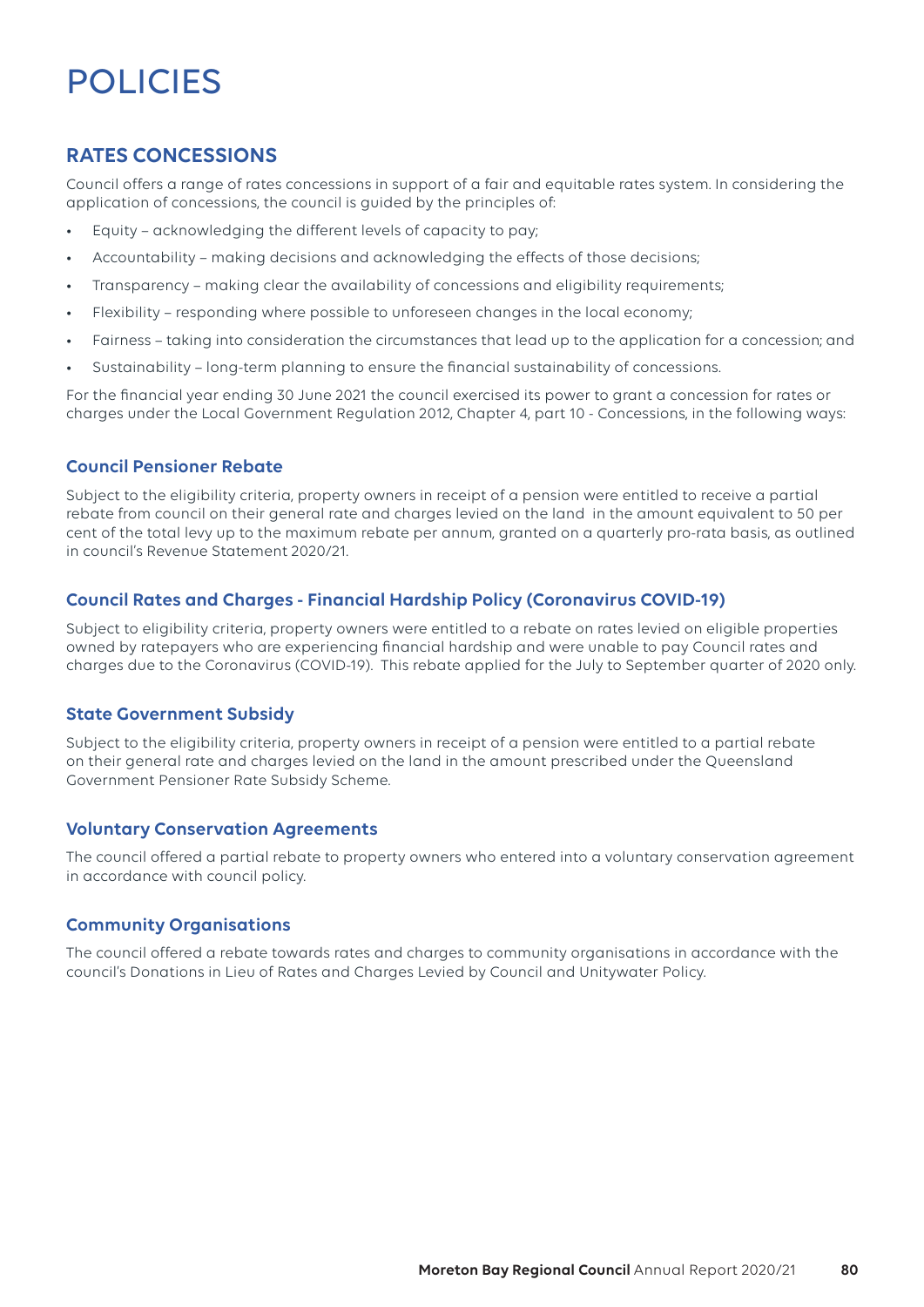## **SPECIAL CHARGES**

In accordance with section 94(1)(b)(i) of the *Local Government Act 2009*, council levied a number of special charges for the 2020/21 financial year. A summary of special charges is provided below.

Further information on the special charges for the 2020/21 financial year is available in council's budget, accessible online at www.moretonbay.qld.gov.au

## **Rural Fire Brigade Special Charge**

Council made and levied the Rural Fire Brigade Special Charge on all rateable land within the Moreton Bay Regional Council local government area identified by the gazetted Rural Fire Board area maps for those rural fire boards listed below:

Rural fire boards:

- Booroobin Rural Fire Brigade
- Bellthorpe Rural Fire Brigade
- Clear Mountain Rural Fire Brigade
- Closeburn/Cedar Creek Rural Fire Brigade
- Dayboro and District Rural Fire Brigade
- Delaney's Creek Rural Fire Brigade
- Donnybrook Town Rural Fire Brigade
- Elimbah Rural Fire Brigade
- Meldale Rural Fire Brigade
- Mount Mee Rural Fire Brigade
- Mount Nebo Rural Fire Brigade
- Narangba West Rural Fire Brigade
- Ocean View Rural Fire Brigade
- Rocksberg-Moorina Rural Fire Brigade
- Samford Rural Fire Brigade
- Samsonvale Rural Fire Brigade
- Stanmore District Rural Fire Brigade
- Stony Creek Rural Fire Brigade
- Toorbul Rural Fire Brigade
- Villeneuve Neurum (part) Rural Fire Brigade
- Wamuran Rural Fire Brigade

The special charge raised \$293,053 in the 2020/21 financial year to assist with the costs associated with maintaining a rural fire service in these areas.

## **Rural Recycling and Waste Management Special Charge**

Council made and levied the Rural Recycling and Waste Management Special Charge on rateable land that is used, at least partially, for residential purposes and which is improved land not being subject to a waste management utility charge. The purpose of this charge is to assist in meeting the costs associated with the provision and management of recycling and waste disposal facilities.

The special charge raised \$107,905 in the 2020/21 financial year.

## **Commercial Waste Management Special Charge**

Council made and levied the Commercial Waste Management Special Charge on rateable land that is used for commercial purposes and which was improved land not subject to a waste management utility charge. The purpose of this charge is to assist in meeting the costs associated with the provision and management of waste disposal facilities.

The special charge raised \$317,947 in the 2020/21 financial year.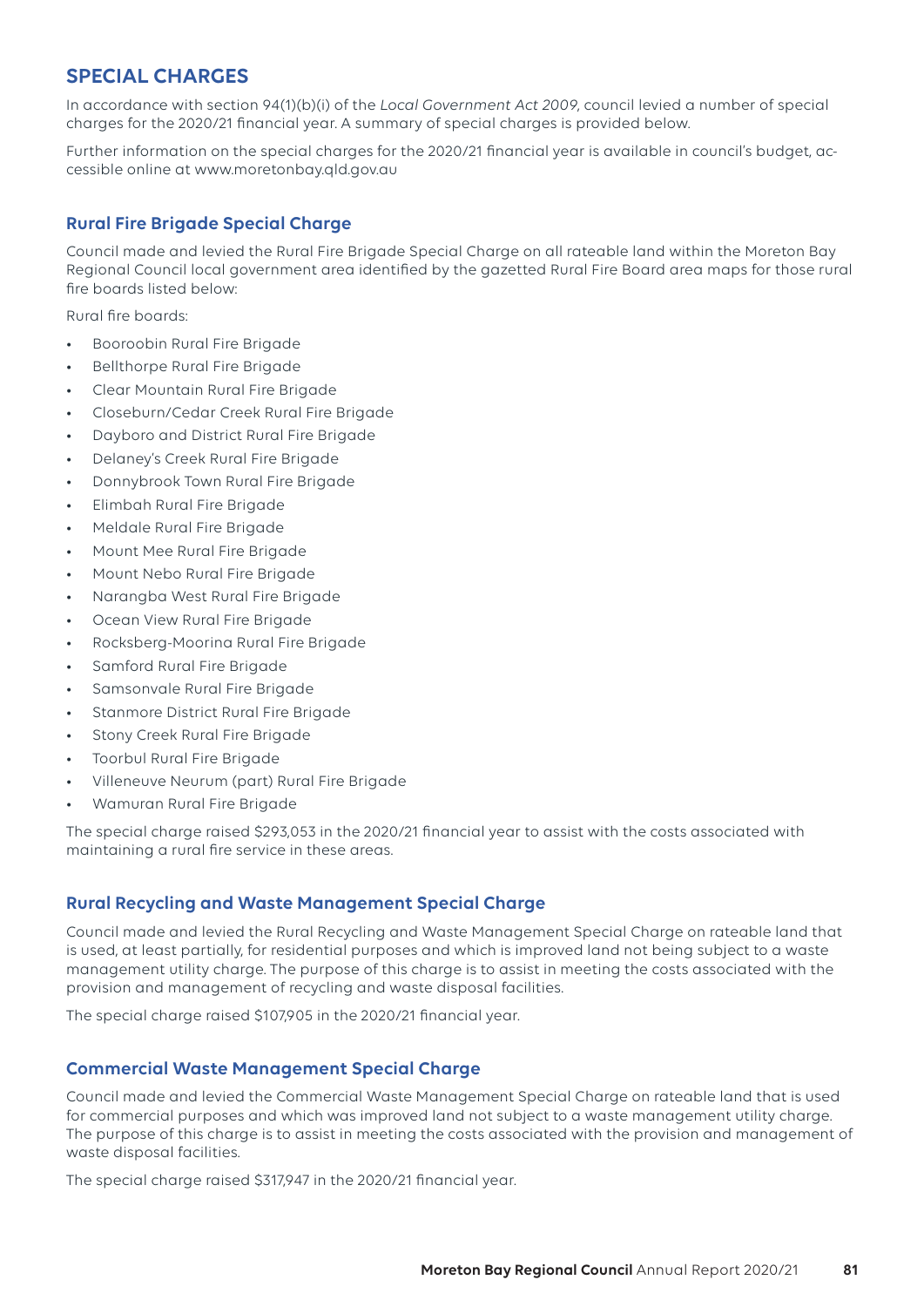## **North Lakes Enhanced Services Special Charge**

Council made and levied the North Lakes Enhanced Services Special Charge on all rateable land within the suburb of North Lakes. The parks, public areas, road reserves, street furniture and park infrastructure in this area require higher maintenance levels than comparable facilities across the region due to the type, quality and number of facilities provided.

The special charge raised \$1,118,133 in the 2020/21 financial year for the cost associated with the provision of this higher level of maintenance.

#### **Newport Canal Maintenance Special Charge**

Council made and levied the Newport Canal Maintenance Special Charge on rateable land applicable for the purpose of funding works for preserving, maintaining and keeping clean and navigable the canals at Newport Waterways.

The special charge applied to properties in the suburb of Newport with canal frontage. This area included lots in community titles schemes where the scheme land has canal frontage, and the whole of the Newport Waterways Marina complex which is on multiple titles but is a single canal-front entity in terms of land use.

The special charge raised \$1,148,073 with \$1,680,466 being spent in the 2020/21 financial year.

#### **Pacific Harbour Canal Maintenance Special Charge**

Council made and levied the Pacific Harbour Canal Maintenance Special Charge on the rateable land applicable for the purpose of funding works for preserving, maintaining and keeping clean and navigable the canals and associated public infrastructure at Pacific Harbour.

The special charge applied to properties in the Pacific Harbour estate with canal frontage. This includes lots in a community titles scheme where the scheme land has canal frontage, and the whole of the Pacific Harbour Marina complex. The whole area is precisely delineated on a map prepared and adopted by the council for this purpose.

The special charge raised \$324,115 with \$31,767 being spent in the 2020/21 financial year.

#### **Bribie Gardens Canal Maintenance Special Charge**

Council made and levied the Bribie Gardens Canal Maintenance Special Charge on the rateable land applicable for the purpose of funding works for preserving, maintaining and keeping clean and navigable the canals and preserving and maintaining the lock and weir at Bribie Gardens.

The special charge applied to properties in the Bribie Gardens estate with canal frontage regardless of whether they are located in front of or behind the lock and weir. To avoid confusion, this included lots in community titles schemes where the scheme land has canal frontage. The whole area is precisely delineated on a map prepared and adopted by the Council for this purpose.

The special charge raised \$228,706 with \$62,523 being spent in the 2020/21 financial year.

#### **Redcliffe Aerodrome Special Charge**

Council made and levied the Redcliffe Aerodrome Special Charge on the rateable land identified below for the purpose of funding works for the operation, maintenance, repair and upgrading of Redcliffe Aerodrome.

The special charge is levied on rateable properties comprising the leased private, business or commercial sites adjacent to Redcliffe Aerodrome. As the Redcliffe Aerodrome is not a commercial airport, the primary use of and benefit from the operation, maintenance and upgrading of the aerodrome is conferred upon the private air transport and aviation-related businesses which occupy premises within the aerodrome boundaries. The level of this special charge has been set by council to reflect sufficient and equitable contributions by these property owners to the cost of providing both operational and capital works and services at the aerodrome.

The special charge raised \$132,862 in the 2020/21 financial year.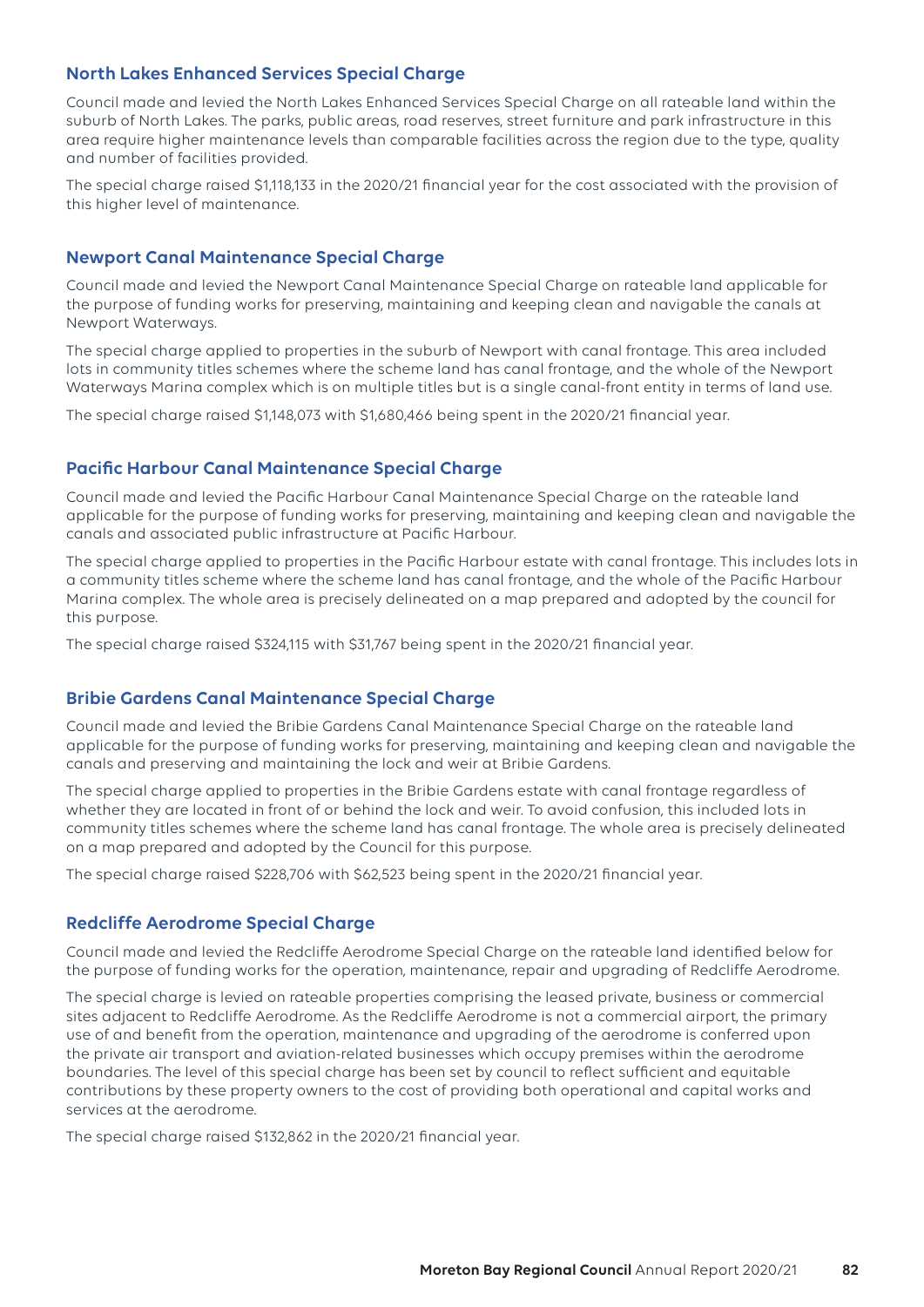# **CEO ASSESSMENT OF COUNCIL'S PERFORMANCE**

Council's Corporate Plan 2017-2022 sets out the key strategies and objectives the council has formally endorsed for our operations and services to our communities.

Each year, the overall Corporate Plan is translated and applied into annual Operational Plans. These Plans set out the key strategies and actions council intends to undertake over the year, and defines specific targets or Key Performance indicators (KPIs) for these strategies.

Council's actual performance against these benchmark KPIs are assessed on a quarterly basis and publicly reported to a Council General Meeting.

2020/21 was a challenging year for council. The ongoing impacts on COVID-19 pandemic on communities and businesses across the Moreton Bay Region varied considerably. Council was also impacted by this, particularly during closures where council facilities and some services were suspended under a sequence of Queensland Public Health Directions.

Notwithstanding (and in part as a response to) the pandemic, intrastate and interstate migration to the Moreton Bay Region increased over 2020/21, placing significant workload on a range of council operations including the land use planning, development services, infrastructure planning, projects delivery and asset maintenance teams. Our communities also sought out council facilities including libraries, galleries, swimming pools, skate parks and sport facilities.

At the same time, we implemented a new Enterprise Resource Planning (ERP) or software system for many parts of our operations (to replace many of our ageing systems) and that inevitably impacted on effectiveness of some operational areas as we adopted and adapted to the contemporary framework.

In this context, I'm pleased to report that council either met (within a 5 per cent leeway) or exceeded over 80 per cent of our KPIs over the year. And there was another 5 per cent of KPIs that we could simply not deliver due to COVID-19 related lockdowns (such as number of exhibitions or events held). This effectively represents an overall result of some 85 per cent achievement of our operational targets in this COVID-impacted environment.

The key areas we needed to have done better included:

- Issues impacted by the new software implementation; our responsiveness to customer service requests for parks and recreation issues, drainage and waterways areas and buildings and facilities
- Development application approval timeframes in some areas (noting the significant increase in development activities over the year combined with the new software implementation)
- Our capital works program completion rate (noting the significant increase in our capital works program following COVID-19 grants from the state and commonwealth governments)

## **BENEFICIAL ENTERPRISES**

During the 2020/21 financial year, Council conducted two beneficial enterprises being:

1. Moreton Bay Regional Industry and Tourism Limited (MBRIT)

Council contributed, via a service level agreement, to MBRIT who perform regional industry development and tourism-related services (including the conduct of regional and other events). Council considers that MBRIT's services are directed to benefitting the whole of its local government area.

2. MILLovate

The beneficial enterprise will implement Council's vision, provide corporate governance and risk management and maximise investor confidence in the site. Council considers that Millovate benefits, or can reasonably be expected to benefit the whole of Council's local government area because it will better provide for the PDA to be properly and optimally developed to provide the benefits estimated in the PDA of 6,000 jobs and generate almost \$1 billion economic benefit to the greater Moreton Bay Region.

## **CHANGES TO TENDERS**

In accordance with s228(7) of the Local Government Regulation 2012, there were no instances in which council invited tenderers to amend their tenders to take into account a change in specification and drawings.